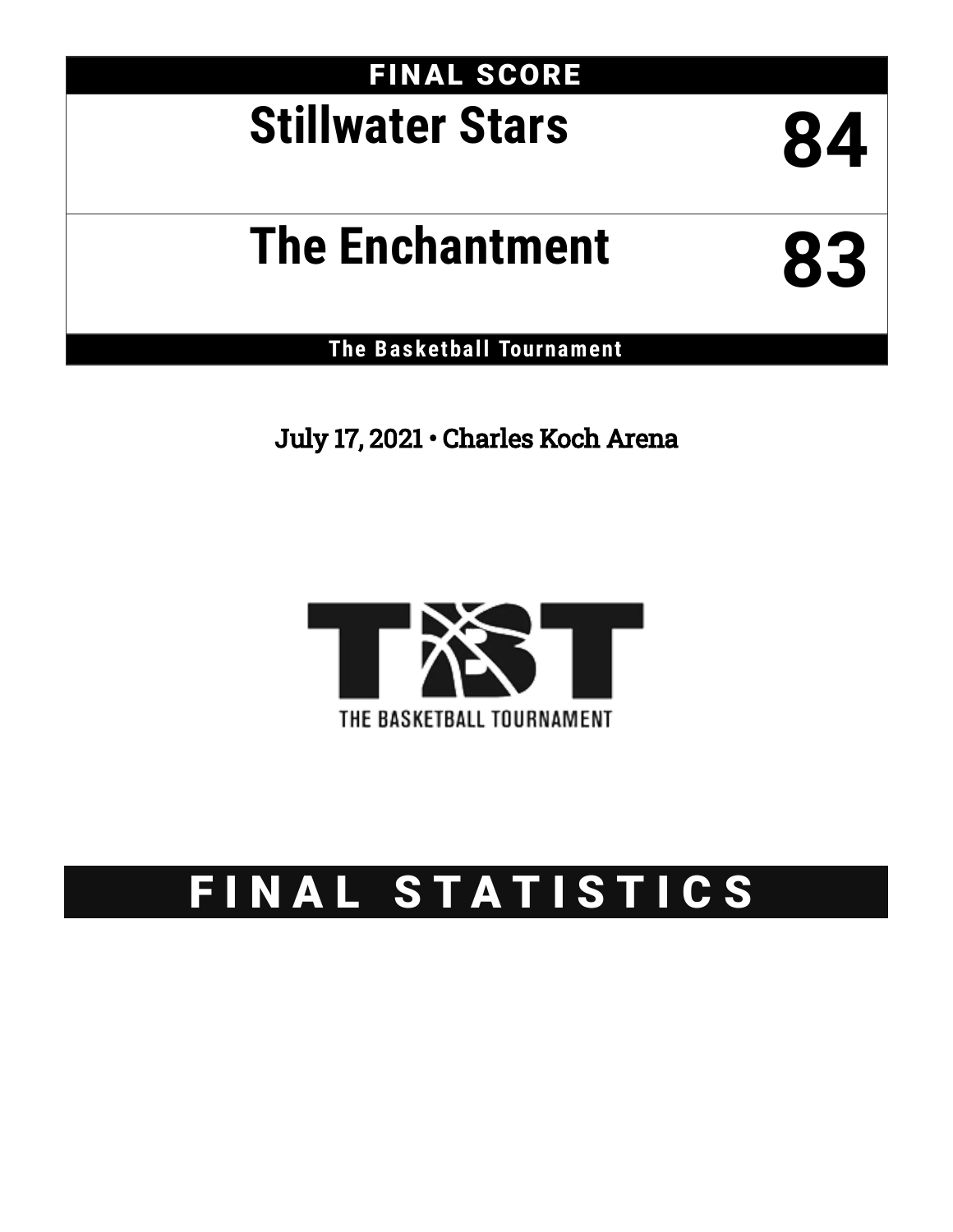#### **Official Box Score Stillwater Stars vs The Enchantment Game Totals -- Final Statistics July 17, 2021 at Charles Koch Arena**



## **Stillwater Stars 84**

| No.       | Player                  | S.  | Pts          | FG.      | 3FG     | FT      | ΟR            | DR       | TR       | PF            | A  | TO       | <b>Blk</b> | Stl      | Min          | $+/-$          |
|-----------|-------------------------|-----|--------------|----------|---------|---------|---------------|----------|----------|---------------|----|----------|------------|----------|--------------|----------------|
| 03        | <b>GUERRERO, CEZAR</b>  | PG. | 5            | $2 - 3$  | $1 - 2$ | $0 - 2$ | 0             | 2        | 2        | 4             | 2  |          | 0          | 0        | 16           | $-12$          |
| <b>22</b> | <b>BROWN, MARKEL</b>    | SG. | 18           | $7 - 15$ | $1 - 5$ | $3 - 3$ | 0             | 3        | 3        | 3             | 3  |          |            | 2        | -34          | $\overline{4}$ |
| 24        | <b>QUALLS, MICHAEL</b>  | SG  | 18           | 8-16     | $1 - 7$ | $1 - 2$ | 0             | 2        | 2        | 5             | 3  | 2        | 3          | 2        | 35           | 4              |
|           | 30 CARROLL JR., JEFFREY | SG. |              | 18 5-13  | $3-9$   | $5 - 5$ | $\mathcal{P}$ | 4        | 6        | $\mathbf{0}$  | 3  | $\Omega$ | $\Omega$   | $\Omega$ | -31          | 7              |
| 44        | JOHNSON, JAYCE          | C.  | 13           | $6-9$    | $0 - 0$ | $1 - 2$ | 6             | 9        | 15       |               |    | 2        | 2          | $\Omega$ | 23           | 15             |
| 00        | <b>WILLIAMS, BRIAN</b>  | SF  | $\Omega$     | $0 - 0$  | $0 - 0$ | $0 - 0$ |               | $\Omega$ |          |               | 0  |          | $\Omega$   | $\Omega$ | 8            | $-12$          |
| 04        | AVERETTE, BRANDON       | PG. | 12           | $5-9$    | $2 - 3$ | $0 - 3$ | 0             |          | 1        | 3             | 6  | 3        | $\Omega$   | 3        | 24           | 8              |
| 31        | <b>OLIVIER, CHRIS</b>   | РF  | <sup>0</sup> | $0 - 5$  | $0 - 1$ | $0 - 0$ | 0             | $\Omega$ | $\Omega$ | $\mathcal{P}$ |    |          | $\Omega$   | 0        | 9            | -9             |
|           | <b>TEAM</b>             |     |              |          |         |         | 4             | 1        | 5        | $\Omega$      |    | 0        |            |          |              |                |
|           | <b>TOTALS</b>           |     |              | 84 33-70 | 8-27    | 10-17   | 13            | 22       | 35       | 19            | 19 | 11       |            |          | <b>180</b> ່ |                |

| Game                      | $33 - 70$ | 47.1% | $8 - 27$ | 29.6% | 10-17   | 58.8% |                                              |
|---------------------------|-----------|-------|----------|-------|---------|-------|----------------------------------------------|
| 2nd Half                  | 19-36     | 53%   | $4 - 11$ | 36%   | $3 - 7$ | 43%   |                                              |
| 1st Half                  | 14-34     | 41%   | $4 - 16$ | 25%   | 7-10    | 70%   |                                              |
| 4th Qtr                   | 14-21     | 67%   | $3 - 7$  | 43%   | $0 - 2$ | 00%   |                                              |
| 3rd Qtr                   | $5 - 15$  | 33%   | 1-4      | 25%   | $3-5$   | 60%   | Technical Fouls: None.                       |
| 2nd Qtr                   | $8 - 15$  | 53%   | $2 - 6$  | 33%   | $4 - 7$ | 57%   | Largest lead: By 7 at 1st-03:09              |
| 1st Qtr                   | $6 - 19$  | 32%   | $2 - 10$ | 20%   | $3 - 3$ | 100%  | Biggest Run: 14-0                            |
| Period                    | FG        | FG%   | 3FG      | 3FG%  | FT      | FT%   | Deadball Rebounds: 3.0<br>Last FG: 4th-03:55 |
| <b>Shooting By Period</b> |           |       |          |       |         |       |                                              |

## **The Enchantment 83**

| No. | Plaver                   | S         | Pts            | FG       | 3FG      | FТ        | ΟR | DR | TR | PF             | A  | TO       | Blk | Stl      | Min | $+/-$        |
|-----|--------------------------|-----------|----------------|----------|----------|-----------|----|----|----|----------------|----|----------|-----|----------|-----|--------------|
| 01  | <b>HOBSON, DARINGTON</b> | SF        | 5              | $2 - 7$  | 1-3      | $0 - 0$   | っ  | 6  | 8  |                | 6  | 1        | 0   |          | 26  | 2            |
| 11  | SMITH, JAMAAL            | PG        | $\overline{2}$ | $1 - 5$  | $0 - 3$  | $0 - 0$   |    | 3  | 4  | $\overline{2}$ | 3  | 1        | 0   | 0        | 20  | $-5$         |
| 15  | GIDDENS, J.R.            | SG        | 17             | $6-9$    | $2 - 3$  | $3 - 3$   |    |    | 8  | 2              | 2  | 1        | 2   | 0        | 25  | -6           |
| 32  | <b>GORDON, DREW</b>      | РF        | 14             | 7-13     | $0 - 1$  | $0 - 0$   | 3  | 5  | 8  | 2              |    |          | 0   |          | 28  | $-7$         |
| 35  | <b>MATHIS, ANTHONY</b>   | SG        | 16             | $7 - 12$ | $2 - 5$  | $0 - 0$   |    | 0  | 1. | 3              | 0  | 5        | 0   |          | 22  | -6           |
| 03  | MARTINEZ, ROMAN          | <b>SF</b> | 6              | $2 - 4$  | $2 - 2$  | $0 - 0$   |    | 0  |    |                | 0  | 0        | 0   | 0        | 10  | $\mathbf 1$  |
| 06  | THOMAS JR., CLEVELAND    | SG        | 6              | $2 - 4$  | $0 - 2$  | $2 - 2$   | 0  | 4  | 4  |                | 0  | 0        | 0   |          | 12  | 4            |
| 23  | MCDONALD, PHILLIP        | SG        | $\mathcal{P}$  | $1 - 2$  | $0 - 1$  | $0 - 0$   | 3  | 0  | 3  | 2              |    | 1        | 0   | $\Omega$ | 9   | 6            |
| 50  | HOLYFIELD, MICHAEL       | С         | 6              | 1-1      | $0 - 0$  | $4-6$     | 0  |    |    |                |    | 3        | 3   | 0        | 8   | 6            |
| 55  | <b>JACKSON, ANTINO</b>   | <b>PG</b> | 9              | $3-9$    | $1 - 5$  | $2 - 4$   |    | 0  |    | 2              | 5  | $\Omega$ | 0   |          | 19  | $\mathbf{0}$ |
|     | <b>TEAM</b>              |           |                |          |          |           | 0  | 2  | 2  | $\Omega$       |    | 0        |     |          |     |              |
|     | <b>TOTALS</b>            |           | 83             | 32-66    | $8 - 25$ | $11 - 15$ | 13 | 28 | 41 | 17             | 18 | 13       | 5   | 5        | 180 |              |

| <b>Shooting By Period</b> |           |       |          |            |           |       |
|---------------------------|-----------|-------|----------|------------|-----------|-------|
| Period                    | FG        | FG%   | 3FG      | 3FG%       | FT        | FT%   |
| 1st Qtr                   | $9 - 15$  | 60%   | $2 - 4$  | 50%        | $3 - 3$   | 100%  |
| 2nd Qtr                   | $11 - 18$ | 61%   | $4 - 10$ | 40%        | $2 - 4$   | 50%   |
| 3rd Qtr                   | $8 - 17$  | 47%   | 1-5      | <b>20%</b> | 4-6       | 67%   |
| 4th Qtr                   | $4 - 16$  | 25%   | $1 - 6$  | 17%        | $2 - 2$   | 100%  |
| 1st Half                  | 20-33     | 61%   | $6 - 14$ | 43%        | $5 - 7$   | 71%   |
| 2nd Half                  | $12 - 33$ | 36%   | $2 - 11$ | 18%        | $6 - 8$   | 75%   |
| Game                      | $32 - 66$ | 48.5% | 8-25     | 32.0%      | $11 - 15$ | 73.3% |

*Deadball Rebounds:* 2,0 *Last FG:* 4th-03:55 *Biggest Run:* 15-0 *Largest lead:* By 23 at 3rd-00:53 *Technical Fouls:* #01 HOBSON @ 1st - 05:44;

| Game Notes:                                                             | <b>Score</b>                                                                                     |    | 1st 2nd 3rd 4th |    |      | <b>TOT</b> |  |
|-------------------------------------------------------------------------|--------------------------------------------------------------------------------------------------|----|-----------------|----|------|------------|--|
| Officials: Marquis Pettygrew, Trent Chaney, Jarrett<br>Howell           | <b>SST</b>                                                                                       | 17 | 22              | 14 | - 31 | 84         |  |
| Attendance: 1                                                           | FCT.                                                                                             |    | 23 28 21        |    | -11  | 83         |  |
| Start Time: 08:08 PM ET<br>End Time: 09:55 PM ET<br>Game Duration: 1:46 | SST led for 8:30. ECT led for 25:00.<br>Game was tied for 2:31.<br>Times tied: 3 Lead Changes: 4 |    |                 |    |      |            |  |

**SST led for 8:30. ECT led for 25:00. Game was tied for 2:31.** Times tied: **3** Lead Changes: **4**

| <b>Points</b>     | <b>SST</b>     | <b>ECT</b>     |
|-------------------|----------------|----------------|
| In the Paint      | 46             | 48             |
| Off Turns         | 22             | 18             |
| 2nd Chance        | 15             | 19             |
| <b>Fast Break</b> | 13             | 15             |
| Bench             | 12             | 29             |
| Per Poss          | 1.105<br>39/76 | 1.186<br>38/70 |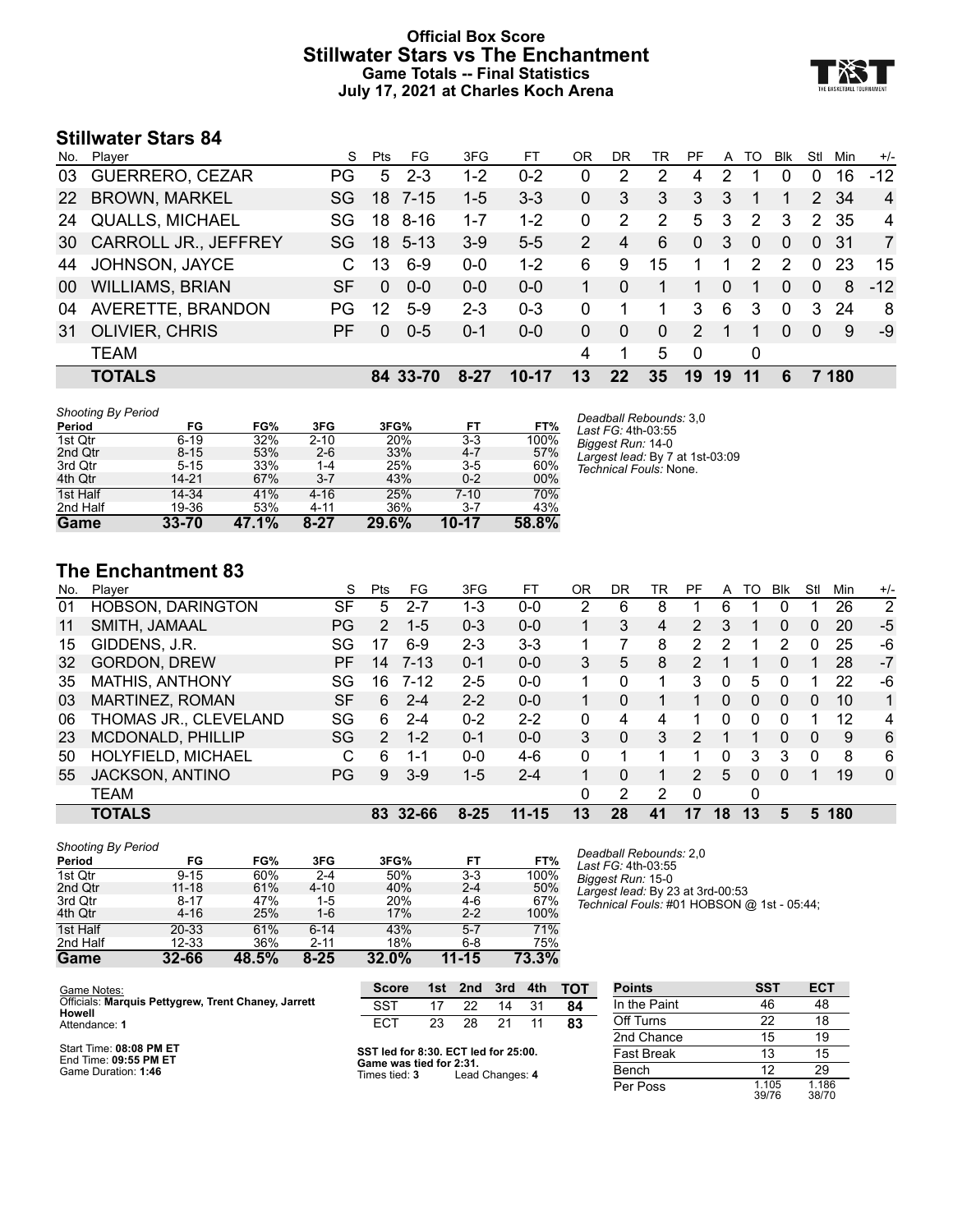#### **Official Box Score Stillwater Stars vs The Enchantment First Half Statistics Only July 17, 2021 at Charles Koch Arena**



## **Stillwater Stars 39**

| No.       | Player                      | S.        | <b>Pts</b>    | FG.             | 3FG      | <b>FT</b> | 0R | DR       | <b>TR</b>    | <b>PF</b>      | A             | TO            | <b>Blk</b>   | Stl      | Min  | $+/-$ |
|-----------|-----------------------------|-----------|---------------|-----------------|----------|-----------|----|----------|--------------|----------------|---------------|---------------|--------------|----------|------|-------|
| 00        | <b>WILLIAMS, BRIAN</b>      | SF        | 0             | $0 - 0$         | $0 - 0$  | $0 - 0$   |    | 0        |              | Ω              |               |               | 0            |          | 5    | $-7$  |
| 03        | <b>GUERRERO, CEZAR</b>      | <b>PG</b> | $\mathcal{P}$ | $1 - 2$         | $0 - 1$  | $0 - 2$   | 0  |          |              | $\overline{4}$ | 2             |               | $\Omega$     | $\Omega$ | 11   | $-7$  |
| 04        | AVERETTE, BRANDON           | PG        | 3             | $1 - 1$         | $1 - 1$  | $0-0$     | 0  | $\Omega$ | 0            | 3              | $\mathcal{P}$ | $\mathcal{P}$ | $\Omega$     |          | 8    | $-10$ |
| <b>22</b> | <b>BROWN, MARKEL</b>        | SG.       |               | $12 \quad 5-10$ | $1 - 4$  | $1 - 1$   | 0  | $\Omega$ | $\mathbf{0}$ | 0              |               | 0             | $\Omega$     |          | 16   | -9    |
| 24        | <b>QUALLS, MICHAEL</b>      | SG        | 9             | $4 - 8$         | $1 - 4$  | $0 - 0$   | 0  | $\Omega$ | 0            | 0              |               | 1             | 1            | 0        | 17   | -8    |
| 30 I      | <b>CARROLL JR., JEFFREY</b> | SG        | 8             | $1 - 6$         | $1 - 5$  | $5-5$     | 2  | 2        | 4            | 0              | $\Omega$      | 0             | <sup>0</sup> | $\Omega$ | 16   | $-12$ |
| -31       | <b>OLIVIER, CHRIS</b>       | РF        | $\Omega$      | $0 - 4$         | 0-1      | $0 - 0$   | 0  | $\Omega$ | $\Omega$     | 2              |               |               | 0            | $\Omega$ | 8    | -5    |
| 44        | JOHNSON, JAYCE              | C         | 5             | $2 - 3$         | $0 - 0$  | $1 - 2$   | 3  | 5        | 8            | 0              |               |               |              | 0        | 9    | $-2$  |
|           | <b>TEAM</b>                 |           | $\Omega$      | $0 - 0$         | $0 - 0$  | $0 - 0$   |    | 1        | 2            | $\Omega$       | $\Omega$      | $\Omega$      | $\Omega$     | $\Omega$ | 0    |       |
|           | <b>TOTALS</b>               |           | 39.           | $14 - 34$       | $4 - 16$ | $7 - 10$  |    | 9        | 16           | 9              | 8             |               | 2            |          | 2 90 |       |

| <b>Shooting By Period</b><br>Period | FG        | FG%   | 3FG      | 3FG%       | FT      | FT%   | Deadball Rebounds: 3,0      |
|-------------------------------------|-----------|-------|----------|------------|---------|-------|-----------------------------|
| 1st Qtr                             | $6 - 19$  | 32%   | $2 - 10$ | <b>20%</b> | $3-3$   | 100%  | Last FG Half: SST 2nd-00:36 |
| 2nd Qtr                             | $8 - 15$  | 53%   | $2 - 6$  | 33%        | $4 - 7$ | 57%   |                             |
| 1st Half                            | 14-34     | 41%   | 4-16     | 25%        | 7-10    | 70%   |                             |
| Game                                | $33 - 70$ | 47.1% | 8-27     | 29.6%      | 10-17   | 58.8% |                             |

## **The Enchantment 51**

| No. | Plaver                   | S         | <b>Pts</b> | FG      | 3FG      | <b>FT</b> | 0R       | DR | TR | PF | A        | TO | <b>Blk</b> | Stl      | Min | $+/-$          |
|-----|--------------------------|-----------|------------|---------|----------|-----------|----------|----|----|----|----------|----|------------|----------|-----|----------------|
| 01  | <b>HOBSON, DARINGTON</b> | SF        | 3          | $1 - 3$ | 1-1      | $0 - 0$   | 0        | 6  | 6  |    | 4        |    |            |          | 15  | 15             |
| 03  | MARTINEZ, ROMAN          | <b>SF</b> | 6          | $2 - 2$ | $2 - 2$  | $0 - 0$   | $\Omega$ | 0  | 0  |    | 0        | 0  | 0          | $\Omega$ | 4   | 0              |
| 06  | THOMAS JR., CLEVELAND    | SG        | 2          | $1 - 2$ | $0 - 1$  | $0 - 0$   | $\Omega$ |    | 1  | 0  | 0        | 0  | 0          | 0        | 6   | 6              |
| 11  | SMITH, JAMAAL            | PG.       | 2          | 1-4     | $0 - 2$  | $0 - 0$   |          |    | 2  |    | 3        | 0  | 0          | 0        | 12  | $\overline{4}$ |
| 15  | GIDDENS, J.R.            | SG        |            | $4 - 5$ | $2 - 2$  | $1 - 1$   | $\Omega$ | 4  | 4  |    |          | U  |            |          | 12  | 4              |
| 23  | MCDONALD, PHILLIP        | SG        | 2          | $1 - 2$ | $0 - 1$  | $0 - 0$   | 2        | 0  | 2  |    |          | 0  | 0          | 0        | 5   | 5              |
| 32  | <b>GORDON, DREW</b>      | РF        | 8          | $4-6$   | $0 - 1$  | $0 - 0$   | 1        | 2  | 3  | 0  | 0        | 0  | 0          | 0        | 13  | 4              |
| 35  | <b>MATHIS, ANTHONY</b>   | SG        | 9          | $4 - 5$ | $1 - 2$  | $0 - 0$   | $\Omega$ | 0  | 0  | 1  | $\Omega$ | 3  | 0          |          | 12  | 6              |
| 50  | HOLYFIELD, MICHAEL       | С         | 4          | 1-1     | $0 - 0$  | $2 - 2$   | $\Omega$ |    |    |    | $\Omega$ | 2  | 3          | $\Omega$ | 5   | 8              |
| 55  | <b>JACKSON, ANTINO</b>   | <b>PG</b> | 4          | 1-3     | $0 - 2$  | $2 - 4$   | $\Omega$ | 0  | 0  | 0  |          | 0  | 0          |          | 6   | 8              |
|     | <b>TEAM</b>              |           | 0          | $0 - 0$ | $0 - 0$  | $0 - 0$   | $\Omega$ | 0  | 0  | 0  |          | 0  | 0          | 0        | 0   |                |
|     | <b>TOTALS</b>            |           | 51         | 20-33   | $6 - 14$ | $5 - 7$   | 4        | 15 | 19 | 7  | 12       | 6  |            | 3        | 90  |                |

| <b>Shooting By Period</b> |           |       |          |       |         |            |
|---------------------------|-----------|-------|----------|-------|---------|------------|
| Period                    | FG        | FG%   | 3FG      | 3FG%  | FТ      | FT%        |
| 1st Otr                   | $9 - 15$  | 60%   | 2-4      | 50%   | $3 - 3$ | 100%       |
| 2nd Qtr                   | $11 - 18$ | 61%   | $4 - 10$ | 40%   | $2 - 4$ | 50%        |
| 1st Half                  | $20 - 33$ | 61%   | հ 14     | 43%   | $5 - 7$ | <b>71%</b> |
| Game                      | 32-66     | 48.5% | 8-25     | 32.0% | 11-15   | 73.3%      |

*Deadball Rebounds:* 2,0 *Last FG Half:* ECT 2nd-00:57

| Game Notes:                                                          | <b>Score</b> | 1st | 2 <sub>nd</sub> | 3rd | 4th | <b>TOT</b> | <b>Points from (This Period)</b> | <b>SST ECT</b> |    |
|----------------------------------------------------------------------|--------------|-----|-----------------|-----|-----|------------|----------------------------------|----------------|----|
| Officials: Marquis Pettygrew, Trent Chaney, Jarrett<br><b>Howell</b> | <b>SST</b>   |     | つつ              | 14  |     | 84         | In the Paint                     | 18             | 28 |
| Attendance: 1                                                        | <b>ECT</b>   | 23  | 28              | 21  |     | 83         | Off Turns                        | 12             |    |
|                                                                      |              |     |                 |     |     |            | 2nd Chance                       |                |    |
| Start Time: 08:08 PM ET<br>End Time: 09:55 PM ET                     |              |     |                 |     |     |            | <b>Fast Break</b>                |                |    |
| Game Duration: 1:46                                                  |              |     |                 |     |     |            | Bench                            |                | 18 |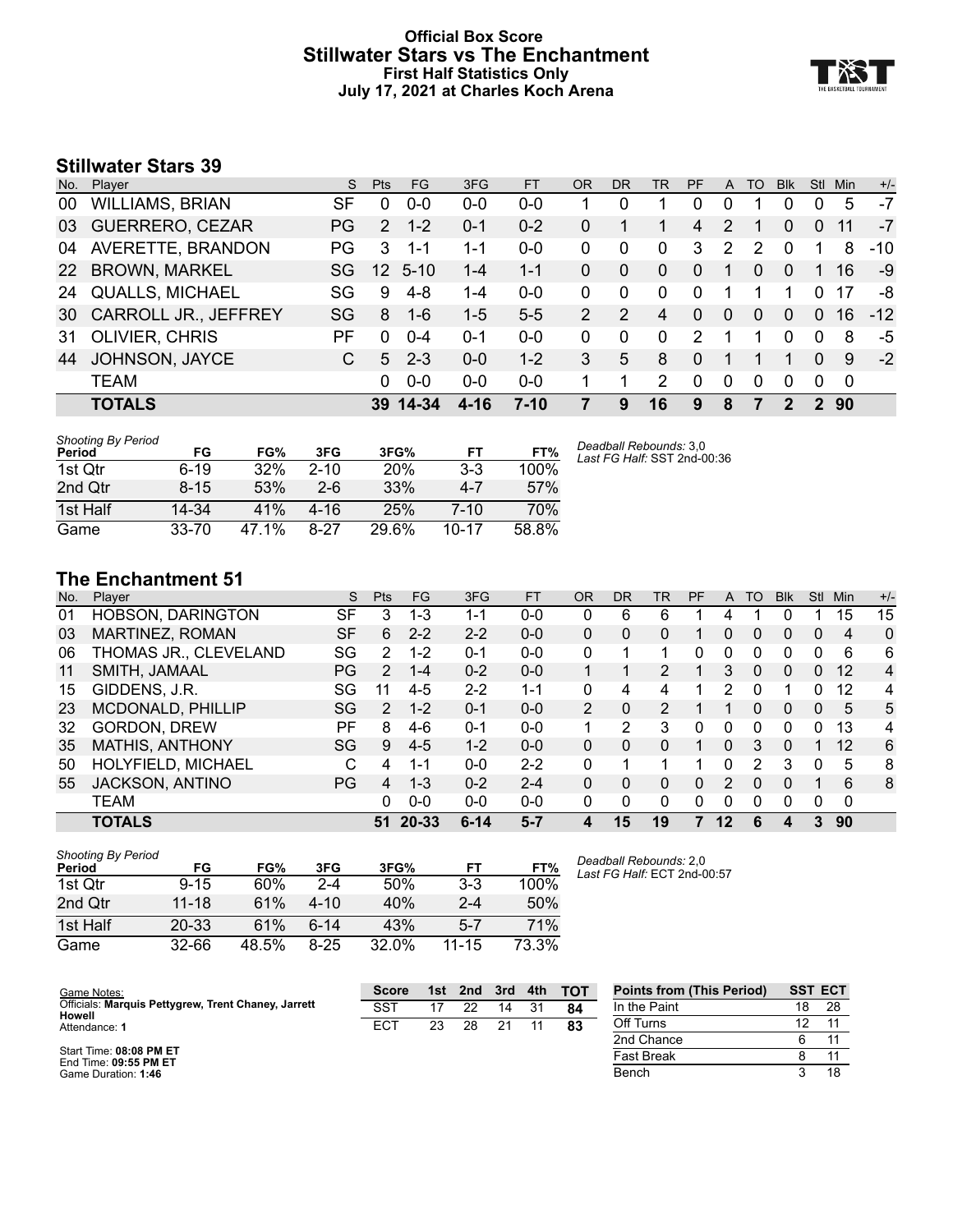#### **Official Box Score Stillwater Stars vs The Enchantment First Quarter Statistics Only July 17, 2021 at Charles Koch Arena**



## **Stillwater Stars 17**

| No. | Plaver                      | S  | Pts      | FG       | 3FG      | <b>FT</b> | <b>OR</b> | DR       | TR       | PF            | A        | TO       | <b>Blk</b> | Stl            | Min | $+/-$       |
|-----|-----------------------------|----|----------|----------|----------|-----------|-----------|----------|----------|---------------|----------|----------|------------|----------------|-----|-------------|
| 03  | GUERRERO, CEZAR             | PG | 0        | $0 - 1$  | $0 - 1$  | $0 - 0$   | 0         |          |          | 4             | 2        |          | 0          | $\Omega$       | 6   | $-3$        |
| 22  | <b>BROWN, MARKEL</b>        | SG | 8        | $3-5$    | $1 - 2$  | $1 - 1$   | 0         | 0        | 0        | 0             | 0        | 0        | 0          |                | 9   | -6          |
| 24  | <b>QUALLS, MICHAEL</b>      | SG |          | $3-5$    | $1 - 2$  | $0 - 0$   | 0         | $\Omega$ | 0        | 0             | 0        |          |            | $\Omega$       | 8   | $-2$        |
| 30  | <b>CARROLL JR., JEFFREY</b> | SG | 2        | $0 - 4$  | $0 - 4$  | $2 - 2$   | 0         |          |          | 0             | $\Omega$ | 0        | $\Omega$   | $\Omega$       |     | -6          |
| 44  | JOHNSON, JAYCE              | C. | $\Omega$ | $0 - 1$  | $0 - 0$  | $0 - 0$   | 2         | 2        | 4        | 0             |          |          |            | 0              | 4   | $\mathbf 0$ |
| 00  | <b>WILLIAMS, BRIAN</b>      | SF | $\Omega$ | $0 - 0$  | $0 - 0$  | $0 - 0$   |           | $\Omega$ | 1        | 0             | $\Omega$ | $\Omega$ | $\Omega$   | $\Omega$       | 3   | $-4$        |
| 04  | AVERETTE, BRANDON           | PG | $\Omega$ | $0 - 0$  | $0-0$    | $0-0$     | 0         | 0        | $\Omega$ | 0             |          | 0        | 0          |                | 4   | -8          |
| 31  | <b>OLIVIER, CHRIS</b>       | PF | $\Omega$ | $0 - 3$  | $0 - 1$  | $0 - 0$   | 0         | 0        | 0        | $\mathcal{P}$ |          | 1        | $\Omega$   | $\Omega$       | 4   | $-1$        |
|     | <b>TEAM</b>                 |    |          |          |          |           | 1         | 0        | 1        | 0             |          | 0        |            |                |     |             |
|     | <b>TOTALS</b>               |    | 17       | $6 - 19$ | $2 - 10$ | $3 - 3$   | 4         | 4        | 8        | 6             | 5        | 4        | 2          | $\overline{2}$ | 45  |             |

| <b>Shooting By Period</b> |           |       |          |            |           |       | Deadball Rebounds: 3,0 |
|---------------------------|-----------|-------|----------|------------|-----------|-------|------------------------|
| Period                    | FG        | FG%   | 3FG      | 3FG%       | FT        | FT%   |                        |
| 1st Qtr                   | $6 - 19$  | 32%   | $2 - 10$ | <b>20%</b> | 3-3       | 100%  |                        |
| 2nd Qtr                   | $8 - 15$  | 53%   | $2-6$    | 33%        | $4 - 7$   | 57%   |                        |
| 1st Half                  | $6 - 19$  | 32%   | $2 - 10$ | <b>20%</b> | 3-3       | 100%  |                        |
| 1st Half                  | 14-34     | 41%   | 4-16     | 25%        | 7-10      | 70%   |                        |
| Game                      | $33 - 70$ | 47.1% | $8-27$   | 29.6%      | $10 - 17$ | 58.8% |                        |

## **The Enchantment 23**

| No. | Plaver                   | S         | Pts           | <b>FG</b> | 3FG     | <b>FT</b> | 0R           | DR | <b>TR</b> | <b>PF</b> | A        | TO       | <b>Blk</b> | Stl          | Min      | $+/-$          |
|-----|--------------------------|-----------|---------------|-----------|---------|-----------|--------------|----|-----------|-----------|----------|----------|------------|--------------|----------|----------------|
| 01  | <b>HOBSON, DARINGTON</b> | SF        | 3             | 1-3       | 1-1     | $0-0$     | 0            | 5  | 5         |           | 2        |          | 0          | 0            | 9        | 6              |
| 11  | SMITH, JAMAAL            | PG        | 0             | $0 - 0$   | $0 - 0$ | $0 - 0$   | 0            |    |           | 0         | 2        | 0        | 0          | 0            | 5        | $-1$           |
| 15  | GIDDENS, J.R.            | SG        | 8             | $3 - 4$   | $1 - 1$ | $1 - 1$   | 0            |    |           |           |          |          | 0          | 0            |          | -2             |
| 32  | <b>GORDON, DREW</b>      | <b>PF</b> | $\mathcal{P}$ | $1 - 2$   | $0 - 0$ | $0 - 0$   |              | 0  | 1.        | 0         | 0        | 0        | 0          | 0            | 5        | $-1$           |
| 35  | <b>MATHIS, ANTHONY</b>   | SG        | 2             | $1 - 2$   | $0 - 1$ | $0 - 0$   | 0            | 0  | 0         | 0         | 0        | 3        | 0          | $\Omega$     | 5        | $-1$           |
| 03  | MARTINEZ, ROMAN          | <b>SF</b> | $\Omega$      | $0 - 0$   | $0 - 0$ | $0 - 0$   | $\Omega$     | 0  | 0         | 0         | 0        | $\Omega$ | 0          | $\Omega$     | $\Omega$ | $\Omega$       |
| 06  | THOMAS JR., CLEVELAND    | SG        | $\Omega$      | $0 - 1$   | 0-1     | $0 - 0$   | 0            |    | 1         | 0         | 0        | ∩        | 0          | 0            | 4        | 7              |
| 23  | <b>MCDONALD, PHILLIP</b> | SG        | $\mathcal{P}$ | $1 - 1$   | $0 - 0$ | $0 - 0$   |              | 0  |           | 0         | $\Omega$ | $\Omega$ | 0          | $\Omega$     | 2        | 8              |
| 50  | HOLYFIELD, MICHAEL       | С         | 4             | 1-1       | $0 - 0$ | $2 - 2$   | 0            |    | 4         |           | 0        | 2        | 3          | $\Omega$     | 4        | 7              |
| 55  | JACKSON, ANTINO          | PG        | 2             | $1 - 1$   | $0 - 0$ | $0 - 0$   | $\Omega$     | 0  | 0         | 0         |          | 0        | 0          | $\mathbf{0}$ | 4        | $\overline{7}$ |
|     | TEAM                     |           |               |           |         |           | 0            | 0  | 0         | 0         |          | 0        |            |              |          |                |
|     | <b>TOTALS</b>            |           | 23            | $9 - 15$  | $2 - 4$ | $3 - 3$   | $\mathbf{2}$ | 9  | 11        | 3         | 6        | 5        | 3          | n            | 45       |                |

| <b>Shooting By Period</b> |           |       |          |       |           |       |
|---------------------------|-----------|-------|----------|-------|-----------|-------|
| Period                    | FG        | FG%   | 3FG      | 3FG%  | FT        | FT%   |
| 1st Qtr                   | $9 - 15$  | 60%   | $2 - 4$  | 50%   | $3 - 3$   | 100%  |
| 2nd Qtr                   | $11 - 18$ | 61%   | $4 - 10$ | 40%   | $2 - 4$   | 50%   |
| 1st Half                  | $9 - 15$  | 60%   | $2 - 4$  | 50%   | $3-3$     | 100%  |
| 1st Half                  | 20-33     | 61%   | $6 - 14$ | 43%   | $5 - 7$   | 71%   |
| Game                      | $32 - 66$ | 48.5% | $8 - 25$ | 32.0% | $11 - 15$ | 73.3% |

*Deadball Rebounds:* 2,0

| Game Notes:                                                          | <b>Score</b> | 1st | 2nd | 3rd | 4th | <b>TOT</b> | <b>Points (This Period)</b> | SST           | <b>ECT</b>     |
|----------------------------------------------------------------------|--------------|-----|-----|-----|-----|------------|-----------------------------|---------------|----------------|
| Officials: Marquis Pettygrew, Trent Chaney, Jarrett<br><b>Howell</b> | SST          |     | 22  | 14  | 31  | 84         | In the Paint                |               | 14             |
| Attendance: 1                                                        | ECT          | 23  | 28  | 21  |     | 83         | Off Turns                   |               |                |
|                                                                      |              |     |     |     |     |            | 2nd Chance                  |               |                |
| Start Time: 08:08 PM ET<br>End Time: 09:55 PM ET                     |              |     |     |     |     |            | <b>Fast Break</b>           |               |                |
| Game Duration: 1:46                                                  |              |     |     |     |     |            | Bench                       |               |                |
|                                                                      |              |     |     |     |     |            | Per Poss                    | 0.850<br>8/20 | 1.211<br>11/19 |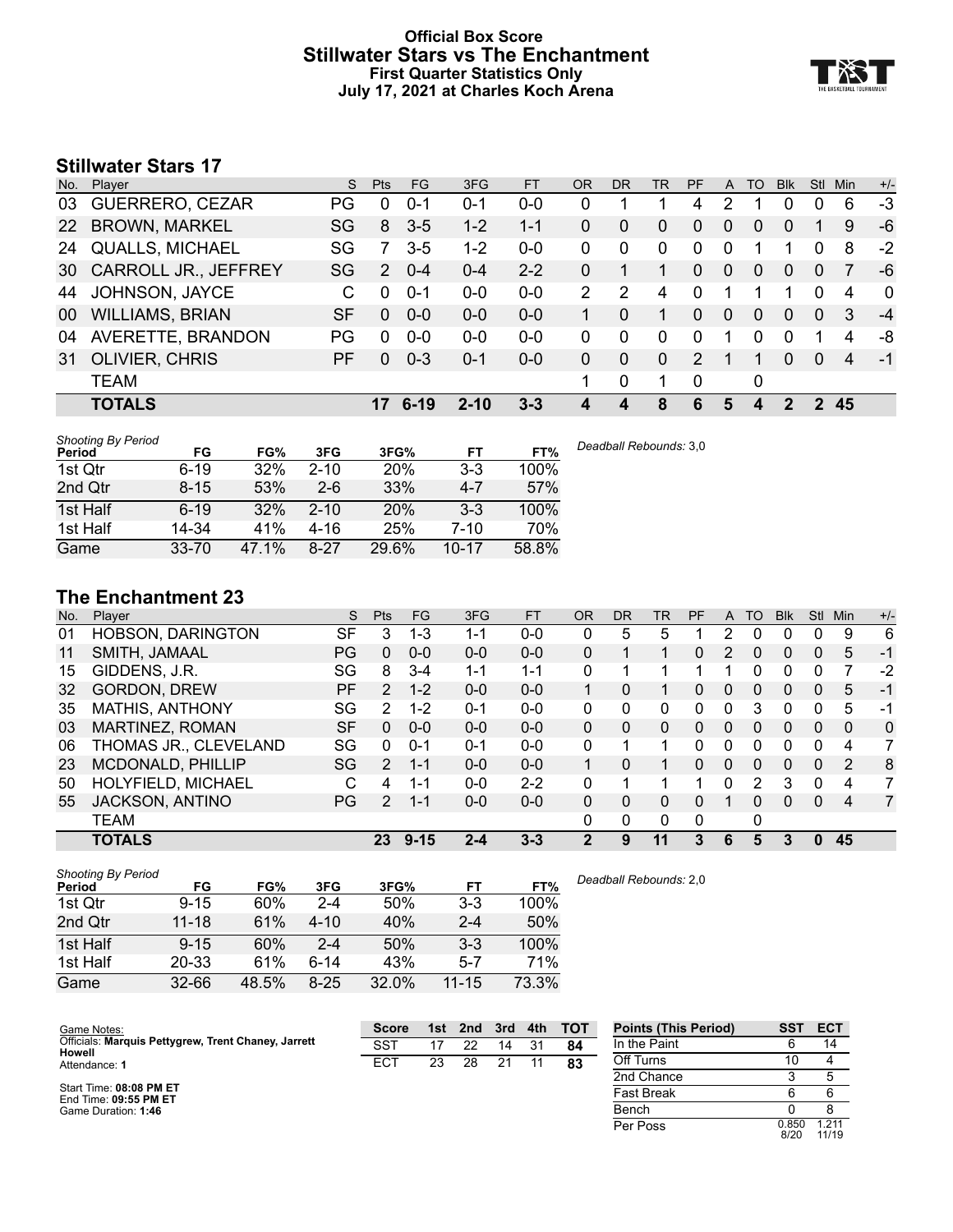#### **Official Play-By-Play Stillwater Stars vs The Enchantment First Quarter July 17, 2021 at Charles Koch Arena**



#### **Period 1**

#### **Starters:**

Stillwater Stars: 3 GUERRERO,CEZAR (PG); 22 BROWN,MARKEL (SG); 24 QUALLS,MICHAEL (SG); 30 CARROLL JR.,JEFFREY (SG); 44 JOHNSON,JAYCE (C);<br>The Enchantment: 1 HOBSON,DARINGTON (SF); 11 SMITH,JAMAAL (PG); 15 GIDDENS,J.R. (SG)

| Time           | <b>VISITORS: Stillwater Stars</b>                                             | <b>Score</b> | <b>Margin</b>  | <b>HOME: The Enchantment</b>               |
|----------------|-------------------------------------------------------------------------------|--------------|----------------|--------------------------------------------|
| 08:45          |                                                                               |              |                | MISSED JUMPER by GIDDENS, J.R.             |
| 08:42          | REBOUND (DEF) by JOHNSON, JAYCE                                               |              |                |                                            |
| 08:38          | MISSED 3PTR by CARROLL JR., JEFFREY                                           |              |                |                                            |
| 08:34          | REBOUND (OFF) by JOHNSON, JAYCE                                               |              |                |                                            |
| 08:33          | MISSED JUMPER by JOHNSON, JAYCE                                               |              |                |                                            |
| 08:30          |                                                                               |              |                | REBOUND (DEF) by GIDDENS, J.R.             |
| 08:27          | FOUL (PERSONAL) by GUERRERO, CEZAR                                            |              |                |                                            |
| 08:16          |                                                                               |              |                | MISSED JUMPER by GORDON, DREW              |
| 08:16          | BLOCK by QUALLS, MICHAEL                                                      |              |                |                                            |
| 08:10<br>08:05 | REBOUND (DEF) by GUERRERO, CEZAR<br>TURNOVER (BALLHANDLING) by JOHNSON, JAYCE |              |                |                                            |
| 07:51          |                                                                               |              |                | TURNOVER (BALLHANDLING) by MATHIS, ANTHONY |
| 07:42          | GOOD! DUNK by BROWN, MARKEL                                                   | $0 - 2$      | V <sub>2</sub> |                                            |
| 07:42          | ASSIST by GUERRERO, CEZAR                                                     |              |                |                                            |
| 07:27          |                                                                               |              |                | MISSED JUMPER by HOBSON, DARINGTON         |
| 07:27          | BLOCK by JOHNSON, JAYCE                                                       |              |                |                                            |
| 07:19          |                                                                               |              |                | REBOUND (OFF) by GORDON, DREW              |
| 07:16          |                                                                               | $3-2$        | H <sub>1</sub> | GOOD! 3PTR by HOBSON, DARINGTON            |
| 07:16          |                                                                               |              |                | ASSIST by GIDDENS, J.R.                    |
| 06:49          | MISSED 3PTR by CARROLL JR., JEFFREY                                           |              |                |                                            |
| 06:46          | REBOUND (OFF) by JOHNSON, JAYCE                                               |              |                |                                            |
| 06:44          | GOOD! 3PTR by QUALLS, MICHAEL                                                 | $3-5$        | V <sub>2</sub> |                                            |
| 06:44          | ASSIST by JOHNSON, JAYCE                                                      |              |                |                                            |
| 06:43          | FOUL (PERSONAL) by GUERRERO, CEZAR                                            |              |                |                                            |
| 06:31<br>06:18 | MISSED 3PTR by QUALLS, MICHAEL                                                |              |                | TURNOVER (BALLHANDLING) by MATHIS, ANTHONY |
| 06:15          |                                                                               |              |                | REBOUND (DEF) by HOBSON, DARINGTON         |
| 06:12          |                                                                               | $5-5$        | T              | GOOD! LAYUP by MATHIS, ANTHONY [FB]        |
| 06:12          |                                                                               |              |                | ASSIST by HOBSON, DARINGTON                |
| 06:00          | MISSED 3PTR by BROWN, MARKEL                                                  |              |                |                                            |
| 05:55          |                                                                               |              |                | REBOUND (DEF) by HOBSON, DARINGTON         |
| 05:45          |                                                                               |              |                | MISSED LAYUP by HOBSON, DARINGTON          |
| 05:44          | REBOUND (DEF) by JOHNSON, JAYCE                                               |              |                |                                            |
| 05:44          |                                                                               |              |                | FOUL (TECH) by HOBSON, DARINGTON           |
| 05:44          | GOOD! FT by CARROLL JR., JEFFREY                                              | $5-6$        | V <sub>1</sub> |                                            |
| 05:44          | GOOD! FT by CARROLL JR., JEFFREY                                              | $5 - 7$      | V <sub>2</sub> |                                            |
| 05:33          | TURNOVER (TRAVEL) by QUALLS, MICHAEL                                          |              |                |                                            |
| 05:33          | SUB OUT: JOHNSON, JAYCE                                                       |              |                |                                            |
| 05:33<br>05:21 | SUB IN: OLIVIER, CHRIS                                                        | $7 - 7$      | $\mathsf T$    | GOOD! LAYUP by GORDON, DREW                |
| 05:21          |                                                                               |              |                | ASSIST by SMITH, JAMAAL                    |
| 05:10          | MISSED 3PTR by GUERRERO, CEZAR                                                |              |                |                                            |
| 05:07          |                                                                               |              |                | REBOUND (DEF) by SMITH, JAMAAL             |
| 05:00          |                                                                               |              |                | MISSED 3PTR by MATHIS, ANTHONY             |
| 04:57          | REBOUND (DEF) by CARROLL JR., JEFFREY                                         |              |                |                                            |
| 04:55          | GOOD! LAYUP by QUALLS, MICHAEL [FB]                                           | $7-9$        | V <sub>2</sub> |                                            |
| 04:55          | ASSIST by GUERRERO, CEZAR                                                     |              |                |                                            |
| 04:39          |                                                                               |              |                | TURNOVER (BALLHANDLING) by MATHIS, ANTHONY |
| 04:39          | STEAL by BROWN, MARKEL                                                        |              |                |                                            |
| 04:34          | GOOD! LAYUP by BROWN, MARKEL [FB]                                             | $7 - 11$     | V <sub>4</sub> |                                            |
| 04:17          |                                                                               | $9 - 11$     | V <sub>2</sub> | GOOD! DUNK by GIDDENS, J.R.                |
| 04:17<br>04:17 | FOUL (PERSONAL) by GUERRERO, CEZAR                                            |              |                | ASSIST by SMITH, JAMAAL                    |
| 04:17          | SUB OUT: GUERRERO, CEZAR                                                      |              |                |                                            |
| 04:17          | SUB OUT: CARROLL JR., JEFFREY                                                 |              |                |                                            |
| 04:17          | SUB IN: WILLIAMS, BRIAN                                                       |              |                |                                            |
| 04:17          | SUB IN: AVERETTE, BRANDON                                                     |              |                |                                            |
| 04:17          |                                                                               | $10 - 11$    | V <sub>1</sub> | GOOD! FT by GIDDENS, J.R.                  |
| 04:01          | FOUL (OFF) by OLIVIER, CHRIS                                                  |              |                |                                            |
| 04:01          | TURNOVER (OFFENSIVE) by OLIVIER, CHRIS                                        |              |                |                                            |
| 03:59          |                                                                               |              |                |                                            |
| 03:59          |                                                                               |              |                | SUB OUT: SMITH, JAMAAL                     |
| 03:59          |                                                                               |              |                | SUB OUT: GORDON, DREW                      |
| 03:59          |                                                                               |              |                | SUB OUT: MATHIS, ANTHONY                   |
| 03:59          |                                                                               |              |                | SUB IN: THOMAS JR., CLEVELAND              |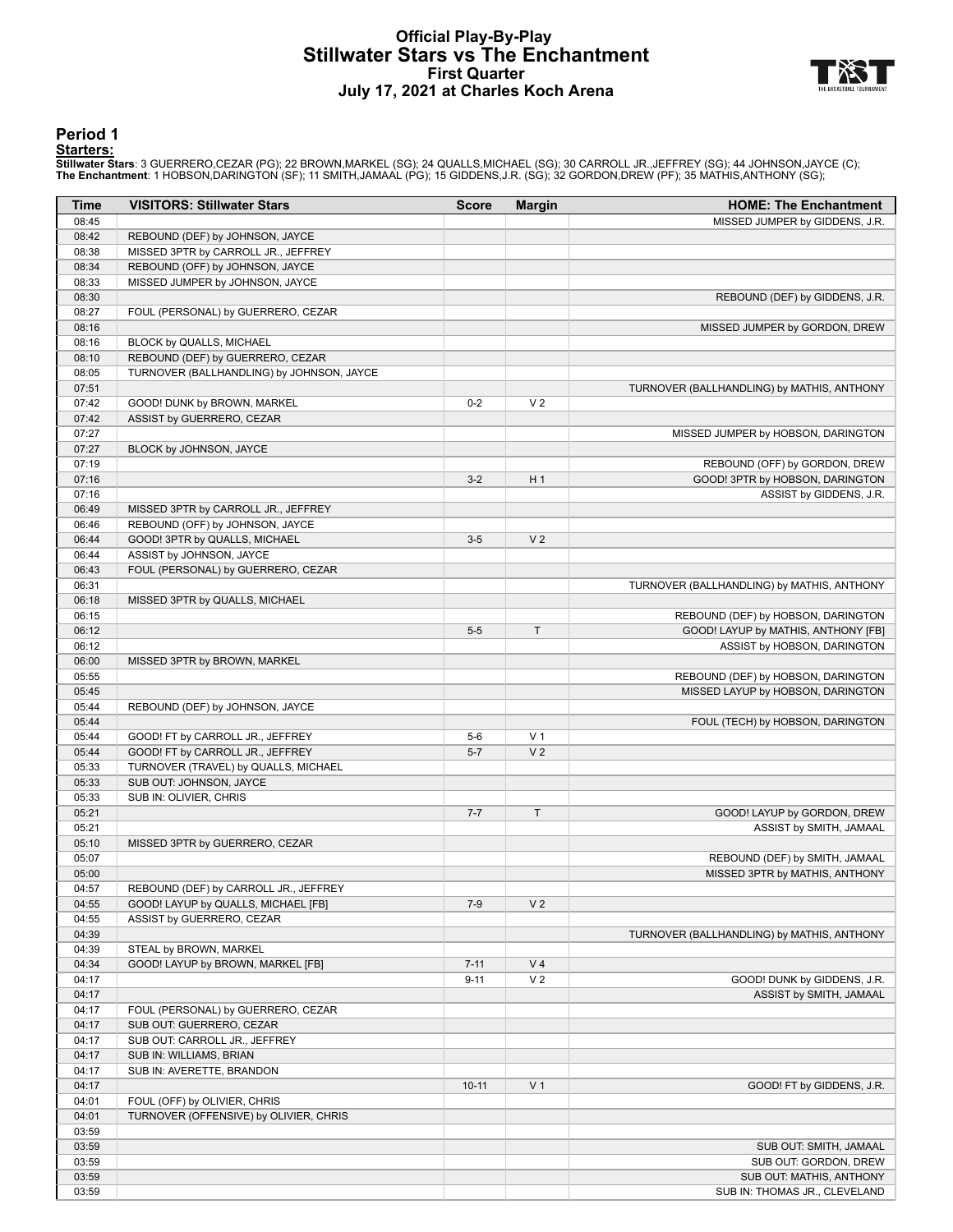| <b>Time</b> | <b>VISITORS: Stillwater Stars</b>       | <b>Score</b> | <b>Margin</b>  | <b>HOME: The Enchantment</b>                  |
|-------------|-----------------------------------------|--------------|----------------|-----------------------------------------------|
| 03:59       |                                         |              |                | SUB IN: HOLYFIELD, MICHAEL                    |
| 03:59       |                                         |              |                | SUB IN: JACKSON, ANTINO                       |
| 03:46       |                                         |              |                | TURNOVER (BALLHANDLING) by HOLYFIELD, MICHAEL |
| 03:46       | STEAL by AVERETTE, BRANDON              |              |                |                                               |
| 03:38       | GOOD! JUMPER by QUALLS, MICHAEL [FB]    | $10-13$      | V <sub>3</sub> |                                               |
| 03:38       | ASSIST by AVERETTE, BRANDON             |              |                |                                               |
| 03:22       |                                         |              |                | FOUL (OFF) by HOLYFIELD, MICHAEL              |
| 03:22       |                                         |              |                | TURNOVER (OFFENSIVE) by HOLYFIELD, MICHAEL    |
| 03:09       | GOOD! 3PTR by BROWN, MARKEL             | $10 - 16$    | $V_6$          |                                               |
| 03:09       | ASSIST by OLIVIER, CHRIS                |              |                |                                               |
| 03:09       |                                         |              |                | FOUL (PERSONAL) by GIDDENS, J.R.              |
| 03:09       | GOOD! FT by BROWN, MARKEL               | $10 - 17$    | V <sub>7</sub> |                                               |
| 02:52       |                                         | $13 - 17$    | V <sub>4</sub> | GOOD! 3PTR by GIDDENS, J.R.                   |
| 02:32       | MISSED JUMPER by OLIVIER, CHRIS         |              |                |                                               |
| 02:32       |                                         |              |                | BLOCK by HOLYFIELD, MICHAEL                   |
| 02:26       | REBOUND (OFF) by WILLIAMS, BRIAN        |              |                |                                               |
| 02:25       | MISSED JUMPER by OLIVIER, CHRIS         |              |                |                                               |
| 02:25       |                                         |              |                | BLOCK by HOLYFIELD, MICHAEL                   |
| 02:19       |                                         |              |                | REBOUND (DEF) by HOBSON, DARINGTON            |
| 02:18       |                                         | $15 - 17$    | V <sub>2</sub> | GOOD! LAYUP by GIDDENS, J.R. [FB]             |
| 02:18       |                                         |              |                | ASSIST by HOBSON, DARINGTON                   |
| 01:59       |                                         |              |                | SUB OUT: GIDDENS, J.R.                        |
| 01:59       |                                         |              |                | SUB IN: MCDONALD, PHILLIP                     |
| 01:59       | SUB OUT: QUALLS, MICHAEL                |              |                |                                               |
| 01:59       | SUB IN: CARROLL JR., JEFFREY            |              |                |                                               |
| 01:52       | MISSED 3PTR by OLIVIER, CHRIS           |              |                |                                               |
| 01:49       |                                         |              |                | REBOUND (DEF) by HOBSON, DARINGTON            |
| 01:42       | FOUL (PERSONAL) by OLIVIER, CHRIS       |              |                |                                               |
| 01:42       |                                         | $16-17$      | V <sub>1</sub> | GOOD! FT by HOLYFIELD, MICHAEL                |
| 01:42       | SUB OUT: OLIVIER, CHRIS                 |              |                |                                               |
| 01:42       | SUB IN: GUERRERO, CEZAR                 |              |                |                                               |
| 01:42       |                                         | $17 - 17$    | T              | GOOD! FT by HOLYFIELD, MICHAEL                |
| 01:30       | MISSED 3PTR by CARROLL JR., JEFFREY     |              |                |                                               |
| 01:27       |                                         |              |                | REBOUND (DEF) by HOLYFIELD, MICHAEL           |
| 01:23       |                                         | 19-17        | H <sub>2</sub> | GOOD! LAYUP by JACKSON, ANTINO [FB]           |
| 01:12       | MISSED LAYUP by BROWN, MARKEL           |              |                |                                               |
| 01:12       |                                         |              |                | BLOCK by HOLYFIELD, MICHAEL                   |
| 01:12       | REBOUND (OFF) by TEAM                   |              |                |                                               |
| 01:12       | SUB OUT: WILLIAMS, BRIAN                |              |                |                                               |
| 01:12       | SUB IN: QUALLS, MICHAEL                 |              |                |                                               |
| 01:10       | MISSED JUMPER by QUALLS, MICHAEL        |              |                |                                               |
| 01:06       |                                         |              |                | REBOUND (DEF) by HOBSON, DARINGTON            |
| 00:52       |                                         |              |                | MISSED 3PTR by THOMAS JR., CLEVELAND          |
| 00:50       |                                         |              |                | REBOUND (OFF) by MCDONALD, PHILLIP            |
| 00:50       |                                         | $21 - 17$    | H4             | GOOD! DUNK by MCDONALD, PHILLIP               |
| 00:48       | FOUL (OFF) by GUERRERO, CEZAR           |              |                |                                               |
| 00:48       | TURNOVER (OFFENSIVE) by GUERRERO, CEZAR |              |                |                                               |
| 00:48       | SUB OUT: GUERRERO, CEZAR                |              |                |                                               |
| 00:48       | SUB IN: JOHNSON, JAYCE                  |              |                |                                               |
| 00:32       |                                         | 23-17        | H <sub>6</sub> | GOOD! LAYUP by HOLYFIELD, MICHAEL             |
| 00:32       |                                         |              |                | ASSIST by JACKSON, ANTINO                     |
| 00:14       | MISSED 3PTR by CARROLL JR., JEFFREY     |              |                |                                               |
| 00:09       |                                         |              |                | REBOUND (DEF) by THOMAS JR., CLEVELAND        |

## **Stillwater Stars 17, The Enchantment 23**

| <b>Points (This Period)</b> | <b>SST</b>    | <b>ECT</b>       |
|-----------------------------|---------------|------------------|
| In the Paint                |               | 14               |
| Off Turns                   | 10            |                  |
| 2nd Chance                  | 3             | 5                |
| <b>Fast Break</b>           | ĥ             |                  |
| Bench                       |               |                  |
| Per Poss                    | 0.850<br>8/20 | 1 2 1 1<br>11/19 |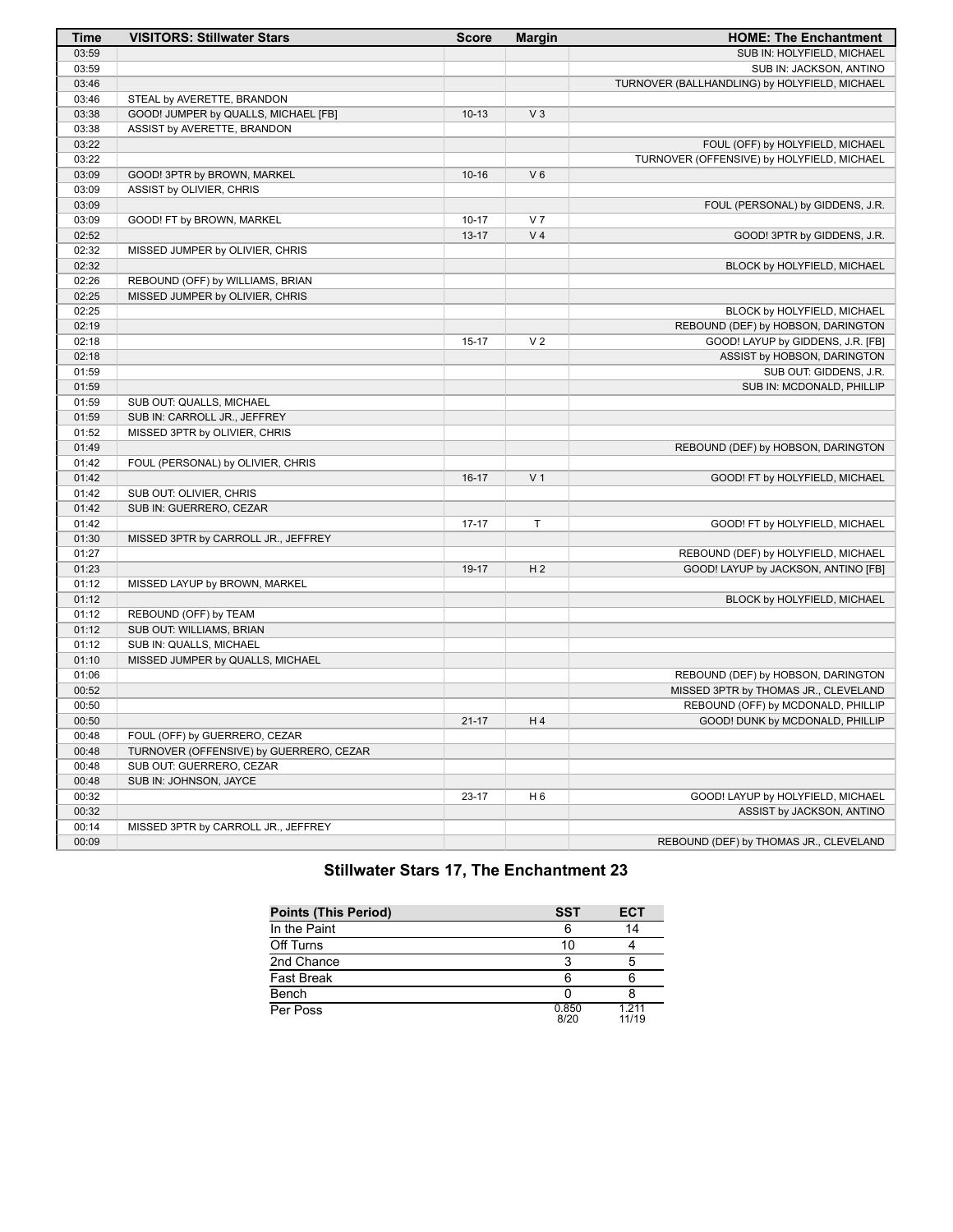#### **Official Box Score Stillwater Stars vs The Enchantment Second Quarter Statistics Only July 17, 2021 at Charles Koch Arena**



## **Stillwater Stars 22**

| No. | Player                      | S. | <b>Pts</b>    | FG.      | 3FG     | <b>FT</b> | 0R | <b>DR</b> | TR       | <b>PF</b> | A        | TO | <b>Blk</b> | Stl      | Min | $+/-$ |
|-----|-----------------------------|----|---------------|----------|---------|-----------|----|-----------|----------|-----------|----------|----|------------|----------|-----|-------|
| 03  | GUERRERO, CEZAR             | PG | 2             | 1-1      | $0 - 0$ | $0 - 2$   | 0  | 0         | 0        | 0         | 0        | 0  | 0          |          | 5   | -4    |
| 22  | <b>BROWN, MARKEL</b>        | SG | 4             | $2 - 5$  | $0 - 2$ | $0-0$     | 0  | 0         | $\Omega$ | $\Omega$  |          | 0  | 0          | $\Omega$ |     | -3    |
| 24  | <b>QUALLS, MICHAEL</b>      | SG | $\mathcal{P}$ | $1 - 3$  | $0 - 2$ | $0 - 0$   | 0  | $\Omega$  | $\Omega$ | 0         |          | 0  | 0          | $\Omega$ | 9   | -6    |
| 30  | <b>CARROLL JR., JEFFREY</b> | SG | 6             | $1 - 2$  | $1 - 1$ | $3 - 3$   | 2  |           | 3        | $\Omega$  | $\Omega$ | 0  | 0          | $\Omega$ | 9   | -6    |
| 44  | JOHNSON, JAYCE              | C. | 5             | $2 - 2$  | $0-0$   | $1 - 2$   |    | 3         | 4        | 0         | 0        | 0  | 0          | $\Omega$ | 5   | $-2$  |
| 00  | <b>WILLIAMS, BRIAN</b>      | SF | $\Omega$      | $0 - 0$  | $0 - 0$ | $0 - 0$   | 0  | $\Omega$  | $\Omega$ | $\Omega$  | 0        |    | 0          | $\Omega$ | 2   | -3    |
| 04  | AVERETTE, BRANDON           | PG | 3             | 1-1      | 1-1     | $0 - 0$   | 0  | $\Omega$  | $\Omega$ | 3         |          | 2  | 0          | $\Omega$ | 4   | $-2$  |
| 31  | <b>OLIVIER, CHRIS</b>       | РF | $\Omega$      | $0 - 1$  | $0 - 0$ | $0 - 0$   | 0  | $\Omega$  | $\Omega$ | $\Omega$  | $\Omega$ | 0  | 0          | $\Omega$ | 4   | $-4$  |
|     | <b>TEAM</b>                 |    |               |          |         |           | 0  | 1         |          | 0         |          | 0  |            |          |     |       |
|     | <b>TOTALS</b>               |    | 22.           | $8 - 15$ | 2-6     | $4 - 7$   | 3  | 5         | 8        | 3         | 3        | 3  | 0          | $\Omega$ | 45  |       |

| <b>Shooting By Period</b> |           |              |          |       |           |       | Deadball Rebounds: 3,0 |
|---------------------------|-----------|--------------|----------|-------|-----------|-------|------------------------|
| Period                    | FG        | FG%          | 3FG      | 3FG%  | FT        | FT%   |                        |
| 3rd Qtr                   | $5 - 15$  | 33%          | 1-4      | 25%   | $3 - 5$   | 60%   |                        |
| 4th Qtr                   | 14-21     | 67%          | $3 - 7$  | 43%   | $0 - 2$   | 00%   |                        |
| 2nd Half                  | $8 - 15$  | 53%          | $2 - 6$  | 33%   | $4 - 7$   | 57%   |                        |
| 2nd Half                  | 19-36     | 53%          | $4 - 11$ | 36%   | 3-7       | 43%   |                        |
| Game                      | $33 - 70$ | $.1\%$<br>47 | $8-27$   | 29.6% | $10 - 17$ | 58.8% |                        |

### **The Enchantment 28**

| No. | Plaver                   | S         | Pts           | FG.       | 3FG      | <b>FT</b> | 0R       | <b>DR</b> | TR             | <b>PF</b> | A              | TO           | <b>B</b> lk | Stl            | Min | $+/-$    |
|-----|--------------------------|-----------|---------------|-----------|----------|-----------|----------|-----------|----------------|-----------|----------------|--------------|-------------|----------------|-----|----------|
| 01  | <b>HOBSON, DARINGTON</b> | SF        | $\Omega$      | $0 - 0$   | $0 - 0$  | $0 - 0$   | 0        |           |                | 0         |                |              |             |                | 6   | 9        |
| 11  | SMITH, JAMAAL            | PG        | 2             | $1 - 4$   | $0 - 2$  | $0 - 0$   |          | 0         |                |           |                | 0            | 0           | $\overline{0}$ |     | 5        |
| 15  | GIDDENS, J.R.            | SG        | 3             | 1-1       | $1 - 1$  | $0 - 0$   | 0        | 3         | 3              | 0         |                |              |             | 0              | 5   | 6        |
| 32  | <b>GORDON, DREW</b>      | <b>PF</b> | 6             | $3 - 4$   | 0-1      | $0 - 0$   | 0        | 2         | $\overline{2}$ | 0         | $\overline{0}$ | $\Omega$     | 0           | 0              | 8   | 5        |
| 35  | <b>MATHIS, ANTHONY</b>   | SG        |               | $3-3$     | $1 - 1$  | $0-0$     | 0        | 0         | 0              |           |                | ∩            | 0           |                |     |          |
| 03  | MARTINEZ, ROMAN          | <b>SF</b> | 6             | $2 - 2$   | $2 - 2$  | $0 - 0$   | $\Omega$ | 0         | 0              |           | 0              | $\Omega$     | 0           | $\Omega$       | 4   | $\Omega$ |
| 06  | THOMAS JR., CLEVELAND    | SG        | $\mathcal{P}$ | 1-1       | $0 - 0$  | $0 - 0$   | 0        | 0         | $\Omega$       | 0         | 0              | <sup>0</sup> | 0           | 0              | 2   | -1       |
| 23  | MCDONALD, PHILLIP        | SG        | $\Omega$      | $0 - 1$   | $0 - 1$  | $0 - 0$   | 1        | 0         | 1              |           |                | $\Omega$     | $\Omega$    | $\Omega$       | 3   | $-3$     |
| 50  | HOLYFIELD, MICHAEL       | С         | $\Omega$      | $0 - 0$   | $0 - 0$  | $0 - 0$   | 0        | 0         | $\Omega$       | 0         | 0              | 0            | 0           | $\Omega$       |     | 1        |
| 55  | <b>JACKSON, ANTINO</b>   | PG        | 2             | $0 - 2$   | $0 - 2$  | $2 - 4$   | $\Omega$ | 0         | 0              | 0         |                | $\Omega$     | 0           |                | 2   | 1        |
|     | TEAM                     |           |               |           |          |           | 0        | 0         | 0              | 0         |                | 0            |             |                |     |          |
|     | <b>TOTALS</b>            |           | 28            | $11 - 18$ | $4 - 10$ | $2 - 4$   | 2        | 6         | 8              |           | 6              |              |             | 3              | 45  |          |

| <b>Shooting By Period</b> |           |       |          |            |           |       |
|---------------------------|-----------|-------|----------|------------|-----------|-------|
| Period                    | FG        | FG%   | 3FG      | 3FG%       | FT        | FT%   |
| 3rd Qtr                   | $8 - 17$  | 47%   | $1-5$    | <b>20%</b> | 4-6       | 67%   |
| 4th Qtr                   | $4 - 16$  | 25%   | $1 - 6$  | 17%        | $2 - 2$   | 100%  |
| 2nd Half                  | $11 - 18$ | 61%   | $4 - 10$ | 40%        | $2 - 4$   | 50%   |
| 2nd Half                  | $12 - 33$ | 36%   | $2 - 11$ | 18%        | $6 - 8$   | 75%   |
| Game                      | $32 - 66$ | 48.5% | $8 - 25$ | 32.0%      | $11 - 15$ | 73.3% |

*Deadball Rebounds:* 2,0

| Game Notes:                                                   | <b>Score</b> | 1st | 2nd | 3rd | 4th | <b>TOT</b> | <b>Points (This Period)</b> | <b>SST</b>     | <b>ECT</b>     |
|---------------------------------------------------------------|--------------|-----|-----|-----|-----|------------|-----------------------------|----------------|----------------|
| Officials: Marquis Pettygrew, Trent Chaney, Jarrett<br>Howell | SST          | 17  | 22  | 14  | 31  | 84         | In the Paint                |                | 14             |
| Attendance: 1                                                 | <b>ECT</b>   | 23  | 28  | 21  |     | 83         | Off Turns                   |                |                |
|                                                               |              |     |     |     |     |            | 2nd Chance                  |                |                |
| Start Time: 08:08 PM ET<br>End Time: 09:55 PM ET              |              |     |     |     |     |            | <b>Fast Break</b>           |                |                |
| Game Duration: 1:46                                           |              |     |     |     |     |            | Bench                       |                | 10             |
|                                                               |              |     |     |     |     |            | Per Poss                    | 1.222<br>10/18 | 1.474<br>12/19 |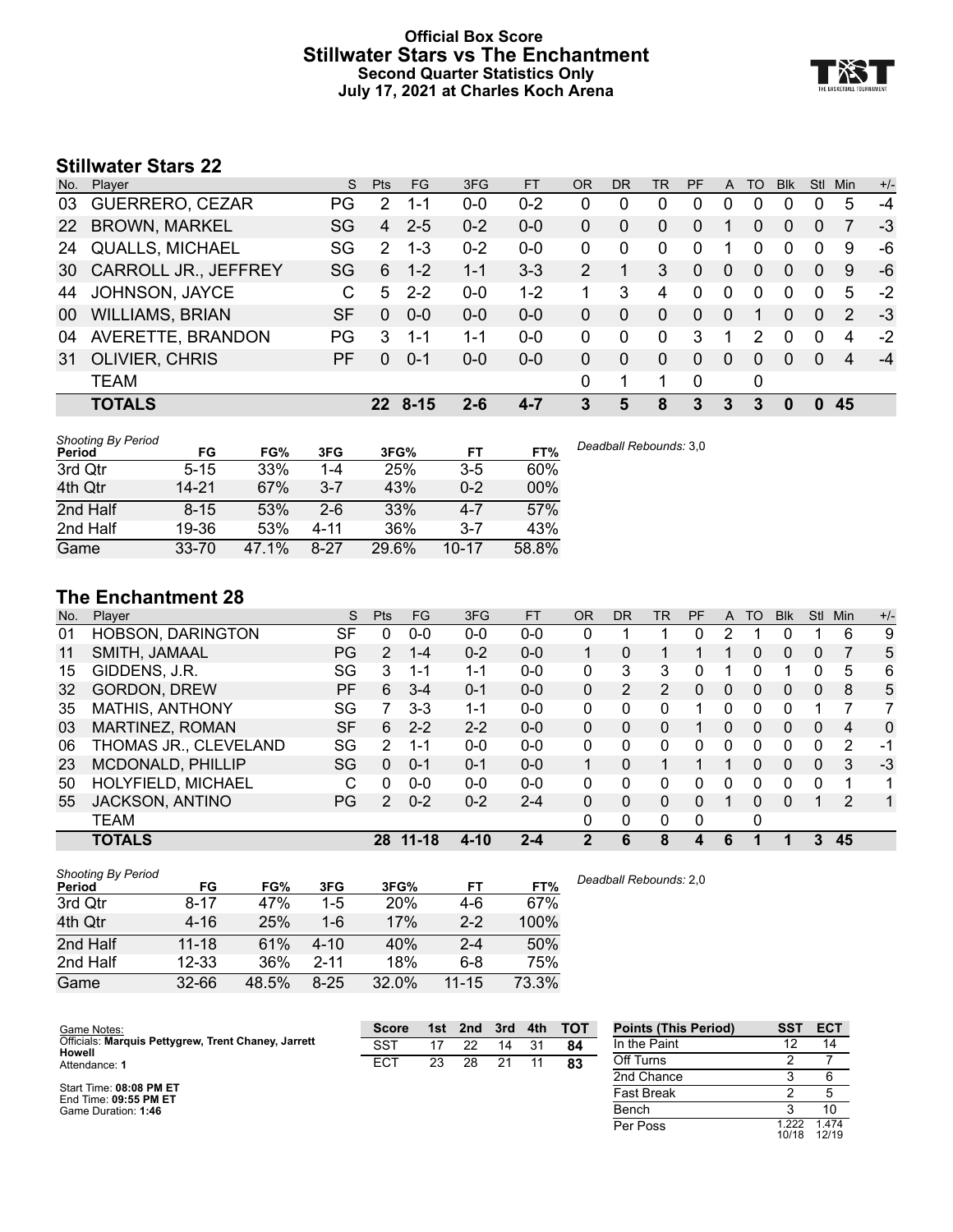#### **Official Play-By-Play Stillwater Stars vs The Enchantment Second Quarter July 17, 2021 at Charles Koch Arena**



#### **Period 2**

#### **Starters:**

Stillwater Stars: 3 GUERRERO,CEZAR (PG); 22 BROWN,MARKEL (SG); 24 QUALLS,MICHAEL (SG); 30 CARROLL JR.,JEFFREY (SG); 44 JOHNSON,JAYCE (C);<br>The Enchantment: 1 HOBSON,DARINGTON (SF); 11 SMITH,JAMAAL (PG); 15 GIDDENS,J.R. (SG)

| <b>Time</b>    | <b>VISITORS: Stillwater Stars</b>       | <b>Score</b> | <b>Margin</b>  | <b>HOME: The Enchantment</b>              |
|----------------|-----------------------------------------|--------------|----------------|-------------------------------------------|
| 09:00          |                                         |              |                | SUB OUT: HOBSON, DARINGTON                |
| 09:00          |                                         |              |                | SUB IN: MARTINEZ, ROMAN                   |
| 08:44          |                                         |              |                | MISSED 3PTR by JACKSON, ANTINO            |
| 08:41          | REBOUND (DEF) by JOHNSON, JAYCE         |              |                |                                           |
| 08:25          | TURNOVER (BADPASS) by AVERETTE, BRANDON |              |                |                                           |
| 08:25          |                                         |              |                | STEAL by JACKSON, ANTINO                  |
| 08:20          |                                         | $25 - 17$    | H <sub>8</sub> | GOOD! LAYUP by THOMAS JR., CLEVELAND [FB] |
| 08:05          | GOOD! LAYUP by JOHNSON, JAYCE           | $25-19$      | H <sub>6</sub> |                                           |
| 07:56          |                                         | 28-19        | H 9            | GOOD! 3PTR by MARTINEZ, ROMAN             |
| 07:56          |                                         |              |                | ASSIST by JACKSON, ANTINO                 |
| 07:44          | MISSED 3PTR by BROWN, MARKEL            |              |                |                                           |
| 07:41          | REBOUND (OFF) by CARROLL JR., JEFFREY   |              |                |                                           |
| 07:41<br>07:41 | GOOD! FT by CARROLL JR., JEFFREY        | 28-20        | H 8            | FOUL (PERSONAL) by MCDONALD, PHILLIP      |
| 07:41          | GOOD! FT by CARROLL JR., JEFFREY        | 28-21        | H <sub>7</sub> |                                           |
| 07:41          |                                         |              |                | SUB OUT: HOLYFIELD, MICHAEL               |
| 07:41          |                                         |              |                | SUB IN: GORDON, DREW                      |
| 07:41          | GOOD! FT by CARROLL JR., JEFFREY        | 28-22        | H <sub>6</sub> |                                           |
| 07:28          |                                         |              |                | MISSED 3PTR by JACKSON, ANTINO            |
| 07:24          | REBOUND (DEF) by JOHNSON, JAYCE         |              |                |                                           |
| 07:14          | GOOD! JUMPER by QUALLS, MICHAEL [PNT]   | 28-24        | H 4            |                                           |
| 07:03          | FOUL (PERSONAL) by AVERETTE, BRANDON    |              |                |                                           |
| 07:03          |                                         | 29-24        | H <sub>5</sub> | GOOD! FT by JACKSON, ANTINO               |
| 07:03          |                                         |              |                | SUB OUT: THOMAS JR., CLEVELAND            |
| 07:03          |                                         |              |                | SUB IN: MATHIS, ANTHONY                   |
| 07:03          | SUB OUT: BROWN, MARKEL                  |              |                |                                           |
| 07:03          | SUB IN: WILLIAMS, BRIAN                 |              |                |                                           |
| 07:03          |                                         |              |                | MISSED FT by JACKSON, ANTINO              |
| 07:03          |                                         |              |                | REBOUND (OFF) by MCDONALD, PHILLIP        |
| 07:02          |                                         | $32 - 24$    | H 8            | GOOD! 3PTR by MARTINEZ, ROMAN             |
| 07:02          |                                         |              |                | ASSIST by MCDONALD, PHILLIP               |
| 07:02          | GOOD! JUMPER by JOHNSON, JAYCE          | 32-26        | H <sub>6</sub> |                                           |
| 07:02          | ASSIST by AVERETTE, BRANDON             |              |                |                                           |
| 06:54          | FOUL (PERSONAL) by AVERETTE, BRANDON    |              |                |                                           |
| 06:54          |                                         |              |                | MISSED FT by JACKSON, ANTINO              |
| 06:54          |                                         |              |                | REBOUND (OFF) by TEAM                     |
| 06:54          |                                         | 33-26        | H 7            | GOOD! FT by JACKSON, ANTINO [FB]          |
| 06:54          |                                         |              |                | SUB OUT: JACKSON, ANTINO                  |
| 06:54          |                                         |              |                | SUB IN: SMITH, JAMAAL                     |
| 06:37          | GOOD! 3PTR by AVERETTE, BRANDON         | 33-29        | H4             |                                           |
| 06:20<br>06:17 | REBOUND (DEF) by JOHNSON, JAYCE         |              |                | MISSED 3PTR by MCDONALD, PHILLIP          |
| 06:07          |                                         |              |                | FOUL (PERSONAL) by MARTINEZ, ROMAN        |
| 06:07          | GOOD! FT by JOHNSON, JAYCE              | 33-30        | $H_3$          |                                           |
| 06:07          |                                         |              |                | SUB OUT: MCDONALD, PHILLIP                |
| 06:07          |                                         |              |                | SUB IN: HOBSON, DARINGTON                 |
| 06:07          | MISSED FT by JOHNSON, JAYCE             |              |                |                                           |
| 06:05          |                                         |              |                | REBOUND (DEF) by GORDON, DREW             |
| 05:56          |                                         |              |                | MISSED JUMPER by SMITH, JAMAAL            |
| 05:53          |                                         |              |                | REBOUND (OFF) by SMITH, JAMAAL            |
| 05:45          |                                         | 36-30        | H <sub>6</sub> | GOOD! 3PTR by MATHIS, ANTHONY             |
| 05:45          |                                         |              |                | ASSIST by HOBSON, DARINGTON               |
| 05:20          | MISSED 3PTR by QUALLS, MICHAEL          |              |                |                                           |
| 05:17          | REBOUND (OFF) by JOHNSON, JAYCE         |              |                |                                           |
| 05:14          |                                         |              |                | FOUL (PERSONAL) by SMITH, JAMAAL          |
| 05:14          |                                         |              |                | SUB OUT: MARTINEZ, ROMAN                  |
| 05:14          |                                         |              |                | SUB IN: GIDDENS, J.R.                     |
| 05:03          | TURNOVER (BADPASS) by AVERETTE, BRANDON |              |                |                                           |
| 05:03          |                                         |              |                | STEAL by MATHIS, ANTHONY                  |
| 04:55          |                                         | 38-30        | H 8            | GOOD! LAYUP by MATHIS, ANTHONY [FB]       |
| 04:45          | TURNOVER (BADPASS) by WILLIAMS, BRIAN   |              |                |                                           |
| 04:45          |                                         |              |                | STEAL by HOBSON, DARINGTON                |
| 04:38          | FOUL (PERSONAL) by AVERETTE, BRANDON    |              |                |                                           |
| 04:38          | SUB OUT: WILLIAMS, BRIAN                |              |                |                                           |
| 04:38          | SUB OUT: AVERETTE, BRANDON              |              |                |                                           |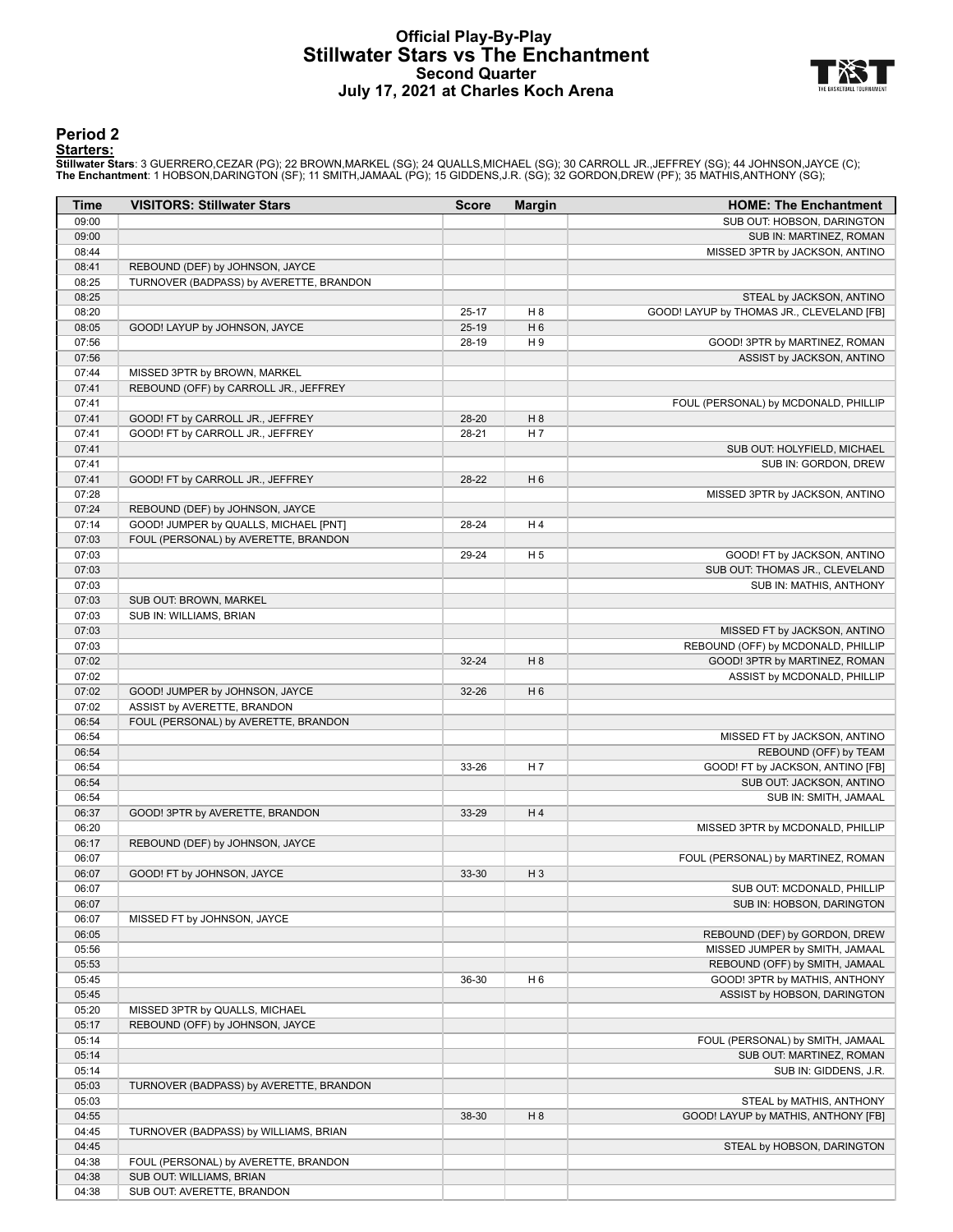| <b>Time</b> | <b>VISITORS: Stillwater Stars</b>     | <b>Score</b> | <b>Margin</b>  | <b>HOME: The Enchantment</b>            |
|-------------|---------------------------------------|--------------|----------------|-----------------------------------------|
| 04:38       | SUB OUT: JOHNSON, JAYCE               |              |                |                                         |
| 04:38       | SUB IN: GUERRERO, CEZAR               |              |                |                                         |
| 04:38       | SUB IN: BROWN, MARKEL                 |              |                |                                         |
| 04:38       | SUB IN: OLIVIER, CHRIS                |              |                |                                         |
| 04:31       |                                       | 41-30        | H 11           | GOOD! 3PTR by GIDDENS, J.R.             |
| 04:31       |                                       |              |                | ASSIST by HOBSON, DARINGTON             |
| 04:10       | MISSED JUMPER by BROWN, MARKEL        |              |                |                                         |
| 04:04       |                                       |              |                | REBOUND (DEF) by HOBSON, DARINGTON      |
| 03:59       |                                       |              |                | TURNOVER (BADPASS) by HOBSON, DARINGTON |
| 03:52       | GOOD! JUMPER by BROWN, MARKEL [FB]    | 41-32        | H <sub>9</sub> |                                         |
| 03:38       |                                       | 43-32        | H 11           | GOOD! LAYUP by GORDON, DREW             |
| 03:21       | MISSED 3PTR by QUALLS, MICHAEL        |              |                |                                         |
| 03:18       |                                       |              |                | REBOUND (DEF) by GIDDENS, J.R.          |
| 03:08       |                                       |              |                | MISSED 3PTR by SMITH, JAMAAL            |
| 03:04       | REBOUND (DEF) by TEAM                 |              |                |                                         |
| 03:04       |                                       |              |                |                                         |
| 02:49       | MISSED JUMPER by OLIVIER, CHRIS       |              |                |                                         |
| 02:49       |                                       |              |                | BLOCK by GIDDENS, J.R.                  |
| 02:41       |                                       |              |                | REBOUND (DEF) by GIDDENS, J.R.          |
| 02:38       |                                       | 45-32        | H 13           | GOOD! LAYUP by MATHIS, ANTHONY          |
| 02:38       |                                       |              |                | ASSIST by SMITH, JAMAAL                 |
| 02:29       | GOOD! LAYUP by BROWN, MARKEL          | 45-34        | H 11           |                                         |
| 02:03       |                                       | 47-34        | H 13           | GOOD! LAYUP by GORDON, DREW             |
| 01:49       | MISSED 3PTR by BROWN, MARKEL          |              |                |                                         |
| 01:46       |                                       |              |                | REBOUND (DEF) by GIDDENS, J.R.          |
| 01:30       |                                       | 49-34        | H 15           | GOOD! LAYUP by GORDON, DREW             |
| 01:30       |                                       |              |                | ASSIST by GIDDENS, J.R.                 |
| 01:12       | GOOD! 3PTR by CARROLL JR., JEFFREY    | 49-37        | H 12           |                                         |
| 01:12       | ASSIST by BROWN, MARKEL               |              |                |                                         |
| 00:57       |                                       | 51-37        | H 14           | GOOD! LAYUP by SMITH, JAMAAL            |
| 00:36       | GOOD! LAYUP by GUERRERO, CEZAR        | 51-39        | H 12           |                                         |
| 00:36       | ASSIST by QUALLS, MICHAEL             |              |                |                                         |
| 00:26       |                                       |              |                | MISSED 3PTR by SMITH, JAMAAL            |
| 00:23       | REBOUND (DEF) by CARROLL JR., JEFFREY |              |                |                                         |
| 00:18       | TIMEOUT 30SEC                         |              |                |                                         |
| 00:18       |                                       |              |                | SUB OUT: HOBSON, DARINGTON              |
| 00:18       |                                       |              |                | SUB IN: MARTINEZ, ROMAN                 |
| 00:18       | SUB OUT: OLIVIER, CHRIS               |              |                |                                         |
| 00:18       | SUB IN: JOHNSON, JAYCE                |              |                |                                         |
| 00:18       | MISSED JUMPER by CARROLL JR., JEFFREY |              |                |                                         |
| 00:18       | REBOUND (OFF) by CARROLL JR., JEFFREY |              |                |                                         |
| 00:13       |                                       |              |                | FOUL (PERSONAL) by MATHIS, ANTHONY      |
| 00:13       | MISSED FT by GUERRERO, CEZAR          |              |                |                                         |
| 00:13       | REBOUND (OFF) by TEAM                 |              |                |                                         |
| 00:13       | MISSED FT by GUERRERO, CEZAR          |              |                |                                         |
| 00:12       |                                       |              |                | REBOUND (DEF) by GORDON, DREW           |
| 00:01       |                                       |              |                | MISSED 3PTR by GORDON, DREW             |

## **Stillwater Stars 39, The Enchantment 51**

| <b>Points (This Period)</b> | SST            | <b>ECT</b>     |
|-----------------------------|----------------|----------------|
| In the Paint                | 12             | 14             |
| Off Turns                   |                |                |
| 2nd Chance                  |                |                |
| <b>Fast Break</b>           |                | 5              |
| Bench                       |                | 10             |
| Per Poss                    | 1 222<br>10/18 | 1.474<br>12/19 |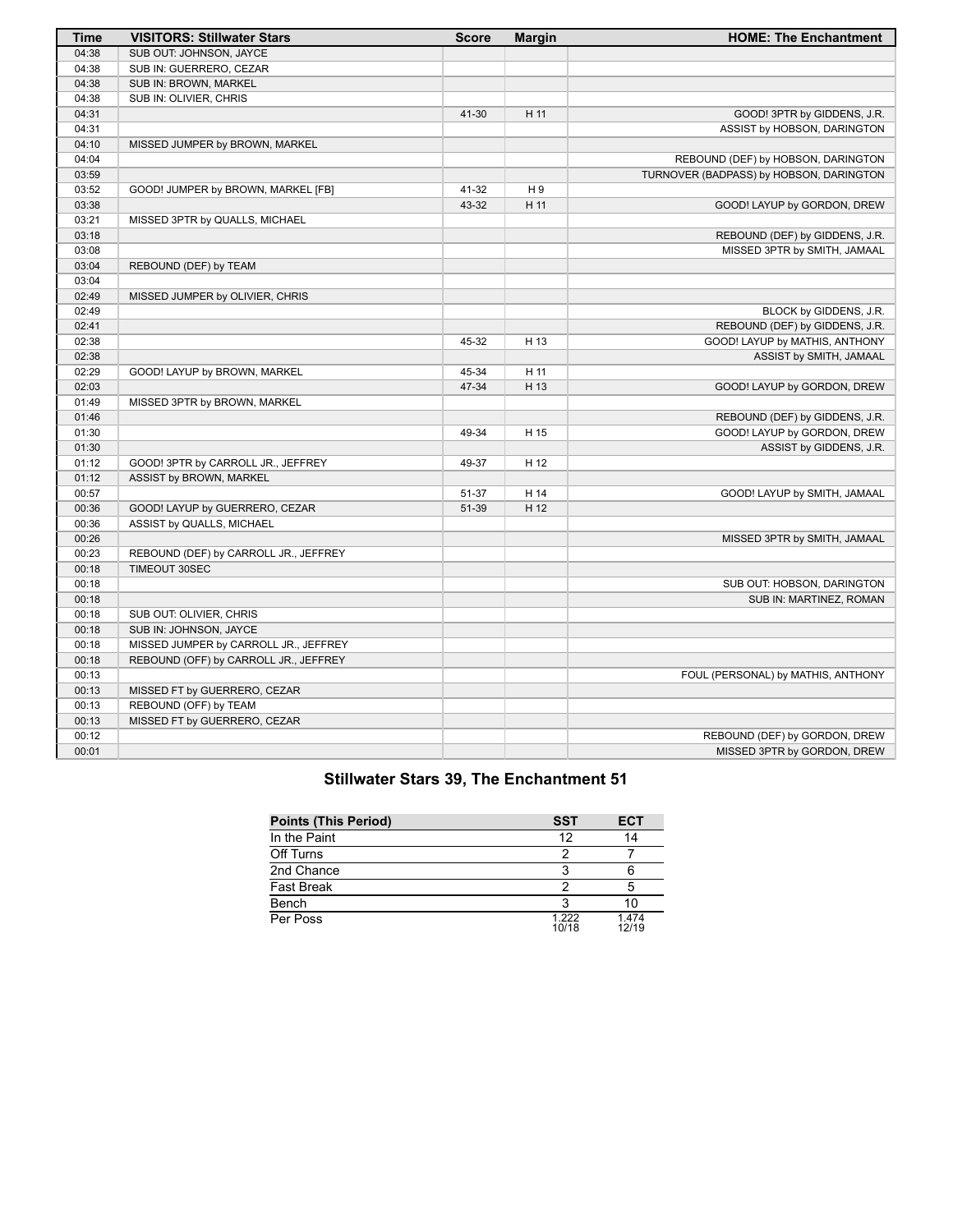#### **Official Box Score Stillwater Stars vs The Enchantment Second Half Statistics Only July 17, 2021 at Charles Koch Arena**



## **Stillwater Stars 45**

| No.       | Player                      | S. | Pts          | <b>FG</b> | 3FG     | <b>FT</b> | <b>OR</b> | DR       | TR | <b>PF</b> | A             | TO       | <b>Blk</b>    | Stl           | Min | $+/-$ |
|-----------|-----------------------------|----|--------------|-----------|---------|-----------|-----------|----------|----|-----------|---------------|----------|---------------|---------------|-----|-------|
| 00        | <b>WILLIAMS, BRIAN</b>      | SF | 0            | $0 - 0$   | $0 - 0$ | $0 - 0$   | 0         | 0        | 0  |           |               | 0        | 0             |               | 3   | -5    |
| 03        | <b>GUERRERO, CEZAR</b>      | PG | 3            | -1-1      | $1 - 1$ | $0 - 0$   | 0         |          |    | 0         | $\Omega$      | $\Omega$ | $\Omega$      | $\Omega$      | 6   | -5    |
| 04        | AVERETTE, BRANDON           | PG | 9            | $4 - 8$   | $1 - 2$ | $0 - 3$   | 0         |          | 1  | 0         | 4             | 1        | $\Omega$      | 2             | 15  | 18    |
| <b>22</b> | <b>BROWN, MARKEL</b>        | SG | 6            | $2 - 5$   | $0 - 1$ | $2 - 2$   | 0         | 3        | 3  | 3         | $\mathcal{P}$ |          |               |               | 18  | 13    |
| 24        | <b>QUALLS, MICHAEL</b>      | SG | 9            | $4 - 8$   | $0 - 3$ | $1 - 2$   | 0         | 2        | 2  | 5         | 2             | 1        | $\mathcal{P}$ | $\mathcal{P}$ | 18  | 12    |
| 30        | <b>CARROLL JR., JEFFREY</b> | SG | 10           | $4 - 7$   | $2 - 4$ | $0 - 0$   | 0         | 2        | 2  | 0         | 3             | 0        | $\Omega$      | 0             | 15  | 19    |
| -31       | <b>OLIVIER, CHRIS</b>       | PF | <sup>0</sup> | $0 - 1$   | $0 - 0$ | $0 - 0$   | 0         | $\Omega$ | 0  | 0         | $\Omega$      | 0        | <sup>0</sup>  | $\Omega$      |     | $-4$  |
| 44        | JOHNSON, JAYCE              | C  | 8            | $4-6$     | $0-0$   | $0 - 0$   | 3         | 4        |    |           | $\Omega$      |          |               | 0             | 14  | -17   |
|           | <b>TEAM</b>                 |    | 0            | $0 - 0$   | $0 - 0$ | $0-0$     | 3         | $\Omega$ | 3  | 0         | $\Omega$      | $\Omega$ | $\Omega$      | $\Omega$      | 0   |       |
|           | <b>TOTALS</b>               |    |              | 45 19-36  | 4-11    | $3 - 7$   | 6         | 13       | 19 | 10        | 11            | 4        |               | 5.            | 90  |       |

| <b>Shooting By Period</b> |           |       |      |       |           |       |
|---------------------------|-----------|-------|------|-------|-----------|-------|
| Period                    | FG        | FG%   | 3FG  | 3FG%  | FТ        | FT%   |
| 3rd Otr                   | $5 - 15$  | 33%   | 1-4  | 25%   | $3 - 5$   | 60%   |
| 4th Otr                   | 14-21     | 67%   | 3-7  | 43%   | $0 - 2$   | 00%   |
| 2nd Half                  | 19-36     | 53%   | 4-11 | 36%   | 3.7       | 43%   |
| Game                      | $33 - 70$ | 47.1% | 8-27 | 29.6% | $10 - 17$ | 58.8% |

#### *Deadball Rebounds:* 3,0 *Last FG Half:* SST 4th-03:55

### **The Enchantment 32**

| No. | Plaver                   | S  | <b>Pts</b> | FG       | 3FG      | <b>FT</b> | ΟR       | DR       | TR | PF | A        | TO       | <b>Blk</b> | Stl            | Min | $+/-$          |
|-----|--------------------------|----|------------|----------|----------|-----------|----------|----------|----|----|----------|----------|------------|----------------|-----|----------------|
| 01  | <b>HOBSON, DARINGTON</b> | SF | 2          | $1 - 4$  | $0 - 2$  | $0 - 0$   | 2        | 0        | 2  | 0  | 2        | 0        | 0          | 0              | 12  | $-13$          |
| 03  | MARTINEZ, ROMAN          | SF | 0          | $0 - 2$  | $0 - 0$  | $0 - 0$   | 1        | 0        | 1  | 0  | 0        | 0        | 0          | $\mathbf{0}$   | 6   | 1              |
| 06  | THOMAS JR., CLEVELAND    | SG | 4          | $1 - 2$  | $0 - 1$  | $2 - 2$   | 0        | 3        | 3  |    | 0        | 0        | 0          |                | 6   | -2             |
| 11  | SMITH, JAMAAL            | PG | 0          | $0 - 1$  | $0 - 1$  | $0 - 0$   | $\Omega$ | 2        | 2  |    | 0        |          | 0          | $\overline{0}$ | 8   | -9             |
| 15  | GIDDENS, J.R.            | SG | 6          | $2 - 4$  | 0-1      | $2 - 2$   |          | 3        | 4  |    |          |          |            | 0              | 13  | $-10$          |
| 23  | <b>MCDONALD, PHILLIP</b> | SG | $\Omega$   | $0 - 0$  | $0 - 0$  | $0 - 0$   |          | 0        |    |    | 0        |          | 0          | $\mathbf{0}$   | 4   | $\overline{1}$ |
| 32  | <b>GORDON, DREW</b>      | РF | 6          | $3 - 7$  | $0 - 0$  | $0 - 0$   | 2        | 3        | 5  | 2  |          |          |            |                | 15  | -11            |
| 35  | <b>MATHIS, ANTHONY</b>   | SG |            | $3 - 7$  | $1 - 3$  | $0 - 0$   |          | 0        | 1  | 2  | $\Omega$ | 2        | 0          | $\Omega$       | 10  | $-12$          |
| 50  | HOLYFIELD, MICHAEL       | С  | 2          | $0 - 0$  | $0 - 0$  | $2 - 4$   | 0        | 0        | 0  | 0  | ∩        |          | 0          | $\Omega$       | 3   | -2             |
| 55  | <b>JACKSON, ANTINO</b>   | PG | 5          | $2 - 6$  | $1 - 3$  | $0 - 0$   | 1        | $\Omega$ | 1  | 2  | 3        | $\Omega$ | $\Omega$   | $\Omega$       | 13  | -8             |
|     | <b>TEAM</b>              |    | 0          | $0 - 0$  | $0 - 0$  | $0 - 0$   | 0        | 2        | 2  | 0  | 0        | 0        | 0          | $\Omega$       | 0   |                |
|     | <b>TOTALS</b>            |    |            | 32 12-33 | $2 - 11$ | $6 - 8$   | 9        | 13       | 22 | 10 | 6        |          | 1          | $\mathcal{P}$  | 90  |                |

| <b>Shooting By Period</b><br>Period | FG        | FG%   | 3FG      | 3FG%  | FТ        | FT%   |
|-------------------------------------|-----------|-------|----------|-------|-----------|-------|
| 3rd Otr                             | $8 - 17$  | 47%   | $1 - 5$  | 20%   | 4-6       | 67%   |
| 4th Qtr                             | 4-16      | 25%   | 1-6      | 17%   | $2 - 2$   | 100%  |
| 2nd Half                            | $12 - 33$ | 36%   | $2 - 11$ | 18%   | $6-8$     | 75%   |
| Game                                | 32-66     | 48.5% | $8 - 25$ | 32.0% | $11 - 15$ | 73.3% |

*Deadball Rebounds:* 2,0 *Last FG Half:* ECT 4th-03:55

| Game Notes:                                                   | <b>Score</b> | 1st | 2nd | 3rd | 4th | <b>TOT</b> | <b>Points from (This Period)</b> |    | <b>SST ECT</b> |
|---------------------------------------------------------------|--------------|-----|-----|-----|-----|------------|----------------------------------|----|----------------|
| Officials: Marquis Pettygrew, Trent Chaney, Jarrett<br>Howell | SST          |     | つつ  | 14  | 31  | 84         | In the Paint                     | 28 | 20             |
| Attendance: 1                                                 | ECT          | 23  | 28  |     |     | 83         | Off Turns                        | 10 |                |
|                                                               |              |     |     |     |     |            | 2nd Chance                       |    |                |
| Start Time: 08:08 PM ET<br>End Time: 09:55 PM ET              |              |     |     |     |     |            | <b>Fast Break</b>                |    |                |
| Game Duration: 1:46                                           |              |     |     |     |     |            | Bench                            |    |                |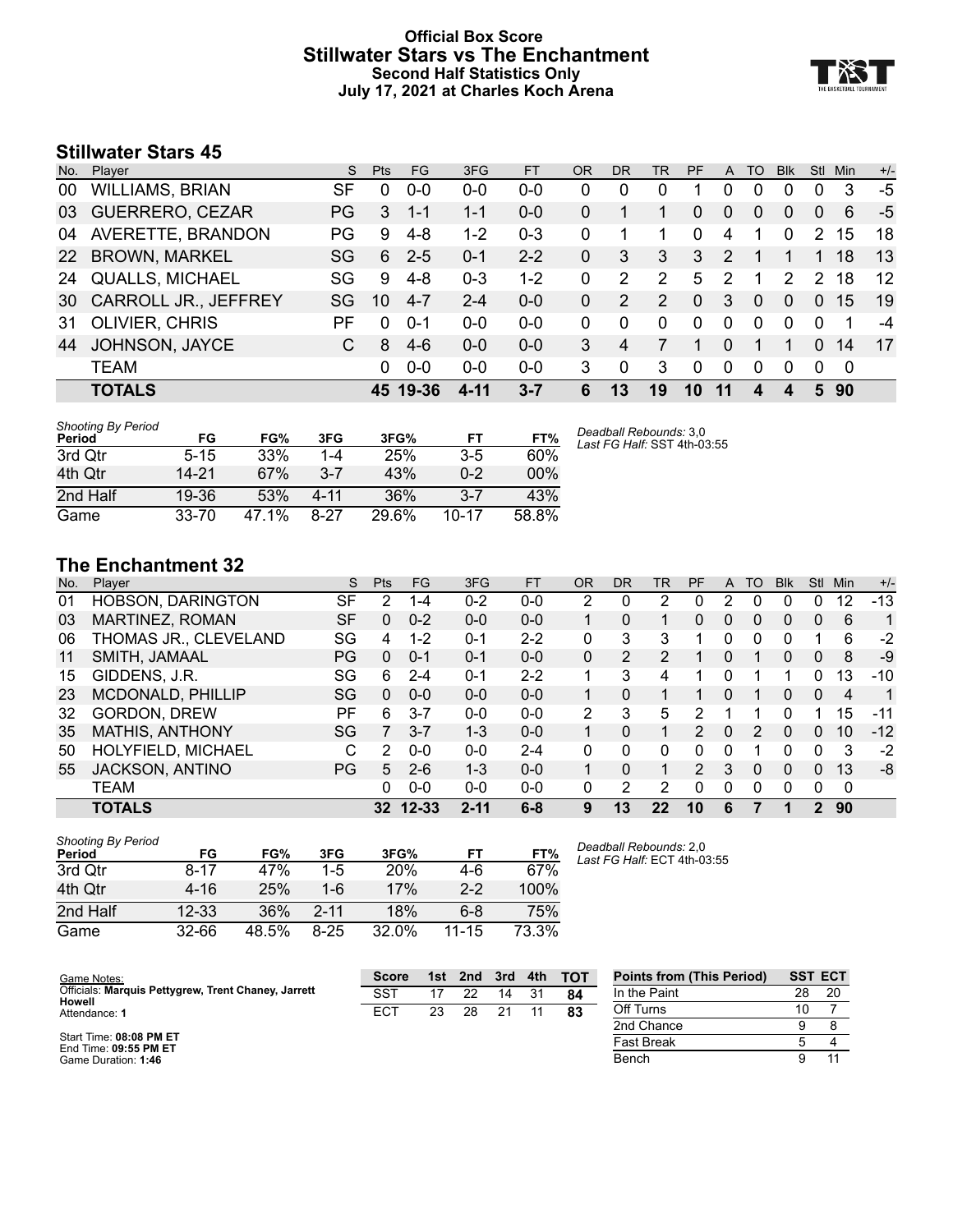#### **Official Box Score Stillwater Stars vs The Enchantment Third Quarter Statistics Only July 17, 2021 at Charles Koch Arena**



## **Stillwater Stars 45**

| No.       | Plaver                      | S.        | <b>Pts</b>    | FG.     | 3FG     | FT      | OR | <b>DR</b> | TR       | <b>PF</b> | $\mathsf{A}$ | TO | <b>Blk</b> | Stl           | Min | $+/-$ |
|-----------|-----------------------------|-----------|---------------|---------|---------|---------|----|-----------|----------|-----------|--------------|----|------------|---------------|-----|-------|
| 03        | GUERRERO, CEZAR             | <b>PG</b> | 3             | 1-1     | 1-1     | $0 - 0$ | 0  |           |          | 0         | 0            | 0  | 0          |               | 6   | -5    |
| <b>22</b> | <b>BROWN, MARKEL</b>        | SG        | 2             | $0 - 1$ | $0 - 0$ | $2 - 2$ | 0  | 0         | $\Omega$ | $\Omega$  |              |    |            | $\Omega$      | 9   | -7    |
| 24        | <b>QUALLS, MICHAEL</b>      | SG        | 1             | $0 - 2$ | 0-1     | $1 - 2$ | 0  | 1         | 1        | 3         |              |    |            |               | 9   | -8    |
| 30        | <b>CARROLL JR., JEFFREY</b> | SG        | $\mathcal{P}$ | $1 - 3$ | $0 - 1$ | $0 - 0$ | 0  | 0         | $\Omega$ | $\Omega$  | 0            | 0  | 0          | $\Omega$      | 6   | -1    |
| 44        | JOHNSON, JAYCE              | C         | $\mathcal{P}$ | $1 - 2$ | $0 - 0$ | $0 - 0$ | 0  |           |          |           | $\Omega$     |    | 0          | $\Omega$      | 5   | -3    |
| 00        | <b>WILLIAMS, BRIAN</b>      | SF        | $\Omega$      | $0 - 0$ | $0 - 0$ | $0 - 0$ | 0  | 0         | $\Omega$ | 1         | 0            | 0  | 0          | $\Omega$      | 3   | $-5$  |
| 04        | AVERETTE, BRANDON           | PG        | 4             | $2 - 5$ | 0-1     | $0 - 1$ | 0  |           |          | $\Omega$  | 2            | 0  | 0          |               | 6   | $-2$  |
| 31        | <b>OLIVIER, CHRIS</b>       | PF        | $\Omega$      | $0 - 1$ | $0 - 0$ | $0 - 0$ | 0  | 0         | $\Omega$ | $\Omega$  | $\Omega$     | 0  | 0          | $\Omega$      | 1   | $-4$  |
|           | <b>TEAM</b>                 |           |               |         |         |         |    | $\Omega$  |          | $\Omega$  |              | 0  |            |               |     |       |
|           | <b>TOTALS</b>               |           |               | 14 5-15 |         | $3 - 5$ | я  | 4         | 5        | 5         | 4            | 3  | 2          | $\mathcal{P}$ | 45  |       |

| <b>Shooting By Period</b><br>Period | FG        | FG%   | 3FG      | 3FG%  |           | FT%   | Deadball Rebounds: 3,0 |
|-------------------------------------|-----------|-------|----------|-------|-----------|-------|------------------------|
| 2nd Half                            | 0-0       | 0%    | 0-0      | 0%    | 0-0       | 0%    |                        |
| Game                                | $33 - 70$ | 47.1% | $8 - 27$ | 29.6% | $10 - 17$ | 58.8% |                        |

## **The Enchantment 32**

| No. | Player                   | S         | <b>Pts</b> | FG.      | 3FG     | <b>FT</b> | <b>OR</b> | DR | TR | PF | A             | TO | <b>Blk</b> | Stl          | Min | $+/-$ |
|-----|--------------------------|-----------|------------|----------|---------|-----------|-----------|----|----|----|---------------|----|------------|--------------|-----|-------|
| 01  | <b>HOBSON, DARINGTON</b> | SF        | 2          | $1 - 2$  | 0-1     | $0 - 0$   |           | 0  |    |    |               | 0  |            | 0            | 4   | 2     |
| 11  | SMITH, JAMAAL            | PG        | 0          | $0 - 0$  | $0 - 0$ | $0-0$     | 0         | 2  | 2  | 0  | 0             |    | 0          | $\mathbf{0}$ | 3   | 5     |
| 15  | GIDDENS, J.R.            | SG        | 2          | $1 - 2$  | $0 - 1$ | $0 - 0$   | 0         | 2  | 2  | O  |               | 0  | 0          |              | 5   | 5     |
| 32  | <b>GORDON, DREW</b>      | PF        | 4          | $2 - 3$  | $0 - 0$ | $0 - 0$   |           | 2  | 3  |    |               | 0  | 0          |              | 6   | 9     |
| 35  | <b>MATHIS, ANTHONY</b>   | SG        | 4          | $2 - 4$  | $0 - 1$ | $0 - 0$   | 1         | 0  | 1  | 2  | 0             |    | 0          | $\Omega$     | 4   | 4     |
| 03  | <b>MARTINEZ, ROMAN</b>   | <b>SF</b> | 0          | $0 - 2$  | $0 - 0$ | $0 - 0$   |           | 0  |    | 0  | $\Omega$      | 0  | $\Omega$   | $\Omega$     | 5   | 6     |
| 06  | THOMAS JR., CLEVELAND    | SG        | 4          | 1-1      | $0 - 0$ | $2 - 2$   | 0         | 3  | 3  |    | 0             | 0  | 0          |              | 5   | 3     |
| 23  | MCDONALD, PHILLIP        | SG        | 0          | $0 - 0$  | $0 - 0$ | $0 - 0$   |           | 0  |    |    | 0             |    | 0          | $\Omega$     | 4   | 1     |
| 50  | HOLYFIELD, MICHAEL       | С         | 2          | $0 - 0$  | $0 - 0$ | 2-4       | 0         | 0  | 0  | 0  |               |    | 0          | 0            | 3   | $-2$  |
| 55  | <b>JACKSON, ANTINO</b>   | РG        | 3.         | $1 - 3$  | $1 - 2$ | $0 - 0$   |           | 0  | 1  | 1  | $\mathcal{P}$ | 0  | 0          | $\mathbf{0}$ | 6   | 2     |
|     | <b>TEAM</b>              |           |            |          |         |           | 0         |    |    | 0  |               | 0  |            |              |     |       |
|     | <b>TOTALS</b>            |           | 21         | $8 - 17$ | $1 - 5$ | $4 - 6$   | 6         | 10 | 16 | 6  | 4             | 4  | 0          | 2            | 45  |       |

| <b>Shooting By Period</b><br>Period | FG        | FG%   | 3FG      | 3FG%  | FТ        | FT%   | Dea |
|-------------------------------------|-----------|-------|----------|-------|-----------|-------|-----|
| 2nd Half                            | 0-0       | $2\%$ | 0-0      | 0%    | 0-0       | $0\%$ |     |
| Game                                | $32 - 66$ | 48.5% | $8 - 25$ | 32.0% | $11 - 15$ | 73.3% |     |

*Deadball Rebounds:* 2,0

| Game Notes:                                                   | <b>Score</b>    | 1st | 2nd | 3rd | 4th | <b>TOT</b> | <b>Points (This Period)</b> | SST           | <b>ECT</b>     |
|---------------------------------------------------------------|-----------------|-----|-----|-----|-----|------------|-----------------------------|---------------|----------------|
| Officials: Marquis Pettygrew, Trent Chaney, Jarrett<br>Howell | <b>SST</b>      | 17  | 22  | 14  | -31 | 84         | In the Paint                |               | 14             |
| Attendance: 1                                                 | EC <sub>T</sub> | 23  | 28  | 21  |     | 83         | Off Turns                   |               |                |
|                                                               |                 |     |     |     |     |            | 2nd Chance                  |               |                |
| Start Time: 08:08 PM ET<br>End Time: 09:55 PM ET              |                 |     |     |     |     |            | <b>Fast Break</b>           |               |                |
| Game Duration: 1:46                                           |                 |     |     |     |     |            | Bench                       |               |                |
|                                                               |                 |     |     |     |     |            | Per Poss                    | 0.737<br>7/19 | 1.235<br>10/17 |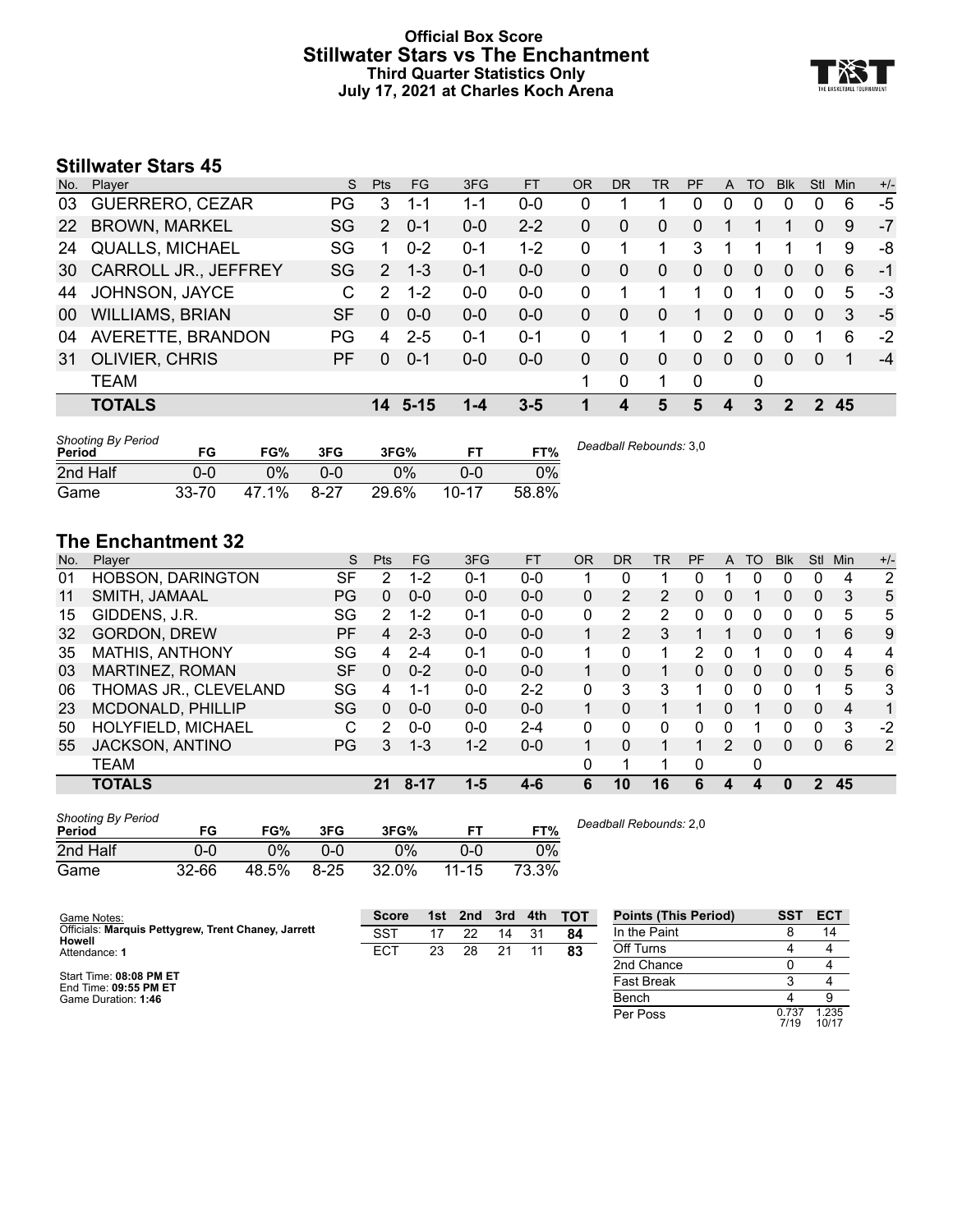#### **Official Play-By-Play Stillwater Stars vs The Enchantment Third Quarter July 17, 2021 at Charles Koch Arena**



#### **Period 3**

#### **Starters:**

Stillwater Stars: 3 GUERRERO,CEZAR (PG); 22 BROWN,MARKEL (SG); 24 QUALLS,MICHAEL (SG); 30 CARROLL JR.,JEFFREY (SG); 44 JOHNSON,JAYCE (C);<br>The Enchantment: 1 HOBSON,DARINGTON (SF); 11 SMITH,JAMAAL (PG); 15 GIDDENS,J.R. (SG)

| Time           | <b>VISITORS: Stillwater Stars</b>                               | <b>Score</b> | <b>Margin</b> | <b>HOME: The Enchantment</b>                                                 |
|----------------|-----------------------------------------------------------------|--------------|---------------|------------------------------------------------------------------------------|
| 09:00          | SUB OUT: GUERRERO, CEZAR                                        |              |               |                                                                              |
| 09:00          | SUB IN: AVERETTE, BRANDON                                       |              |               |                                                                              |
| 08:41          | MISSED JUMPER by AVERETTE, BRANDON                              |              |               |                                                                              |
| 08:38          | REBOUND (OFF) by TEAM                                           |              |               |                                                                              |
| 08:34          | MISSED 3PTR by CARROLL JR., JEFFREY                             |              |               |                                                                              |
| 08:30          |                                                                 |              |               | REBOUND (DEF) by GIDDENS, J.R.                                               |
| 08:08<br>08:08 |                                                                 | 53-39        | H 14          | GOOD! LAYUP by MATHIS, ANTHONY                                               |
| 08:00          |                                                                 |              |               | ASSIST by GORDON, DREW<br>FOUL (PERSONAL) by MATHIS, ANTHONY                 |
| 07:54          | MISSED JUMPER by QUALLS, MICHAEL                                |              |               |                                                                              |
| 07:51          |                                                                 |              |               | REBOUND (DEF) by SMITH, JAMAAL                                               |
| 07:47          |                                                                 |              |               | MISSED 3PTR by MATHIS, ANTHONY                                               |
| 07:44          |                                                                 |              |               | REBOUND (OFF) by MARTINEZ, ROMAN                                             |
| 07:43          |                                                                 |              |               | MISSED 3PTR by GIDDENS, J.R.                                                 |
| 07:39          |                                                                 |              |               | REBOUND (OFF) by MATHIS, ANTHONY                                             |
| 07:34          |                                                                 |              |               | MISSED JUMPER by MARTINEZ, ROMAN                                             |
| 07:34          | BLOCK by BROWN, MARKEL                                          |              |               |                                                                              |
| 07:30<br>07:26 | REBOUND (DEF) by JOHNSON, JAYCE                                 |              |               | FOUL (PERSONAL) by MATHIS, ANTHONY                                           |
| 07:26          | MISSED FT by QUALLS, MICHAEL                                    |              |               |                                                                              |
| 07:26          | REBOUND (OFF) by TEAM                                           |              |               |                                                                              |
| 07:26          | GOOD! FT by QUALLS, MICHAEL [FB]                                | 53-40        | H 13          |                                                                              |
| 07:11          |                                                                 | 55-40        | H 15          | GOOD! JUMPER by MATHIS, ANTHONY [PNT]                                        |
| 07:01          | MISSED LAYUP by JOHNSON, JAYCE                                  |              |               |                                                                              |
| 06:57          |                                                                 |              |               | REBOUND (DEF) by GORDON, DREW                                                |
| 06:54          |                                                                 | 57-40        | H 17          | GOOD! LAYUP by GIDDENS, J.R. [FB]                                            |
| 06:39          |                                                                 |              |               | FOUL (PERSONAL) by GORDON, DREW                                              |
| 06:39          | SUB OUT: JOHNSON, JAYCE                                         |              |               |                                                                              |
| 06:39<br>06:34 | SUB IN: GUERRERO, CEZAR<br>MISSED LAYUP by CARROLL JR., JEFFREY |              |               |                                                                              |
| 06:30          |                                                                 |              |               | REBOUND (DEF) by SMITH, JAMAAL                                               |
| 06:23          |                                                                 |              |               | TURNOVER (BADPASS) by SMITH, JAMAAL                                          |
| 06:23          | STEAL by AVERETTE, BRANDON                                      |              |               |                                                                              |
| 06:18          | MISSED 3PTR by AVERETTE, BRANDON                                |              |               |                                                                              |
| 06:15          |                                                                 |              |               | REBOUND (DEF) by GORDON, DREW                                                |
| 06:02          |                                                                 |              |               | TIMEOUT 30SEC                                                                |
| 06:02          |                                                                 |              |               | SUB OUT: MARTINEZ, ROMAN                                                     |
| 06:02          |                                                                 |              |               | SUB OUT: SMITH, JAMAAL                                                       |
| 06:02<br>06:02 |                                                                 |              |               | SUB IN: MCDONALD, PHILLIP                                                    |
| 05:55          |                                                                 |              |               | SUB IN: JACKSON, ANTINO<br>MISSED JUMPER by MATHIS, ANTHONY                  |
| 05:51          |                                                                 |              |               | REBOUND (OFF) by MCDONALD, PHILLIP                                           |
| 05:40          |                                                                 | 59-40        | H 19          | GOOD! LAYUP by GORDON, DREW [PNT]                                            |
| 05:40          |                                                                 |              |               | ASSIST by JACKSON, ANTINO                                                    |
| 05:27          | GOOD! LAYUP by AVERETTE, BRANDON                                | 59-42        | H 17          |                                                                              |
| 05:27          |                                                                 |              |               | FOUL (PERSONAL) by JACKSON, ANTINO                                           |
| 05:27          |                                                                 |              |               | SUB OUT: GORDON, DREW                                                        |
| 05:27          |                                                                 |              |               | SUB IN: HOLYFIELD, MICHAEL                                                   |
| 05:27          | MISSED FT by AVERETTE, BRANDON                                  |              |               |                                                                              |
| 05:27<br>05:27 |                                                                 |              |               | REBOUND (DEF) by GIDDENS, J.R.<br>TURNOVER (BALLHANDLING) by MATHIS, ANTHONY |
| 05:27          | STEAL by QUALLS, MICHAEL                                        |              |               |                                                                              |
| 05:27          | GOOD! LAYUP by AVERETTE, BRANDON                                | 59-44        | H 15          |                                                                              |
| 05:27          | ASSIST by QUALLS, MICHAEL                                       |              |               |                                                                              |
| 05:24          |                                                                 | 62-44        | H 18          | GOOD! 3PTR by JACKSON, ANTINO                                                |
| 05:12          | GOOD! 3PTR by GUERRERO, CEZAR                                   | 62-47        | H 15          |                                                                              |
| 05:12          | ASSIST by AVERETTE, BRANDON                                     |              |               |                                                                              |
| 04:50          | FOUL (PERSONAL) by QUALLS, MICHAEL                              |              |               |                                                                              |
| 04:50          |                                                                 | 63-47        | H 16          | GOOD! FT by HOLYFIELD, MICHAEL                                               |
| 04:50          |                                                                 |              |               | SUB OUT: MATHIS, ANTHONY                                                     |
| 04:50<br>04:50 |                                                                 | 64-47        | H 17          | SUB IN: THOMAS JR., CLEVELAND<br>GOOD! FT by HOLYFIELD, MICHAEL              |
| 04:29          | MISSED LAYUP by AVERETTE, BRANDON                               |              |               |                                                                              |
| 04:24          |                                                                 |              |               | REBOUND (DEF) by THOMAS JR., CLEVELAND                                       |
| 04:15          | FOUL (PERSONAL) by QUALLS, MICHAEL                              |              |               |                                                                              |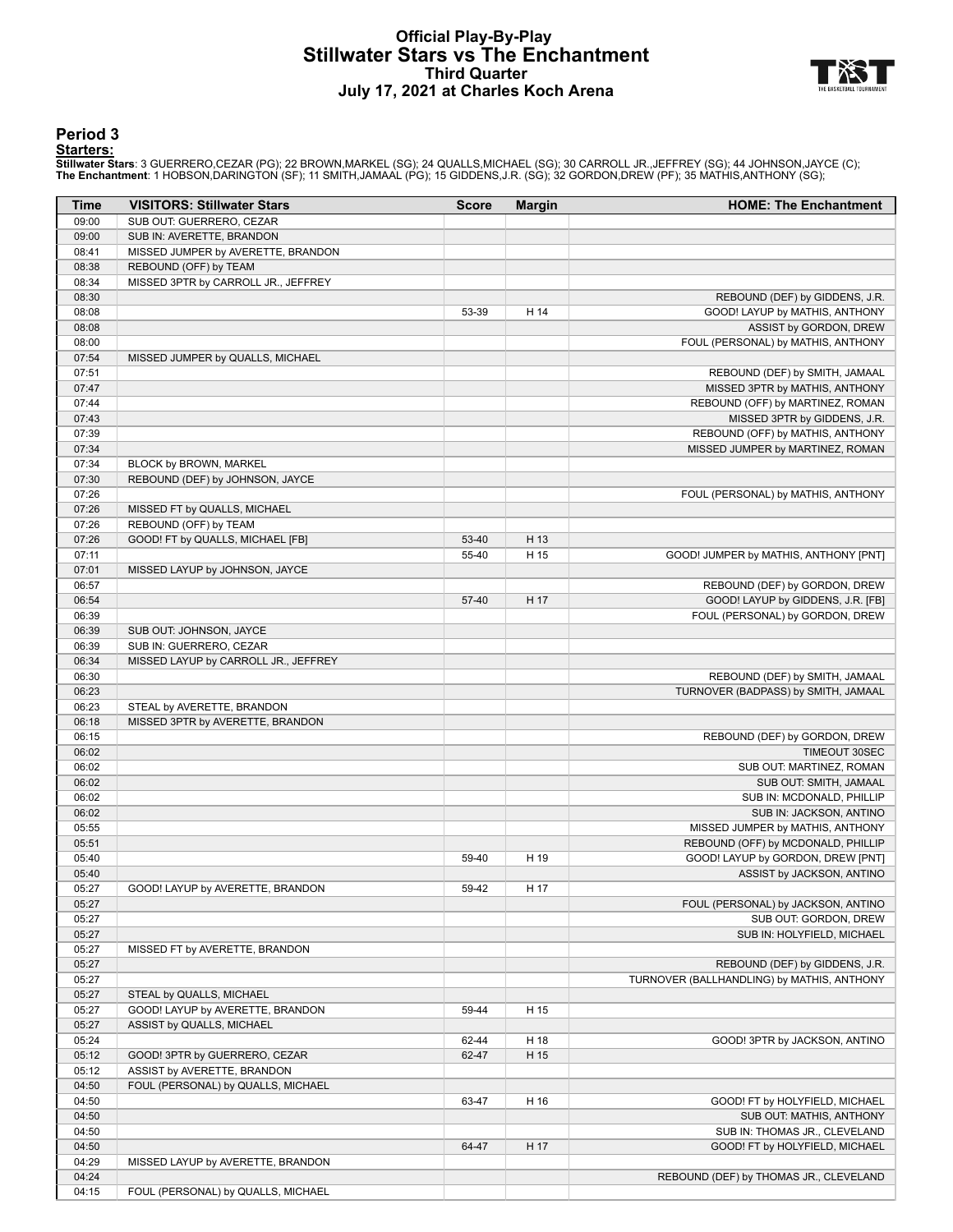| Time  | <b>VISITORS: Stillwater Stars</b>          | <b>Score</b> | <b>Margin</b> | <b>HOME: The Enchantment</b>              |
|-------|--------------------------------------------|--------------|---------------|-------------------------------------------|
| 04:15 |                                            |              |               | MISSED FT by HOLYFIELD, MICHAEL           |
| 04:15 |                                            |              |               | REBOUND (OFF) by TEAM                     |
| 04:15 |                                            |              |               | MISSED FT by HOLYFIELD, MICHAEL           |
| 04:14 | REBOUND (DEF) by QUALLS, MICHAEL           |              |               |                                           |
| 03:52 | MISSED 3PTR by QUALLS, MICHAEL             |              |               |                                           |
| 03:49 |                                            |              |               | REBOUND (DEF) by THOMAS JR., CLEVELAND    |
| 03:37 |                                            |              |               | TURNOVER (3SEC) by HOLYFIELD, MICHAEL     |
| 03:37 |                                            |              |               |                                           |
| 03:37 |                                            |              |               | SUB OUT: GIDDENS, J.R.                    |
| 03:37 |                                            |              |               | SUB IN: HOBSON, DARINGTON                 |
| 03:37 | SUB OUT: AVERETTE, BRANDON                 |              |               |                                           |
| 03:37 | SUB OUT: CARROLL JR., JEFFREY              |              |               |                                           |
| 03:37 | SUB IN: WILLIAMS, BRIAN                    |              |               |                                           |
| 03:37 | SUB IN: JOHNSON, JAYCE                     |              |               |                                           |
| 03:22 | GOOD! DUNK by JOHNSON, JAYCE               | 64-49        | H 15          |                                           |
| 03:22 | ASSIST by BROWN, MARKEL                    |              |               |                                           |
|       |                                            |              |               |                                           |
| 03:06 |                                            |              |               | MISSED 3PTR by HOBSON, DARINGTON          |
| 03:02 | REBOUND (DEF) by GUERRERO, CEZAR           |              |               |                                           |
| 02:58 | FOUL (OFF) by JOHNSON, JAYCE               |              |               |                                           |
| 02:58 | TURNOVER (OFFENSIVE) by JOHNSON, JAYCE     |              |               |                                           |
| 02:37 |                                            |              |               | MISSED JUMPER by JACKSON, ANTINO          |
| 02:37 | BLOCK by QUALLS, MICHAEL                   |              |               |                                           |
| 02:32 |                                            |              |               | REBOUND (OFF) by JACKSON, ANTINO          |
| 02:32 | FOUL (PERSONAL) by QUALLS, MICHAEL         |              |               |                                           |
| 02:32 |                                            |              |               | FOUL (OFF) by MCDONALD, PHILLIP           |
| 02:32 |                                            |              |               | TURNOVER (OFFENSIVE) by MCDONALD, PHILLIP |
| 02:32 |                                            |              |               | SUB OUT: HOLYFIELD, MICHAEL               |
| 02:32 |                                            |              |               | SUB IN: GORDON, DREW                      |
| 02:20 | TURNOVER (BALLHANDLING) by QUALLS, MICHAEL |              |               |                                           |
| 02:20 |                                            |              |               | STEAL by GORDON, DREW                     |
| 02:13 |                                            | 66-49        | H 17          | GOOD! LAYUP by THOMAS JR., CLEVELAND      |
| 02:13 |                                            |              |               | ASSIST by HOBSON, DARINGTON               |
| 01:59 | TURNOVER (BALLHANDLING) by BROWN, MARKEL   |              |               |                                           |
| 01:59 |                                            |              |               | STEAL by THOMAS JR., CLEVELAND            |
| 01:55 | FOUL (PERSONAL) by WILLIAMS, BRIAN         |              |               |                                           |
| 01:55 |                                            | 67-49        | H 18          | GOOD! FT by THOMAS JR., CLEVELAND [FB]    |
| 01:55 |                                            |              |               | SUB OUT: MCDONALD, PHILLIP                |
| 01:55 |                                            |              |               | SUB IN: MARTINEZ, ROMAN                   |
| 01:55 | SUB OUT: JOHNSON, JAYCE                    |              |               |                                           |
| 01:55 | SUB IN: OLIVIER, CHRIS                     |              |               |                                           |
| 01:55 |                                            | 68-49        | H 19          | GOOD! FT by THOMAS JR., CLEVELAND [FB]    |
| 01:42 | MISSED JUMPER by BROWN, MARKEL             |              |               |                                           |
| 01:40 |                                            |              |               | REBOUND (DEF) by TEAM                     |
| 01:17 |                                            | 70-49        | H 21          | GOOD! LAYUP by GORDON, DREW               |
| 01:17 |                                            |              |               | ASSIST by JACKSON, ANTINO                 |
| 01:04 | MISSED LAYUP by OLIVIER, CHRIS             |              |               |                                           |
| 01:01 |                                            |              |               | REBOUND (DEF) by THOMAS JR., CLEVELAND    |
|       |                                            |              |               |                                           |
| 00:56 |                                            |              |               | MISSED LAYUP by MARTINEZ, ROMAN           |
| 00:53 |                                            |              |               | REBOUND (OFF) by HOBSON, DARINGTON        |
| 00:53 |                                            | 72-49        | H 23          | GOOD! LAYUP by HOBSON, DARINGTON          |
| 00:53 | <b>TIMEOUT TEAM</b>                        |              |               |                                           |
| 00:53 | SUB OUT: QUALLS, MICHAEL                   |              |               |                                           |
| 00:53 | SUB IN: CARROLL JR., JEFFREY               |              |               |                                           |
| 00:43 |                                            |              |               | FOUL (PERSONAL) by THOMAS JR., CLEVELAND  |
| 00:43 | GOOD! FT by BROWN, MARKEL                  | 72-50        | H 22          |                                           |
| 00:43 | SUB OUT: GUERRERO, CEZAR                   |              |               |                                           |
| 00:43 | SUB OUT: CARROLL JR., JEFFREY              |              |               |                                           |
| 00:43 | SUB OUT: OLIVIER, CHRIS                    |              |               |                                           |
| 00:43 | SUB IN: AVERETTE, BRANDON                  |              |               |                                           |
| 00:43 | SUB IN: QUALLS, MICHAEL                    |              |               |                                           |
| 00:43 | SUB IN: JOHNSON, JAYCE                     |              |               |                                           |
| 00:43 | SUB OUT: WILLIAMS, BRIAN                   |              |               |                                           |
| 00:43 | SUB IN: CARROLL JR., JEFFREY               |              |               |                                           |
| 00:43 | GOOD! FT by BROWN, MARKEL                  | 72-51        | H 21          |                                           |
| 00:18 |                                            |              |               | MISSED 3PTR by JACKSON, ANTINO            |
| 00:16 |                                            |              |               | REBOUND (OFF) by GORDON, DREW             |
| 00:13 |                                            |              |               | MISSED JUMPER by GORDON, DREW             |
| 00:11 | REBOUND (DEF) by AVERETTE, BRANDON         |              |               |                                           |
| 00:07 | GOOD! DUNK by CARROLL JR., JEFFREY [FB]    | 72-53        | H 19          |                                           |
| 00:07 | ASSIST by AVERETTE, BRANDON                |              |               |                                           |
|       |                                            |              |               |                                           |

**Stillwater Stars 53, The Enchantment 72**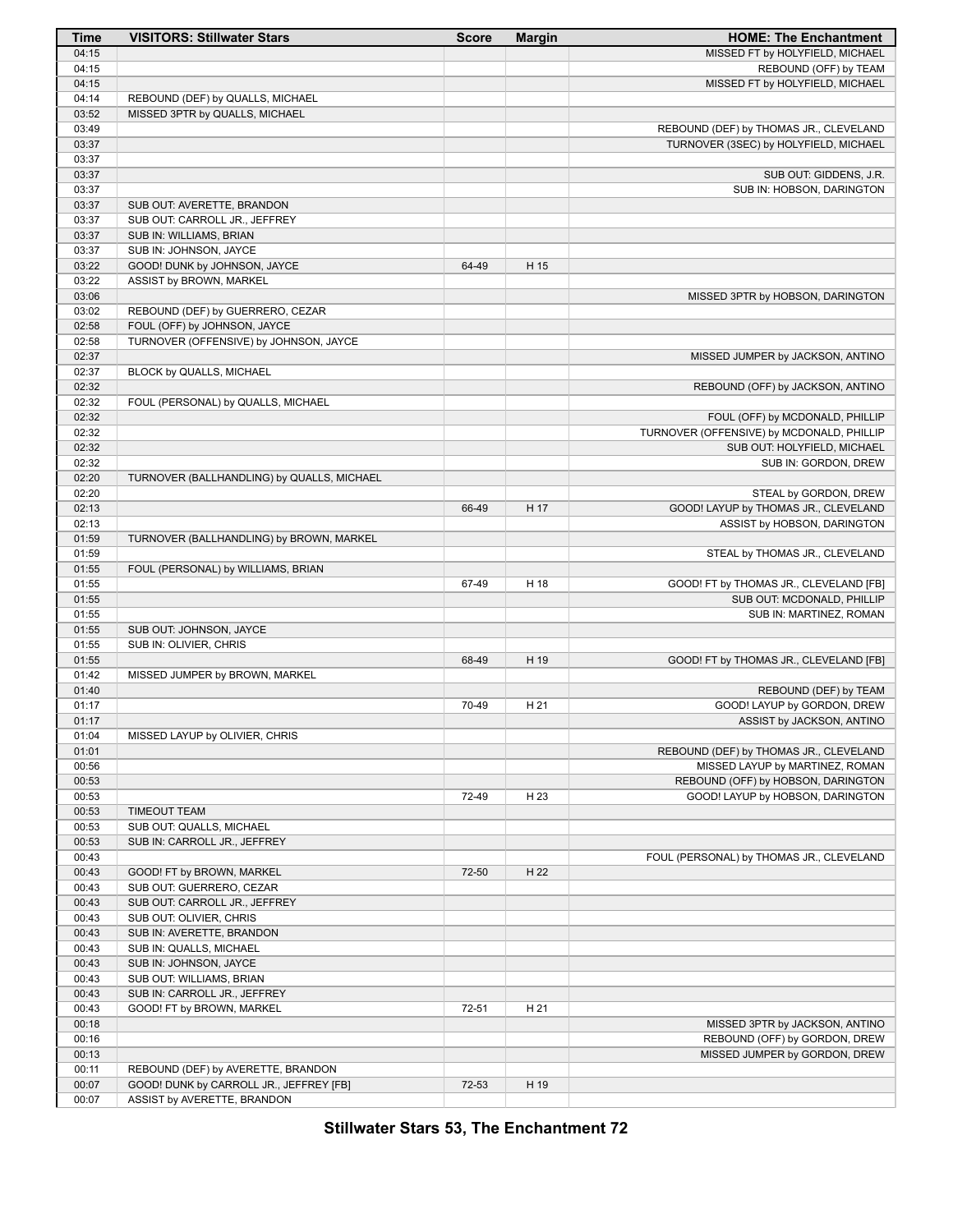| <b>Points (This Period)</b> | SST           | <b>ECT</b>     |
|-----------------------------|---------------|----------------|
| In the Paint                |               | 14             |
| Off Turns                   |               |                |
| 2nd Chance                  |               |                |
| <b>Fast Break</b>           |               |                |
| Bench                       |               |                |
| Per Poss                    | 0.737<br>7/19 | 1.235<br>10/17 |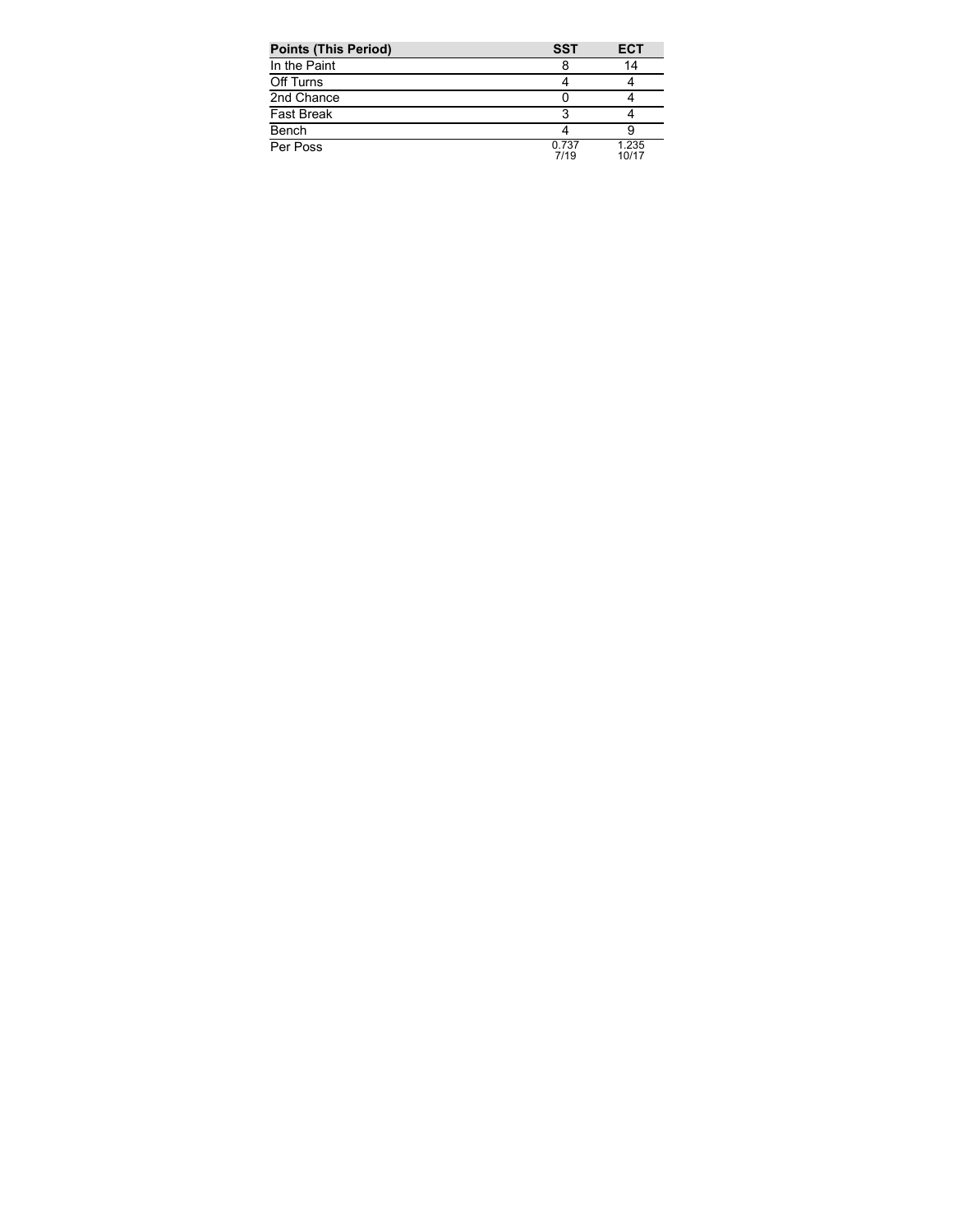#### **Official Box Score Stillwater Stars vs The Enchantment Fourth Quarter Statistics Only July 17, 2021 at Charles Koch Arena**



## **Stillwater Stars 31**

| Player                      | S. | <b>Pts</b> | FG      | 3FG      | FT      | OR | <b>DR</b> | TR            | <b>PF</b>   |                | TO       | <b>Blk</b> | Stl      | Min.     | $+/-$          |
|-----------------------------|----|------------|---------|----------|---------|----|-----------|---------------|-------------|----------------|----------|------------|----------|----------|----------------|
| GUERRERO, CEZAR             | PG | 0          | $0 - 0$ | $0 - 0$  | $0 - 0$ | 0  | 0         | 0             | 0           | 0              | 0        | 0          | 0        | 0        | $\Omega$       |
| <b>BROWN, MARKEL</b>        | SG | 4          | $2 - 4$ | $0 - 1$  | $0-0$   | 0  | 3         | 3             | 3           |                | 0        | 0          |          | 9        | <b>20</b>      |
| <b>QUALLS, MICHAEL</b>      | SG | 8          | $4-6$   | $0 - 2$  | $0 - 0$ | 0  |           |               | 2           |                | 0        |            |          | 9        | 20             |
| <b>CARROLL JR., JEFFREY</b> | SG | 8          | $3 - 4$ | $2 - 3$  | $0-0$   | 0  | 2         | $\mathcal{P}$ | $\Omega$    | 3              | $\Omega$ | 0          | $\Omega$ | 9        | 20             |
| JOHNSON, JAYCE              | C. | 6          | $3 - 4$ | $0 - 0$  | $0 - 0$ | 3  | 3         | 6             | $\Omega$    | $\Omega$       | 0        |            | 0        | 9        | 20             |
| <b>WILLIAMS, BRIAN</b>      | SF | $\Omega$   | $0 - 0$ | $0 - 0$  | $0 - 0$ | 0  | $\Omega$  | $\Omega$      | $\Omega$    | $\mathbf{0}$   | $\Omega$ | $\Omega$   | $\Omega$ | $\Omega$ | $\overline{0}$ |
| AVERETTE, BRANDON           | PG | 5          | $2 - 3$ | $1 - 1$  | $0 - 2$ | 0  | 0         | 0             | $\Omega$    | 2              |          | 0          |          | 9        | 20             |
| <b>OLIVIER, CHRIS</b>       | PF | $\Omega$   | $0 - 0$ | $0 - 0$  | $0 - 0$ | 0  | $\Omega$  | $\Omega$      | $\Omega$    | $\overline{0}$ | $\Omega$ | 0          | $\Omega$ | $\Omega$ | $\Omega$       |
| <b>TEAM</b>                 |    |            |         |          |         | 2  | 0         | 2             | $\mathbf 0$ |                | 0        |            |          |          |                |
| <b>TOTALS</b>               |    |            |         | 3-7      | $0 - 2$ | 5  | 9         | 14            | 5           |                |          | 2          | 3        | 45       |                |
|                             |    |            |         | 31 14-21 |         |    |           |               |             |                |          | A          |          |          |                |

| <b>Shooting By Period</b><br>Period |           | FG%   | 3FG      | 3FG%  |           | FT%   | Deadball Rebounds: 3,0 |
|-------------------------------------|-----------|-------|----------|-------|-----------|-------|------------------------|
| Game                                | $33 - 70$ | 47.1% | $8 - 27$ | 29.6% | $10 - 17$ | 58.8% |                        |

## **The Enchantment 11**

| No. | Player                 | S         | <b>Pts</b>   | FG      | 3FG     | <b>FT</b> | <b>OR</b> | DR | TR | PF | A        | TO | <b>Blk</b> | Stl          | Min      | $+/-$ |
|-----|------------------------|-----------|--------------|---------|---------|-----------|-----------|----|----|----|----------|----|------------|--------------|----------|-------|
| 01  | HOBSON, DARINGTON      | SF        | 0            | $0 - 2$ | $0 - 1$ | $0 - 0$   |           | 0  |    |    |          | 0  | 0          | 0            | 8        | $-15$ |
| 11  | SMITH, JAMAAL          | <b>PG</b> | $\Omega$     | $0 - 1$ | $0 - 1$ | $0 - 0$   | $\Omega$  | 0  | 0  |    | 0        | 0  | 0          | $\mathbf{0}$ | 5        | $-14$ |
| 15  | GIDDENS, J.R.          | SG        | 4            | $1 - 2$ | $0 - 0$ | $2 - 2$   |           |    | 2  |    |          |    |            | 0            | 8        | $-15$ |
| 32  | <b>GORDON, DREW</b>    | <b>PF</b> | 2            | $1 - 4$ | $0 - 0$ | $0 - 0$   |           |    | 2  |    | $\Omega$ |    | 0          | $\mathbf{0}$ | 9        | $-20$ |
| 35  | <b>MATHIS, ANTHONY</b> | SG        | 3            | 1-3     | $1 - 2$ | $0 - 0$   | 0         | 0  | 0  | 0  |          |    | 0          | 0            | 6        | $-16$ |
| 03  | MARTINEZ, ROMAN        | <b>SF</b> | $\Omega$     | $0 - 0$ | $0 - 0$ | $0 - 0$   | $\Omega$  | 0  | 0  | 0  | $\Omega$ | 0  | 0          | 0            |          | -5    |
| 06  | THOMAS JR., CLEVELAND  | SG        | 0            | $0 - 1$ | $0 - 1$ | $0 - 0$   | $\Omega$  | 0  | 0  | 0  | 0        | 0  | 0          | 0            |          | -5    |
| 23  | MCDONALD, PHILLIP      | SG        | 0            | $0 - 0$ | $0 - 0$ | $0 - 0$   | $\Omega$  | 0  | 0  | 0  | $\Omega$ | 0  | 0          | 0            | 0        | 0     |
| 50  | HOLYFIELD, MICHAEL     | C         | <sup>0</sup> | $0 - 0$ | $0 - 0$ | $0 - 0$   | $\Omega$  | 0  | 0  | 0  | $\Omega$ | 0  | 0          | $\Omega$     | $\Omega$ | 0     |
| 55  | <b>JACKSON, ANTINO</b> | PG.       | 2            | $1 - 3$ | $0 - 1$ | $0 - 0$   | $\Omega$  | 0  | 0  |    |          | 0  | 0          | 0            |          | $-10$ |
|     | <b>TEAM</b>            |           |              |         |         |           | $\Omega$  |    |    | 0  |          | 0  |            |              |          |       |
|     | <b>TOTALS</b>          |           | 11           | 4-16    | $1 - 6$ | $2 - 2$   | 3         | 3  | 6  | 4  | 2        | 3  |            | 0            | 45       |       |
|     |                        |           |              |         |         |           |           |    |    |    |          |    |            |              |          |       |

| <b>Shooting By Period</b><br>Period |           | FG%   | 3FG      | 3FG%  |           | FT%   | Deadball Rebounds: 2,0 |
|-------------------------------------|-----------|-------|----------|-------|-----------|-------|------------------------|
| Game                                | $32 - 66$ | 48.5% | $8 - 25$ | 32.0% | $11 - 15$ | 73.3% |                        |

1.722<br>14/18

0.647 5/17

Per Poss

| Game Notes:                                                          | <b>Score</b> | 1st | 2nd | 3rd | 4th | <b>TOT</b> | <b>Points (This Period)</b> | SST | <b>ECT</b> |
|----------------------------------------------------------------------|--------------|-----|-----|-----|-----|------------|-----------------------------|-----|------------|
| Officials: Marquis Pettygrew, Trent Chaney, Jarrett<br><b>Howell</b> | <b>SST</b>   |     |     | 14  | 31  | 84         | In the Paint                | 20  |            |
| Attendance: 1                                                        | <b>ECT</b>   | 23  | 28  | 21  |     | 83         | Off Turns                   |     |            |
|                                                                      |              |     |     |     |     |            | 2nd Chance                  |     |            |
| Start Time: 08:08 PM ET<br>End Time: 09:55 PM ET                     |              |     |     |     |     |            | <b>Fast Break</b>           |     |            |
| Game Duration: 1:46                                                  |              |     |     |     |     |            | Bench                       |     |            |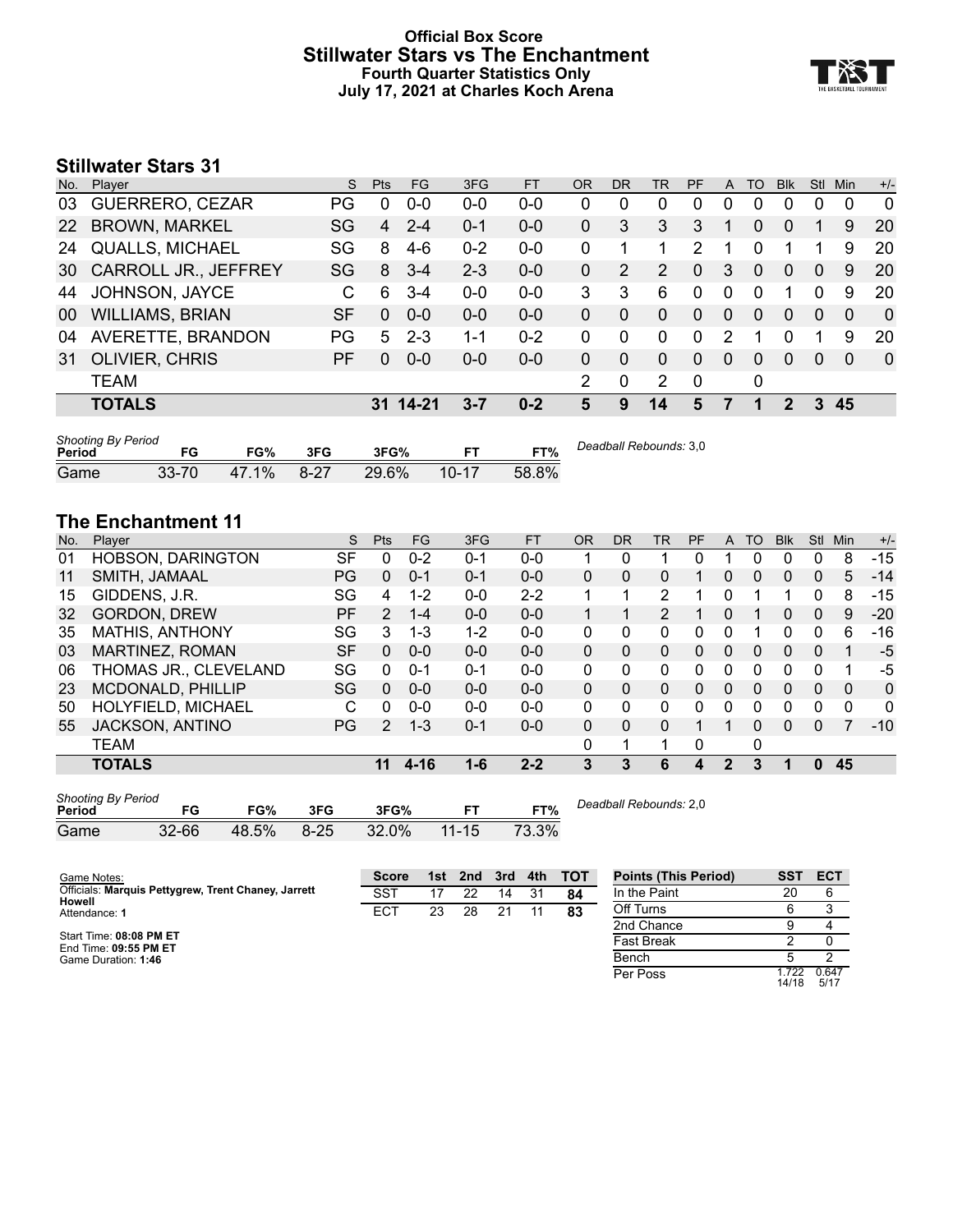#### **Official Play-By-Play Stillwater Stars vs The Enchantment Fourth Quarter July 17, 2021 at Charles Koch Arena**



#### **Period 4**

#### **Starters:**

Stillwater Stars: 3 GUERRERO,CEZAR (PG); 22 BROWN,MARKEL (SG); 24 QUALLS,MICHAEL (SG); 30 CARROLL JR.,JEFFREY (SG); 44 JOHNSON,JAYCE (C);<br>The Enchantment: 1 HOBSON,DARINGTON (SF); 11 SMITH,JAMAAL (PG); 15 GIDDENS,J.R. (SG)

| Time           | <b>VISITORS: Stillwater Stars</b>   | <b>Score</b> | <b>Margin</b>  | <b>HOME: The Enchantment</b>             |
|----------------|-------------------------------------|--------------|----------------|------------------------------------------|
| 09:00          |                                     |              |                | SUB OUT: HOBSON, DARINGTON               |
| 09:00          |                                     |              |                | SUB OUT: JACKSON, ANTINO                 |
| 09:00          |                                     |              |                | SUB IN: SMITH, JAMAAL                    |
| 09:00          |                                     |              |                | SUB IN: MATHIS, ANTHONY                  |
| 08:41          | GOOD! 3PTR by CARROLL JR., JEFFREY  | 72-56        | H 16           |                                          |
| 08:27          |                                     |              |                | TURNOVER (BADPASS) by GORDON, DREW       |
| 08:27          | STEAL by AVERETTE, BRANDON          |              |                |                                          |
| 08:21          | MISSED 3PTR by BROWN, MARKEL        |              |                |                                          |
| 08:17          | REBOUND (OFF) by JOHNSON, JAYCE     |              |                |                                          |
| 08:16          | GOOD! JUMPER by JOHNSON, JAYCE      | 72-58        | H 14           |                                          |
| 07:49          |                                     |              |                | MISSED 3PTR by THOMAS JR., CLEVELAND     |
| 07:45<br>07:45 | REBOUND (DEF) by BROWN, MARKEL      |              |                | FOUL (PERSONAL) by SMITH, JAMAAL         |
| 07:45          |                                     |              |                | SUB OUT: MARTINEZ, ROMAN                 |
| 07:45          |                                     |              |                | SUB OUT: THOMAS JR., CLEVELAND           |
| 07:45          |                                     |              |                | SUB IN: HOBSON, DARINGTON                |
| 07:45          |                                     |              |                | SUB IN: GIDDENS, J.R.                    |
| 07:33          | GOOD! 3PTR by CARROLL JR., JEFFREY  | 72-61        | H 11           |                                          |
| 07:33          | ASSIST by AVERETTE, BRANDON         |              |                |                                          |
| 07:20          |                                     |              |                | TURNOVER (BALLHANDLING) by GIDDENS, J.R. |
| 07:20          | STEAL by QUALLS, MICHAEL            |              |                |                                          |
| 07:12          | GOOD! LAYUP by BROWN, MARKEL        | 72-63        | H9             |                                          |
| 07:11          |                                     |              |                | TIMEOUT 30SEC                            |
| 07:11          |                                     |              |                | SUB OUT: MATHIS, ANTHONY                 |
| 07:11          |                                     |              |                | SUB IN: JACKSON, ANTINO                  |
| 07:03          |                                     | 74-63        | H 11           | GOOD! LAYUP by GORDON, DREW              |
| 07:03          |                                     |              |                | ASSIST by HOBSON, DARINGTON              |
| 06:49          |                                     |              |                | FOUL (PERSONAL) by GORDON, DREW          |
| 06:49          | MISSED FT by AVERETTE, BRANDON      |              |                |                                          |
| 06:49          | REBOUND (OFF) by TEAM               |              |                |                                          |
| 06:49          | MISSED FT by AVERETTE, BRANDON      |              |                |                                          |
| 06:49          |                                     |              |                | REBOUND (DEF) by GORDON, DREW            |
| 06:34          |                                     |              |                | MISSED 3PTR by SMITH, JAMAAL             |
| 06:29          | REBOUND (DEF) by BROWN, MARKEL      |              |                |                                          |
| 06:25          | GOOD! LAYUP by QUALLS, MICHAEL      | 74-65        | H9             |                                          |
| 06:25<br>06:13 | ASSIST by CARROLL JR., JEFFREY      |              |                |                                          |
| 06:13          | BLOCK by JOHNSON, JAYCE             |              |                | MISSED DUNK by GORDON, DREW              |
| 06:07          | REBOUND (DEF) by JOHNSON, JAYCE     |              |                |                                          |
| 06:05          | MISSED 3PTR by CARROLL JR., JEFFREY |              |                |                                          |
| 06:05          | REBOUND (OFF) by TEAM               |              |                |                                          |
| 06:05          |                                     |              |                | FOUL (PERSONAL) by GIDDENS, J.R.         |
| 06:00          | GOOD! LAYUP by JOHNSON, JAYCE       | 74-67        | H 7            |                                          |
| 05:38          |                                     |              |                | TIMEOUT 30SEC                            |
| 05:34          | FOUL (PERSONAL) by BROWN, MARKEL    |              |                |                                          |
| 05:27          |                                     |              |                | MISSED JUMPER by JACKSON, ANTINO         |
| 05:27          | BLOCK by QUALLS, MICHAEL            |              |                |                                          |
| 05:23          | REBOUND (DEF) by QUALLS, MICHAEL    |              |                |                                          |
| 05:19          | GOOD! LAYUP by BROWN, MARKEL [FB]   | 74-69        | H <sub>5</sub> |                                          |
| 04:47          |                                     |              |                | MISSED JUMPER by GORDON, DREW            |
| 04:44          | REBOUND (DEF) by JOHNSON, JAYCE     |              |                |                                          |
| 04:27          | MISSED 3PTR by QUALLS, MICHAEL      |              |                |                                          |
| 04:27          |                                     |              |                | BLOCK by GIDDENS, J.R.                   |
| 04:21          |                                     |              |                | REBOUND (DEF) by GIDDENS, J.R.           |
| 04:11          |                                     |              |                | MISSED 3PTR by HOBSON, DARINGTON         |
| 04:08          |                                     |              |                | REBOUND (OFF) by GIDDENS, J.R.           |
| 04:07          |                                     | 76-69        | H 7            | GOOD! LAYUP by GIDDENS, J.R.             |
| 03:55          |                                     |              |                | FOUL (PERSONAL) by JACKSON, ANTINO       |
| 03:55          |                                     |              |                |                                          |
| 03:55<br>03:55 | GOOD! JUMPER by AVERETTE, BRANDON   | 76-71        | H <sub>5</sub> | MISSED JUMPER by HOBSON, DARINGTON       |
| 03:55          | REBOUND (DEF) by JOHNSON, JAYCE     |              |                |                                          |
| 03:55          | GOOD! DUNK by QUALLS, MICHAEL       | 76-73        | H <sub>3</sub> |                                          |
| 03:55          | ASSIST by CARROLL JR., JEFFREY      |              |                |                                          |
| 03:55          |                                     | 78-73        | H <sub>5</sub> | GOOD! LAYUP by JACKSON, ANTINO           |
|                |                                     |              |                |                                          |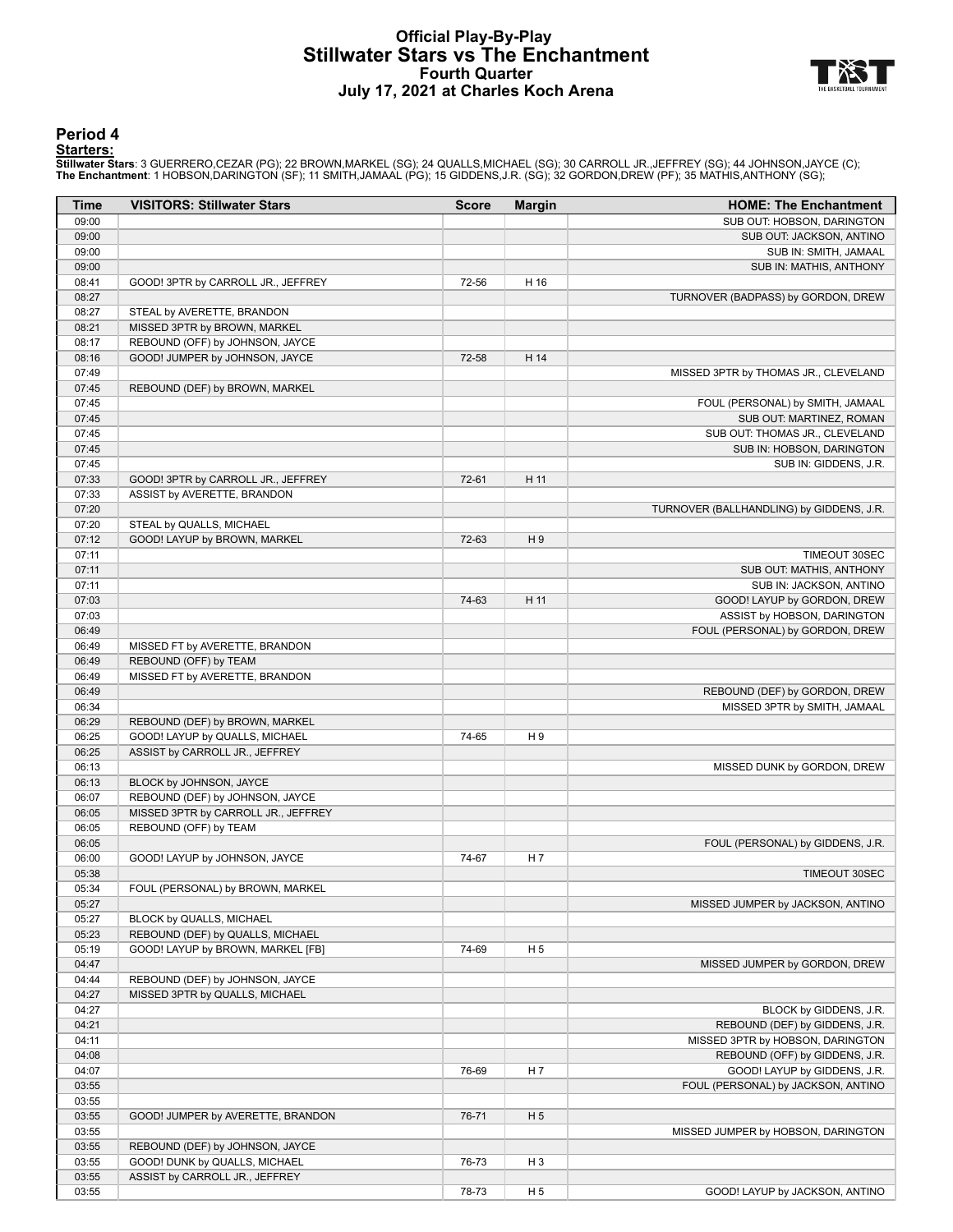| <b>Time</b> | <b>VISITORS: Stillwater Stars</b>       | <b>Score</b> | <b>Margin</b>  | <b>HOME: The Enchantment</b>               |
|-------------|-----------------------------------------|--------------|----------------|--------------------------------------------|
| 03:55       | MISSED LAYUP by BROWN, MARKEL           |              |                |                                            |
| 03:55       | REBOUND (OFF) by TEAM                   |              |                |                                            |
| 03:55       |                                         |              |                | SUB OUT: SMITH, JAMAAL                     |
| 03:55       |                                         |              |                | SUB IN: MATHIS, ANTHONY                    |
| 03:55       | TIMEOUT 30SEC                           |              |                |                                            |
| 03:55       | GOOD! 3PTR by AVERETTE, BRANDON         | 78-76        | H <sub>2</sub> |                                            |
| 03:55       | ASSIST by QUALLS, MICHAEL               |              |                |                                            |
| 03:55       |                                         |              |                | MISSED JUMPER by MATHIS, ANTHONY           |
| 03:55       | REBOUND (DEF) by CARROLL JR., JEFFREY   |              |                |                                            |
| 03:55       | TURNOVER (BADPASS) by AVERETTE, BRANDON |              |                |                                            |
| 03:55       |                                         | 81-76        | H <sub>5</sub> | GOOD! 3PTR by MATHIS, ANTHONY              |
| 03:55       |                                         |              |                | ASSIST by JACKSON, ANTINO                  |
| 03:55       | MISSED LAYUP by AVERETTE, BRANDON       |              |                |                                            |
| 03:55       | REBOUND (OFF) by JOHNSON, JAYCE         |              |                |                                            |
| 03:55       | MISSED LAYUP by JOHNSON, JAYCE          |              |                |                                            |
| 03:55       | REBOUND (OFF) by JOHNSON, JAYCE         |              |                |                                            |
| 03:55       | GOOD! LAYUP by JOHNSON, JAYCE           | 81-78        | $H_3$          |                                            |
| 03:55       |                                         |              |                | TURNOVER (BALLHANDLING) by MATHIS, ANTHONY |
| 03:55       | STEAL by BROWN, MARKEL                  |              |                |                                            |
| 03:55       | GOOD! DUNK by QUALLS, MICHAEL           | 81-80        | H <sub>1</sub> |                                            |
| 03:55       | ASSIST by CARROLL JR., JEFFREY          |              |                |                                            |
| 03:55       |                                         |              |                | MISSED 3PTR by JACKSON, ANTINO             |
| 03:55       |                                         |              |                | REBOUND (OFF) by HOBSON, DARINGTON         |
| 03:55       |                                         |              |                | MISSED 3PTR by MATHIS, ANTHONY             |
| 03:55       |                                         |              |                | REBOUND (OFF) by GORDON, DREW              |
| 03:55       | FOUL (PERSONAL) by BROWN, MARKEL        |              |                |                                            |
| 03:55       | FOUL (PERSONAL) by QUALLS, MICHAEL      |              |                |                                            |
| 03:55       | FOUL (PERSONAL) by BROWN, MARKEL        |              |                |                                            |
| 03:55       | FOUL (PERSONAL) by QUALLS, MICHAEL      |              |                |                                            |
| 03:55       |                                         | 82-80        | H <sub>2</sub> | GOOD! FT by GIDDENS, J.R.                  |
| 03:55       |                                         | 83-80        | $H_3$          | GOOD! FT by GIDDENS, J.R.                  |
| 03:55       | MISSED 3PTR by QUALLS, MICHAEL          |              |                |                                            |
| 03:55       |                                         |              |                | REBOUND (DEF) by TEAM                      |
| 03:55       |                                         |              |                | MISSED JUMPER by GORDON, DREW              |
| 03:55       | REBOUND (DEF) by CARROLL JR., JEFFREY   |              |                |                                            |
| 03:55       | GOOD! LAYUP by QUALLS, MICHAEL          | 83-82        | H <sub>1</sub> |                                            |
| 03:55       | ASSIST by BROWN, MARKEL                 |              |                |                                            |
| 03:55       |                                         |              |                | MISSED JUMPER by GIDDENS, J.R.             |
| 03:55       | REBOUND (DEF) by BROWN, MARKEL          |              |                |                                            |
| 03:55       | GOOD! DUNK by CARROLL JR., JEFFREY      | 83-84        | V <sub>1</sub> |                                            |
| 03:55       | ASSIST by AVERETTE, BRANDON             |              |                |                                            |

## **Stillwater Stars 84, The Enchantment 83**

| <b>Points (This Period)</b> | <b>SST</b>    | ECT           |
|-----------------------------|---------------|---------------|
| In the Paint                | 20            |               |
| Off Turns                   |               |               |
| 2nd Chance                  |               |               |
| <b>Fast Break</b>           |               |               |
| Bench                       |               |               |
| Per Poss                    | 1722<br>14/18 | 0.647<br>5/17 |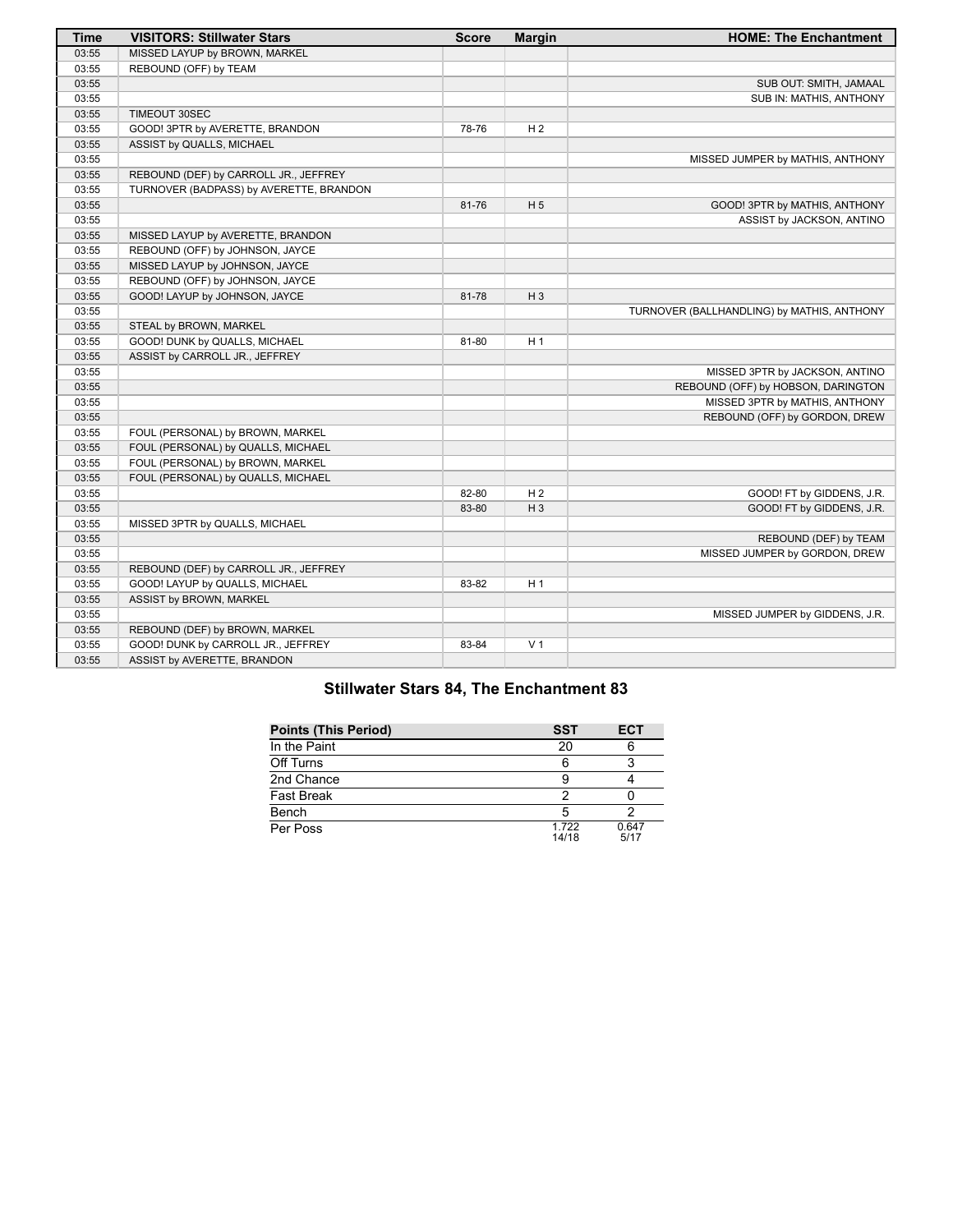#### **Official Scoring/Possession Reference Chart Stillwater Stars vs The Enchantment Period 1 July 17, 2021 at Charles Koch Arena**



#### **Period 1**

#### **Starters:**

Stillwater Stars: 3 GUERRERO,CEZAR (PG); 22 BROWN,MARKEL (SG); 24 QUALLS,MICHAEL (SG); 30 CARROLL JR.,JEFFREY (SG); 44 JOHNSON,JAYCE (C);<br>The Enchantment: 1 HOBSON,DARINGTON (SF); 11 SMITH,JAMAAL (PG); 15 GIDDENS,J.R. (SG)

| <b>Time</b> | <b>VISITORS: Stillwater Stars</b>    | <b>Score</b> | <b>Margin</b>  | <b>HOME: The Enchantment</b>        |
|-------------|--------------------------------------|--------------|----------------|-------------------------------------|
| 07:42       | GOOD! DUNK by BROWN, MARKEL          | $0 - 2$      | V <sub>2</sub> |                                     |
| 07:16       |                                      | $3-2$        | H <sub>1</sub> | GOOD! 3PTR by HOBSON, DARINGTON     |
| 06:44       | GOOD! 3PTR by QUALLS, MICHAEL        | $3-5$        | V <sub>2</sub> |                                     |
| 06:12       |                                      | $5-5$        | Τ              | GOOD! LAYUP by MATHIS, ANTHONY [FB] |
| 05:44       | GOOD! FT by CARROLL JR., JEFFREY     | $5-6$        | V <sub>1</sub> |                                     |
| 05:44       | GOOD! FT by CARROLL JR., JEFFREY     | $5 - 7$      | V <sub>2</sub> |                                     |
| 05:21       |                                      | $7 - 7$      | Τ              | GOOD! LAYUP by GORDON, DREW         |
| 04:55       | GOOD! LAYUP by QUALLS, MICHAEL [FB]  | $7-9$        | V <sub>2</sub> |                                     |
| 04:34       | GOOD! LAYUP by BROWN, MARKEL [FB]    | $7 - 11$     | V <sub>4</sub> |                                     |
| 04:17       |                                      | $9 - 11$     | V <sub>2</sub> | GOOD! DUNK by GIDDENS, J.R.         |
| 04:17       |                                      | $10 - 11$    | V <sub>1</sub> | GOOD! FT by GIDDENS, J.R.           |
| 03:38       | GOOD! JUMPER by QUALLS, MICHAEL [FB] | $10 - 13$    | V <sub>3</sub> |                                     |
| 03:09       | GOOD! 3PTR by BROWN, MARKEL          | $10 - 16$    | $V_6$          |                                     |
| 03:09       | GOOD! FT by BROWN, MARKEL            | $10 - 17$    | V <sub>7</sub> |                                     |
| 02:52       |                                      | $13 - 17$    | V <sub>4</sub> | GOOD! 3PTR by GIDDENS, J.R.         |
| 02:18       |                                      | $15 - 17$    | V <sub>2</sub> | GOOD! LAYUP by GIDDENS, J.R. [FB]   |
| 01:42       |                                      | $16 - 17$    | V <sub>1</sub> | GOOD! FT by HOLYFIELD, MICHAEL      |
| 01:42       |                                      | $17 - 17$    | Τ              | GOOD! FT by HOLYFIELD, MICHAEL      |
| 01:23       |                                      | 19-17        | H <sub>2</sub> | GOOD! LAYUP by JACKSON, ANTINO [FB] |
| 00:50       |                                      | $21 - 17$    | H <sub>4</sub> | GOOD! DUNK by MCDONALD, PHILLIP     |
| 00:32       |                                      | $23 - 17$    | H <sub>6</sub> | GOOD! LAYUP by HOLYFIELD, MICHAEL   |

**Stillwater Stars 17, The Enchantment 23**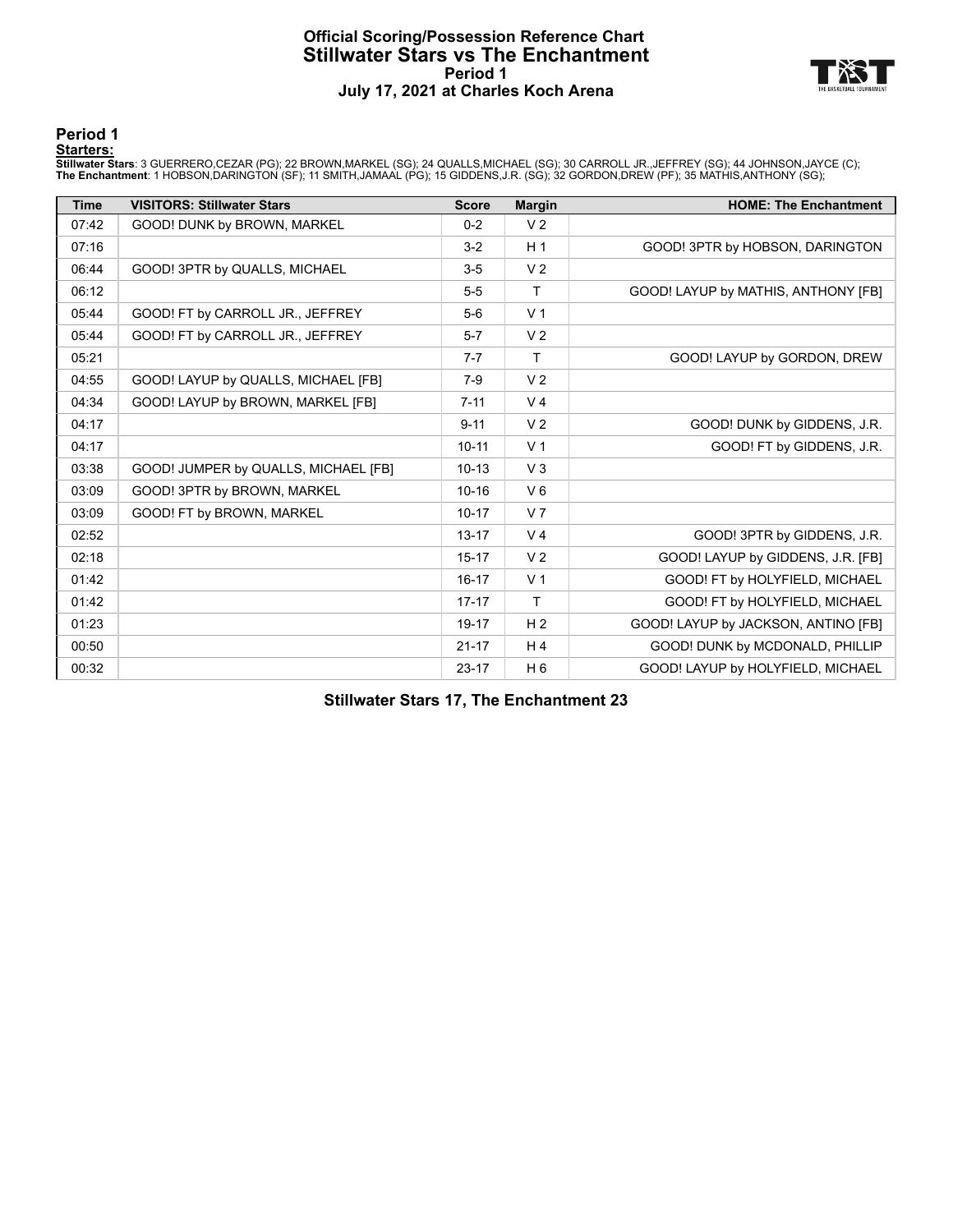#### **Official Scoring/Possession Reference Chart Stillwater Stars vs The Enchantment Period 2 July 17, 2021 at Charles Koch Arena**



#### **Period 2**

#### **Starters:**

Stillwater Stars: 3 GUERRERO,CEZAR (PG); 22 BROWN,MARKEL (SG); 24 QUALLS,MICHAEL (SG); 30 CARROLL JR.,JEFFREY (SG); 44 JOHNSON,JAYCE (C);<br>The Enchantment: 1 HOBSON,DARINGTON (SF); 11 SMITH,JAMAAL (PG); 15 GIDDENS,J.R. (SG)

| <b>Time</b> | <b>VISITORS: Stillwater Stars</b>     | <b>Score</b> | <b>Margin</b>  | <b>HOME: The Enchantment</b>              |
|-------------|---------------------------------------|--------------|----------------|-------------------------------------------|
| 08:20       |                                       | $25-17$      | H 8            | GOOD! LAYUP by THOMAS JR., CLEVELAND [FB] |
| 08:05       | GOOD! LAYUP by JOHNSON, JAYCE         | $25-19$      | $H_6$          |                                           |
| 07:56       |                                       | 28-19        | H 9            | GOOD! 3PTR by MARTINEZ, ROMAN             |
| 07:41       | GOOD! FT by CARROLL JR., JEFFREY      | 28-20        | H <sub>8</sub> |                                           |
| 07:41       | GOOD! FT by CARROLL JR., JEFFREY      | 28-21        | H <sub>7</sub> |                                           |
| 07:41       | GOOD! FT by CARROLL JR., JEFFREY      | 28-22        | H <sub>6</sub> |                                           |
| 07:14       | GOOD! JUMPER by QUALLS, MICHAEL [PNT] | 28-24        | H <sub>4</sub> |                                           |
| 07:03       |                                       | 29-24        | H <sub>5</sub> | GOOD! FT by JACKSON, ANTINO               |
| 07:02       |                                       | 32-24        | H <sub>8</sub> | GOOD! 3PTR by MARTINEZ, ROMAN             |
| 07:02       | GOOD! JUMPER by JOHNSON, JAYCE        | 32-26        | $H_6$          |                                           |
| 06:54       |                                       | 33-26        | H <sub>7</sub> | GOOD! FT by JACKSON, ANTINO [FB]          |
| 06:37       | GOOD! 3PTR by AVERETTE, BRANDON       | 33-29        | H <sub>4</sub> |                                           |
| 06:07       | GOOD! FT by JOHNSON, JAYCE            | 33-30        | $H_3$          |                                           |
| 05:45       |                                       | 36-30        | $H_6$          | GOOD! 3PTR by MATHIS, ANTHONY             |
| 04:55       |                                       | 38-30        | H <sub>8</sub> | GOOD! LAYUP by MATHIS, ANTHONY [FB]       |
| 04:31       |                                       | 41-30        | H 11           | GOOD! 3PTR by GIDDENS, J.R.               |
| 03:52       | GOOD! JUMPER by BROWN, MARKEL [FB]    | 41-32        | H <sub>9</sub> |                                           |
| 03:38       |                                       | 43-32        | H 11           | GOOD! LAYUP by GORDON, DREW               |
| 02:38       |                                       | 45-32        | H 13           | GOOD! LAYUP by MATHIS, ANTHONY            |
| 02:29       | GOOD! LAYUP by BROWN, MARKEL          | 45-34        | H 11           |                                           |
| 02:03       |                                       | 47-34        | H 13           | GOOD! LAYUP by GORDON, DREW               |
| 01:30       |                                       | 49-34        | H 15           | GOOD! LAYUP by GORDON, DREW               |
| 01:12       | GOOD! 3PTR by CARROLL JR., JEFFREY    | 49-37        | H 12           |                                           |
| 00:57       |                                       | 51-37        | H 14           | GOOD! LAYUP by SMITH, JAMAAL              |
| 00:36       | GOOD! LAYUP by GUERRERO, CEZAR        | 51-39        | H 12           |                                           |

**Stillwater Stars 39, The Enchantment 51**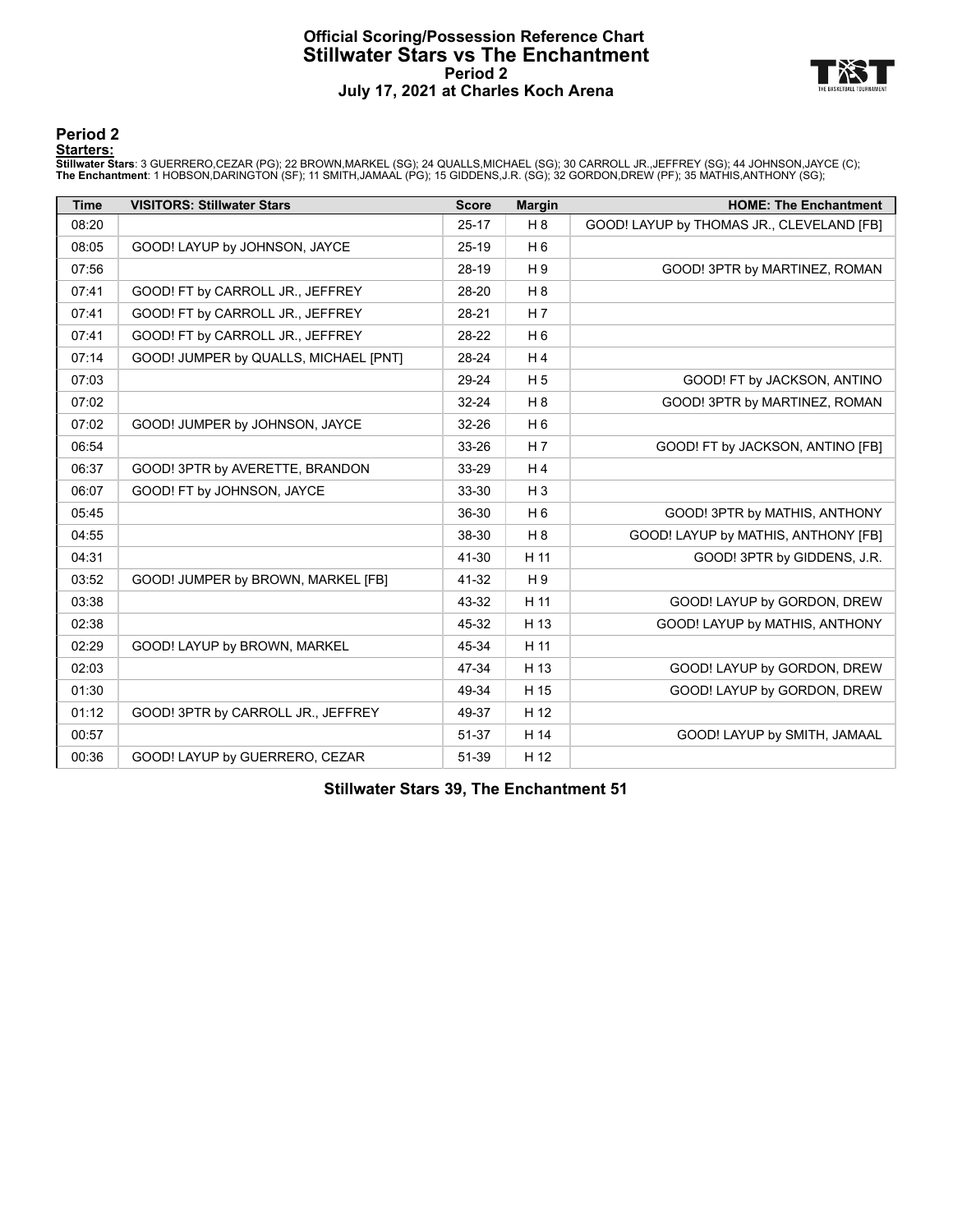#### **Official Scoring/Possession Reference Chart Stillwater Stars vs The Enchantment Period 3 July 17, 2021 at Charles Koch Arena**



#### **Period 3**

#### **Starters:**

Stillwater Stars: 3 GUERRERO,CEZAR (PG); 22 BROWN,MARKEL (SG); 24 QUALLS,MICHAEL (SG); 30 CARROLL JR.,JEFFREY (SG); 44 JOHNSON,JAYCE (C);<br>The Enchantment: 1 HOBSON,DARINGTON (SF); 11 SMITH,JAMAAL (PG); 15 GIDDENS,J.R. (SG)

| <b>Time</b> | <b>VISITORS: Stillwater Stars</b>       | <b>Score</b> | <b>Margin</b> | <b>HOME: The Enchantment</b>           |
|-------------|-----------------------------------------|--------------|---------------|----------------------------------------|
| 08:08       |                                         | 53-39        | H 14          | GOOD! LAYUP by MATHIS, ANTHONY         |
| 07:26       | GOOD! FT by QUALLS, MICHAEL [FB]        | 53-40        | H 13          |                                        |
| 07:11       |                                         | 55-40        | H 15          | GOOD! JUMPER by MATHIS, ANTHONY [PNT]  |
| 06:54       |                                         | 57-40        | H 17          | GOOD! LAYUP by GIDDENS, J.R. [FB]      |
| 05:40       |                                         | 59-40        | H 19          | GOOD! LAYUP by GORDON, DREW [PNT]      |
| 05:27       | GOOD! LAYUP by AVERETTE, BRANDON        | 59-42        | H 17          |                                        |
| 05:27       | GOOD! LAYUP by AVERETTE, BRANDON        | 59-44        | H 15          |                                        |
| 05:24       |                                         | 62-44        | H 18          | GOOD! 3PTR by JACKSON, ANTINO          |
| 05:12       | GOOD! 3PTR by GUERRERO, CEZAR           | 62-47        | H 15          |                                        |
| 04:50       |                                         | 63-47        | H 16          | GOOD! FT by HOLYFIELD, MICHAEL         |
| 04:50       |                                         | 64-47        | H 17          | GOOD! FT by HOLYFIELD, MICHAEL         |
| 03:22       | GOOD! DUNK by JOHNSON, JAYCE            | 64-49        | H 15          |                                        |
| 02:13       |                                         | 66-49        | H 17          | GOOD! LAYUP by THOMAS JR., CLEVELAND   |
| 01:55       |                                         | 67-49        | H 18          | GOOD! FT by THOMAS JR., CLEVELAND [FB] |
| 01:55       |                                         | 68-49        | H 19          | GOOD! FT by THOMAS JR., CLEVELAND [FB] |
| 01:17       |                                         | 70-49        | H 21          | GOOD! LAYUP by GORDON, DREW            |
| 00:53       |                                         | 72-49        | H 23          | GOOD! LAYUP by HOBSON, DARINGTON       |
| 00:43       | GOOD! FT by BROWN, MARKEL               | 72-50        | H 22          |                                        |
| 00:43       | GOOD! FT by BROWN, MARKEL               | $72 - 51$    | H 21          |                                        |
| 00:07       | GOOD! DUNK by CARROLL JR., JEFFREY [FB] | 72-53        | H 19          |                                        |

**Stillwater Stars 53, The Enchantment 72**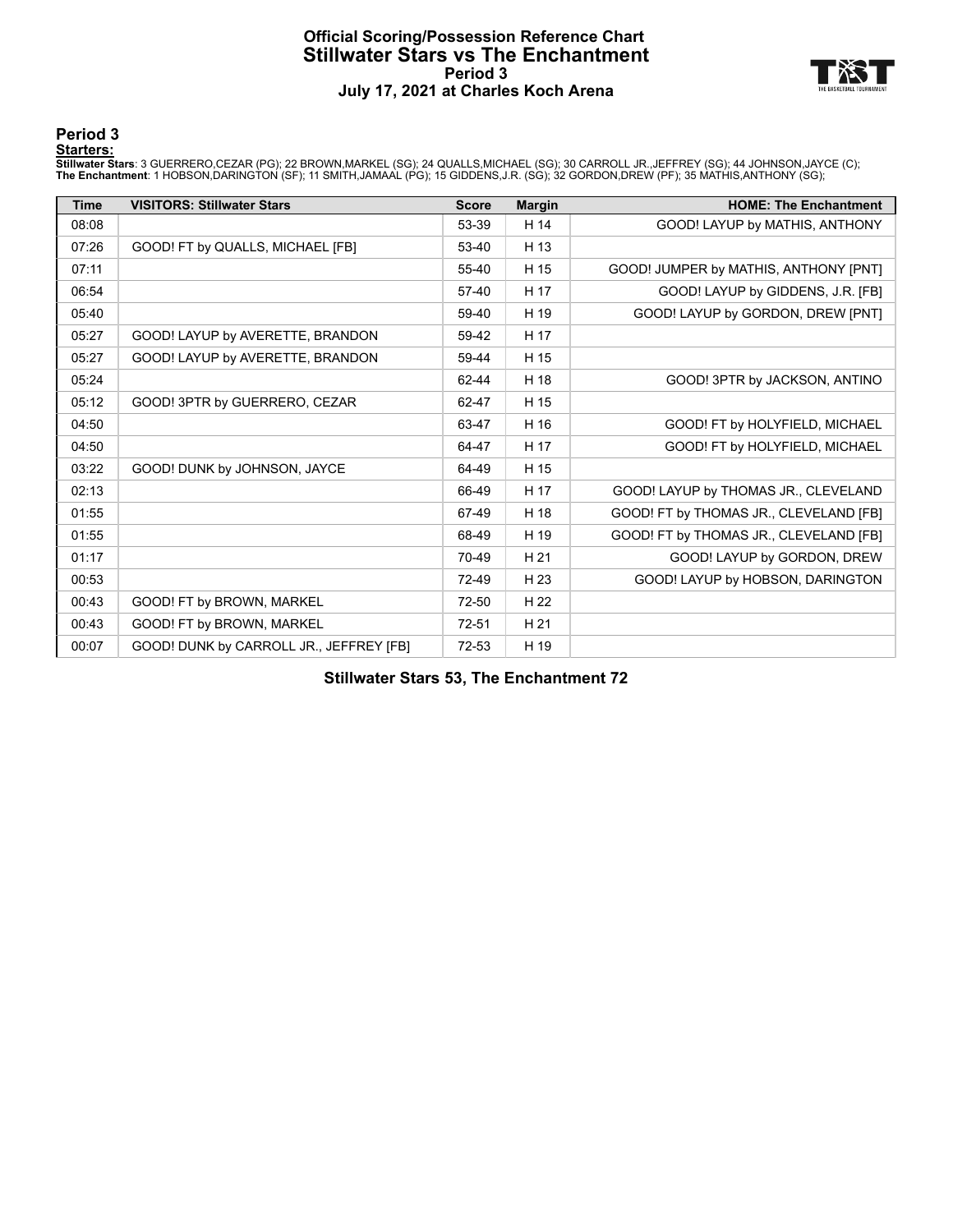#### **Official Scoring/Possession Reference Chart Stillwater Stars vs The Enchantment Period 4 July 17, 2021 at Charles Koch Arena**



**Period 4**

#### **Starters:**

Stillwater Stars: 3 GUERRERO,CEZAR (PG); 22 BROWN,MARKEL (SG); 24 QUALLS,MICHAEL (SG); 30 CARROLL JR.,JEFFREY (SG); 44 JOHNSON,JAYCE (C);<br>The Enchantment: 1 HOBSON,DARINGTON (SF); 11 SMITH,JAMAAL (PG); 15 GIDDENS,J.R. (SG)

| <b>Time</b> | <b>VISITORS: Stillwater Stars</b>  | <b>Score</b> | <b>Margin</b>  | <b>HOME: The Enchantment</b>   |
|-------------|------------------------------------|--------------|----------------|--------------------------------|
| 08:41       | GOOD! 3PTR by CARROLL JR., JEFFREY | 72-56        | H 16           |                                |
| 08:16       | GOOD! JUMPER by JOHNSON, JAYCE     | 72-58        | H 14           |                                |
| 07:33       | GOOD! 3PTR by CARROLL JR., JEFFREY | 72-61        | H 11           |                                |
| 07:12       | GOOD! LAYUP by BROWN, MARKEL       | 72-63        | H <sub>9</sub> |                                |
| 07:03       |                                    | 74-63        | H 11           | GOOD! LAYUP by GORDON, DREW    |
| 06:25       | GOOD! LAYUP by QUALLS, MICHAEL     | 74-65        | H <sub>9</sub> |                                |
| 06:00       | GOOD! LAYUP by JOHNSON, JAYCE      | 74-67        | H <sub>7</sub> |                                |
| 05:19       | GOOD! LAYUP by BROWN, MARKEL [FB]  | 74-69        | H <sub>5</sub> |                                |
| 04:07       |                                    | 76-69        | H <sub>7</sub> | GOOD! LAYUP by GIDDENS, J.R.   |
| 03:55       | GOOD! JUMPER by AVERETTE, BRANDON  | 76-71        | H <sub>5</sub> |                                |
| 03:55       | GOOD! DUNK by QUALLS, MICHAEL      | 76-73        | $H_3$          |                                |
| 03:55       |                                    | 78-73        | H <sub>5</sub> | GOOD! LAYUP by JACKSON, ANTINO |
| 03:55       | GOOD! 3PTR by AVERETTE, BRANDON    | 78-76        | H <sub>2</sub> |                                |
| 03:55       |                                    | 81-76        | H <sub>5</sub> | GOOD! 3PTR by MATHIS, ANTHONY  |
| 03:55       | GOOD! LAYUP by JOHNSON, JAYCE      | 81-78        | $H_3$          |                                |
| 03:55       | GOOD! DUNK by QUALLS, MICHAEL      | 81-80        | H <sub>1</sub> |                                |
| 03:55       |                                    | 82-80        | H <sub>2</sub> | GOOD! FT by GIDDENS, J.R.      |
| 03:55       |                                    | 83-80        | $H_3$          | GOOD! FT by GIDDENS, J.R.      |
| 03:55       | GOOD! LAYUP by QUALLS, MICHAEL     | 83-82        | H <sub>1</sub> |                                |
| 03:55       | GOOD! DUNK by CARROLL JR., JEFFREY | 83-84        | V <sub>1</sub> |                                |

**Stillwater Stars 84, The Enchantment 83**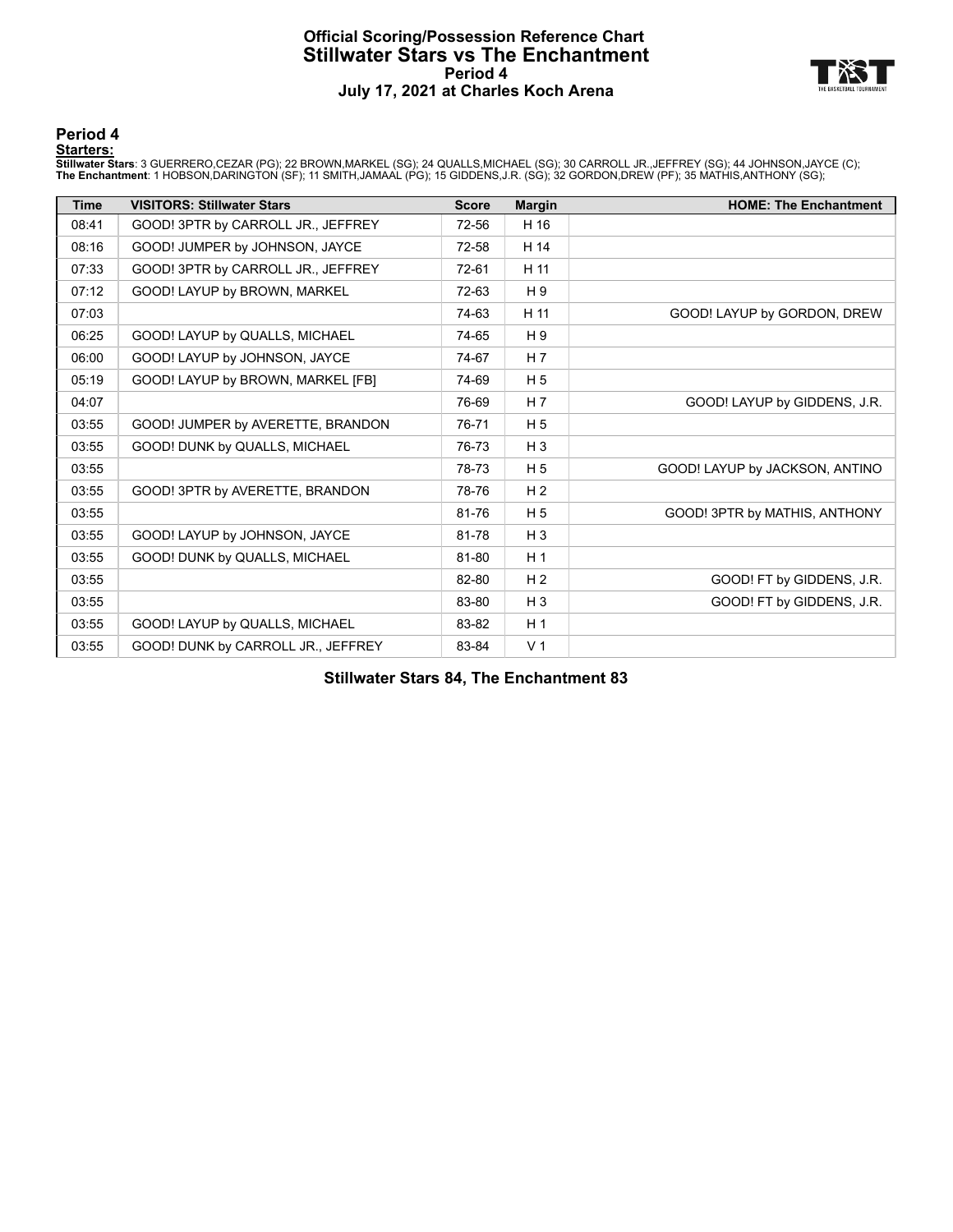#### **Official Substitutions Log Stillwater Stars vs The Enchantment Period 1 July 17, 2021 at Charles Koch Arena**



| <b>VISITORS: Stillwater Stars</b> | <b>Time</b> | <b>Score</b> | <b>HOME: The Enchantment</b>  |
|-----------------------------------|-------------|--------------|-------------------------------|
| 3 GUERRERO, CEZAR                 |             |              | 1 HOBSON, DARINGTON           |
| 22 BROWN, MARKEL                  |             |              | 11 SMITH, JAMAAL              |
| 24 QUALLS, MICHAEL                |             |              | 15 GIDDENS, J.R.              |
| 30 CARROLL JR., JEFFREY           |             |              | 32 GORDON, DREW               |
| 44 JOHNSON, JAYCE                 |             |              | 35 MATHIS, ANTHONY            |
| SUB OUT: 44 JOHNSON, JAYCE        | 05:33       | $7-5$        |                               |
| SUB IN: 31 OLIVIER, CHRIS         | 05:33       |              |                               |
| SUB OUT: 3 GUERRERO, CEZAR        | 04:17       | $11 - 9$     |                               |
| SUB OUT: 30 CARROLL JR., JEFFREY  | 04:17       |              |                               |
| SUB IN: 0 WILLIAMS, BRIAN         | 04:17       |              |                               |
| SUB IN: 4 AVERETTE, BRANDON       | 04:17       |              |                               |
|                                   | 03:59       | $11 - 10$    | SUB OUT: SMITH, JAMAAL        |
|                                   | 03:59       |              | SUB OUT: GORDON, DREW         |
|                                   | 03:59       |              | SUB OUT: MATHIS, ANTHONY      |
|                                   | 03:59       |              | SUB IN: THOMAS JR., CLEVELAND |
|                                   | 03:59       |              | SUB IN: HOLYFIELD, MICHAEL    |
|                                   | 03:59       |              | SUB IN: JACKSON, ANTINO       |
|                                   | 01:59       | $17 - 15$    | SUB OUT: GIDDENS, J.R.        |
|                                   | 01:59       |              | SUB IN: MCDONALD, PHILLIP     |
| SUB OUT: 24 QUALLS, MICHAEL       | 01:59       |              |                               |
| SUB IN: 30 CARROLL JR., JEFFREY   | 01:59       |              |                               |
| SUB OUT: 31 OLIVIER, CHRIS        | 01:42       | $17 - 16$    |                               |
| SUB IN: 3 GUERRERO, CEZAR         | 01:42       |              |                               |
| SUB OUT: 0 WILLIAMS, BRIAN        | 01:12       | $17-19$      |                               |
| SUB IN: 24 QUALLS, MICHAEL        | 01:12       |              |                               |
| SUB OUT: 3 GUERRERO, CEZAR        | 00:48       | $17 - 21$    |                               |
| SUB IN: 44 JOHNSON, JAYCE         | 00:48       |              |                               |

**Stillwater Stars 17, The Enchantment 23**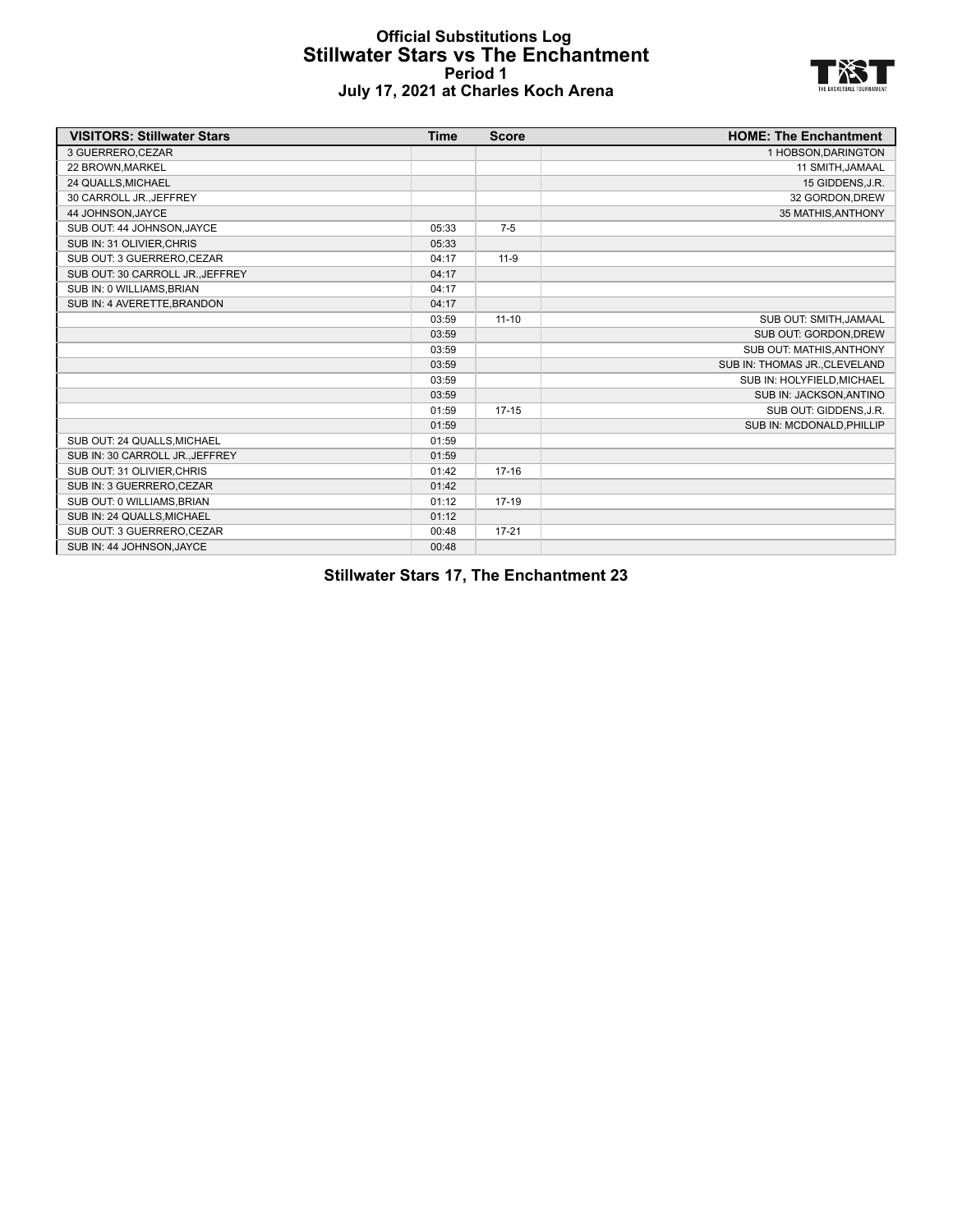#### **Official Substitutions Log Stillwater Stars vs The Enchantment Period 2 July 17, 2021 at Charles Koch Arena**



| <b>VISITORS: Stillwater Stars</b> | <b>Time</b> | <b>Score</b>             | <b>HOME: The Enchantment</b>   |
|-----------------------------------|-------------|--------------------------|--------------------------------|
| 3 GUERRERO, CEZAR                 |             |                          | 1 HOBSON, DARINGTON            |
| 22 BROWN, MARKEL                  |             |                          | 11 SMITH, JAMAAL               |
| 24 QUALLS, MICHAEL                |             |                          | 15 GIDDENS, J.R.               |
| 30 CARROLL JR., JEFFREY           |             |                          | 32 GORDON, DREW                |
| 44 JOHNSON, JAYCE                 |             |                          | 35 MATHIS, ANTHONY             |
|                                   | 09:00       | $\overline{\phantom{a}}$ | SUB OUT: HOBSON, DARINGTON     |
|                                   | 09:00       |                          | SUB IN: MARTINEZ, ROMAN        |
|                                   | 07:41       | $21 - 28$                | SUB OUT: HOLYFIELD.MICHAEL     |
|                                   | 07:41       |                          | SUB IN: GORDON, DREW           |
|                                   | 07:03       | 24-29                    | SUB OUT: THOMAS JR., CLEVELAND |
|                                   | 07:03       |                          | SUB IN: MATHIS, ANTHONY        |
| SUB OUT: 22 BROWN, MARKEL         | 07:03       |                          |                                |
| SUB IN: 0 WILLIAMS, BRIAN         | 07:03       |                          |                                |
|                                   | 06:54       | 26-33                    | SUB OUT: JACKSON, ANTINO       |
|                                   | 06:54       |                          | SUB IN: SMITH, JAMAAL          |
|                                   | 06:07       | 30-33                    | SUB OUT: MCDONALD.PHILLIP      |
|                                   | 06:07       |                          | SUB IN: HOBSON, DARINGTON      |
|                                   | 05:14       | 30-36                    | SUB OUT: MARTINEZ, ROMAN       |
|                                   | 05:14       |                          | SUB IN: GIDDENS, J.R.          |
| SUB OUT: 0 WILLIAMS.BRIAN         | 04:38       | 30-38                    |                                |
| SUB OUT: 4 AVERETTE, BRANDON      | 04:38       |                          |                                |
| SUB OUT: 44 JOHNSON, JAYCE        | 04:38       |                          |                                |
| SUB IN: 3 GUERRERO, CEZAR         | 04:38       |                          |                                |
| SUB IN: 22 BROWN, MARKEL          | 04:38       |                          |                                |
| SUB IN: 31 OLIVIER, CHRIS         | 04:38       |                          |                                |
|                                   | 00:18       | 39-51                    | SUB OUT: HOBSON, DARINGTON     |
|                                   | 00:18       |                          | SUB IN: MARTINEZ, ROMAN        |
| SUB OUT: 31 OLIVIER, CHRIS        | 00:18       |                          |                                |
| SUB IN: 44 JOHNSON, JAYCE         | 00:18       |                          |                                |

**Stillwater Stars 39, The Enchantment 51**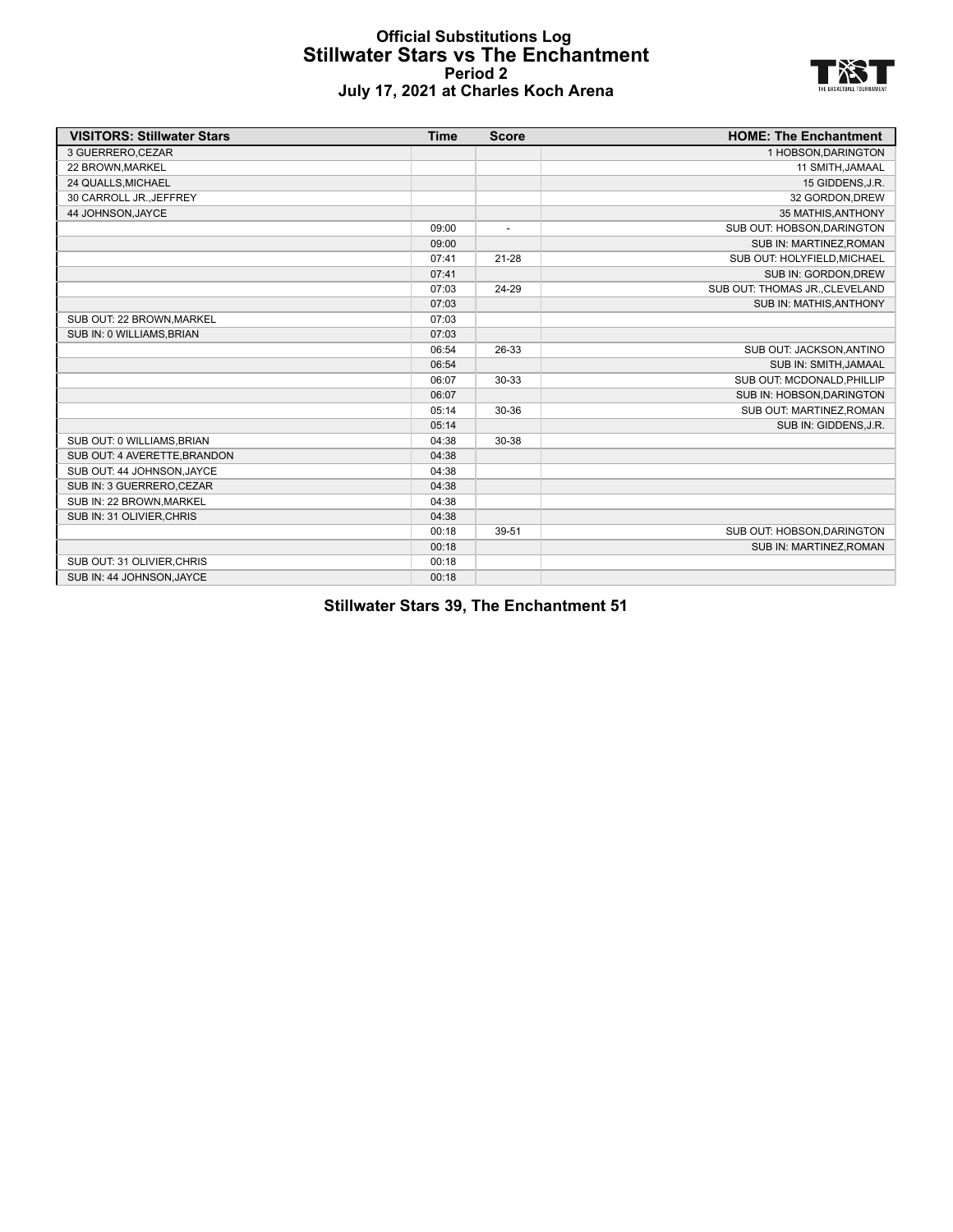#### **Official Substitutions Log Stillwater Stars vs The Enchantment Period 3 July 17, 2021 at Charles Koch Arena**



| <b>VISITORS: Stillwater Stars</b> | <b>Time</b> | <b>Score</b>             | <b>HOME: The Enchantment</b>  |
|-----------------------------------|-------------|--------------------------|-------------------------------|
| 3 GUERRERO, CEZAR                 |             |                          | 1 HOBSON, DARINGTON           |
| 22 BROWN, MARKEL                  |             |                          | 11 SMITH, JAMAAL              |
| 24 QUALLS, MICHAEL                |             |                          | 15 GIDDENS, J.R.              |
| 30 CARROLL JR., JEFFREY           |             |                          | 32 GORDON, DREW               |
| 44 JOHNSON, JAYCE                 |             |                          | 35 MATHIS, ANTHONY            |
| SUB OUT: 3 GUERRERO, CEZAR        | 09:00       | $\overline{\phantom{a}}$ |                               |
| SUB IN: 4 AVERETTE, BRANDON       | 09:00       |                          |                               |
| SUB OUT: 44 JOHNSON, JAYCE        | 06:39       | 40-57                    |                               |
| SUB IN: 3 GUERRERO, CEZAR         | 06:39       |                          |                               |
|                                   | 06:02       | 40-57                    | SUB OUT: MARTINEZ, ROMAN      |
|                                   | 06:02       |                          | SUB OUT: SMITH, JAMAAL        |
|                                   | 06:02       |                          | SUB IN: MCDONALD, PHILLIP     |
|                                   | 06:02       |                          | SUB IN: JACKSON, ANTINO       |
|                                   | 05:27       | 42-59                    | SUB OUT: GORDON, DREW         |
|                                   | 05:27       |                          | SUB IN: HOLYFIELD, MICHAEL    |
|                                   | 04:50       | 47-63                    | SUB OUT: MATHIS, ANTHONY      |
|                                   | 04:50       |                          | SUB IN: THOMAS JR., CLEVELAND |
|                                   | 03:37       | 47-64                    | SUB OUT: GIDDENS, J.R.        |
|                                   | 03:37       |                          | SUB IN: HOBSON, DARINGTON     |
| SUB OUT: 4 AVERETTE, BRANDON      | 03:37       |                          |                               |
| SUB OUT: 30 CARROLL JRJEFFREY     | 03:37       |                          |                               |
| SUB IN: 0 WILLIAMS, BRIAN         | 03:37       |                          |                               |
| SUB IN: 44 JOHNSON, JAYCE         | 03:37       |                          |                               |
|                                   | 02:32       | 49-64                    | SUB OUT: HOLYFIELD, MICHAEL   |
|                                   | 02:32       |                          | SUB IN: GORDON, DREW          |
|                                   | 01:55       | 49-67                    | SUB OUT: MCDONALD, PHILLIP    |
|                                   | 01:55       |                          | SUB IN: MARTINEZ, ROMAN       |
| SUB OUT: 44 JOHNSON, JAYCE        | 01:55       |                          |                               |
| SUB IN: 31 OLIVIER, CHRIS         | 01:55       |                          |                               |
| SUB OUT: 24 QUALLS, MICHAEL       | 00:53       | 49-72                    |                               |
| SUB IN: 30 CARROLL JR., JEFFREY   | 00:53       |                          |                               |
| SUB OUT: 3 GUERRERO, CEZAR        | 00:43       | 50-72                    |                               |
| SUB OUT: 30 CARROLL JR., JEFFREY  | 00:43       |                          |                               |
| SUB OUT: 31 OLIVIER, CHRIS        | 00:43       |                          |                               |
| SUB IN: 4 AVERETTE, BRANDON       | 00:43       |                          |                               |
| SUB IN: 24 QUALLS, MICHAEL        | 00:43       |                          |                               |
| SUB IN: 44 JOHNSON, JAYCE         | 00:43       |                          |                               |
| SUB OUT: 0 WILLIAMS, BRIAN        | 00:43       |                          |                               |
| SUB IN: 30 CARROLL JR., JEFFREY   | 00:43       |                          |                               |

**Stillwater Stars 53, The Enchantment 72**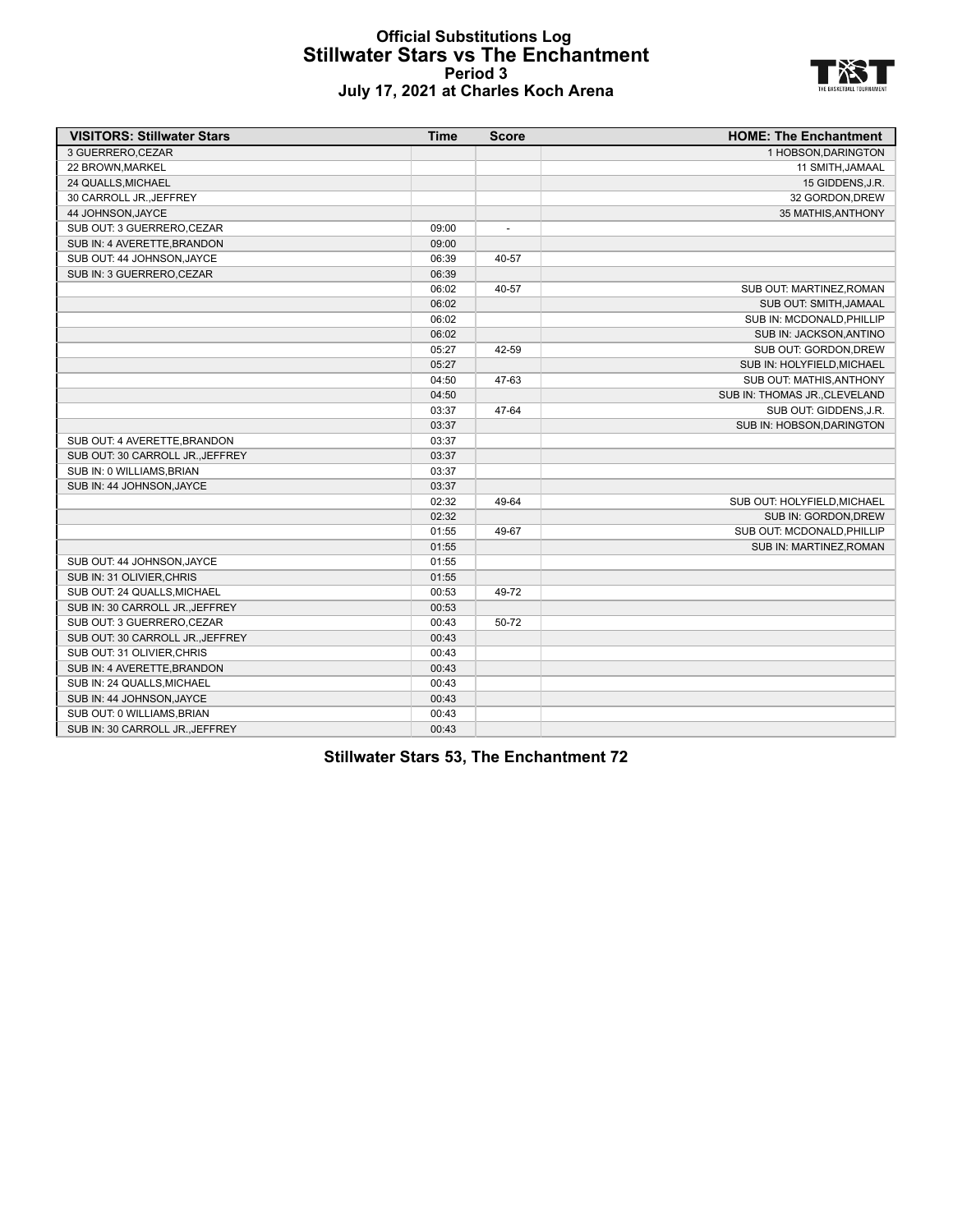#### **Official Substitutions Log Stillwater Stars vs The Enchantment Period 4 July 17, 2021 at Charles Koch Arena**



| <b>VISITORS: Stillwater Stars</b> | Time  | <b>Score</b>             | <b>HOME: The Enchantment</b>   |
|-----------------------------------|-------|--------------------------|--------------------------------|
| 3 GUERRERO, CEZAR                 |       |                          | 1 HOBSON, DARINGTON            |
| 22 BROWN, MARKEL                  |       |                          | 11 SMITH, JAMAAL               |
| 24 QUALLS, MICHAEL                |       |                          | 15 GIDDENS, J.R.               |
| 30 CARROLL JR., JEFFREY           |       |                          | 32 GORDON, DREW                |
| 44 JOHNSON, JAYCE                 |       |                          | 35 MATHIS, ANTHONY             |
|                                   | 09:00 | $\overline{\phantom{a}}$ | SUB OUT: HOBSON, DARINGTON     |
|                                   | 09:00 |                          | SUB OUT: JACKSON, ANTINO       |
|                                   | 09:00 |                          | SUB IN: SMITH, JAMAAL          |
|                                   | 09:00 |                          | SUB IN: MATHIS, ANTHONY        |
|                                   | 07:45 | 58-72                    | SUB OUT: MARTINEZ, ROMAN       |
|                                   | 07:45 |                          | SUB OUT: THOMAS JR., CLEVELAND |
|                                   | 07:45 |                          | SUB IN: HOBSON, DARINGTON      |
|                                   | 07:45 |                          | SUB IN: GIDDENS, J.R.          |
|                                   | 07:11 | 63-72                    | SUB OUT: MATHIS, ANTHONY       |
|                                   | 07:11 |                          | SUB IN: JACKSON, ANTINO        |
|                                   | 03:55 | 73-78                    | SUB OUT: SMITH, JAMAAL         |
|                                   | 03:55 |                          | SUB IN: MATHIS, ANTHONY        |

**Stillwater Stars 84, The Enchantment 83**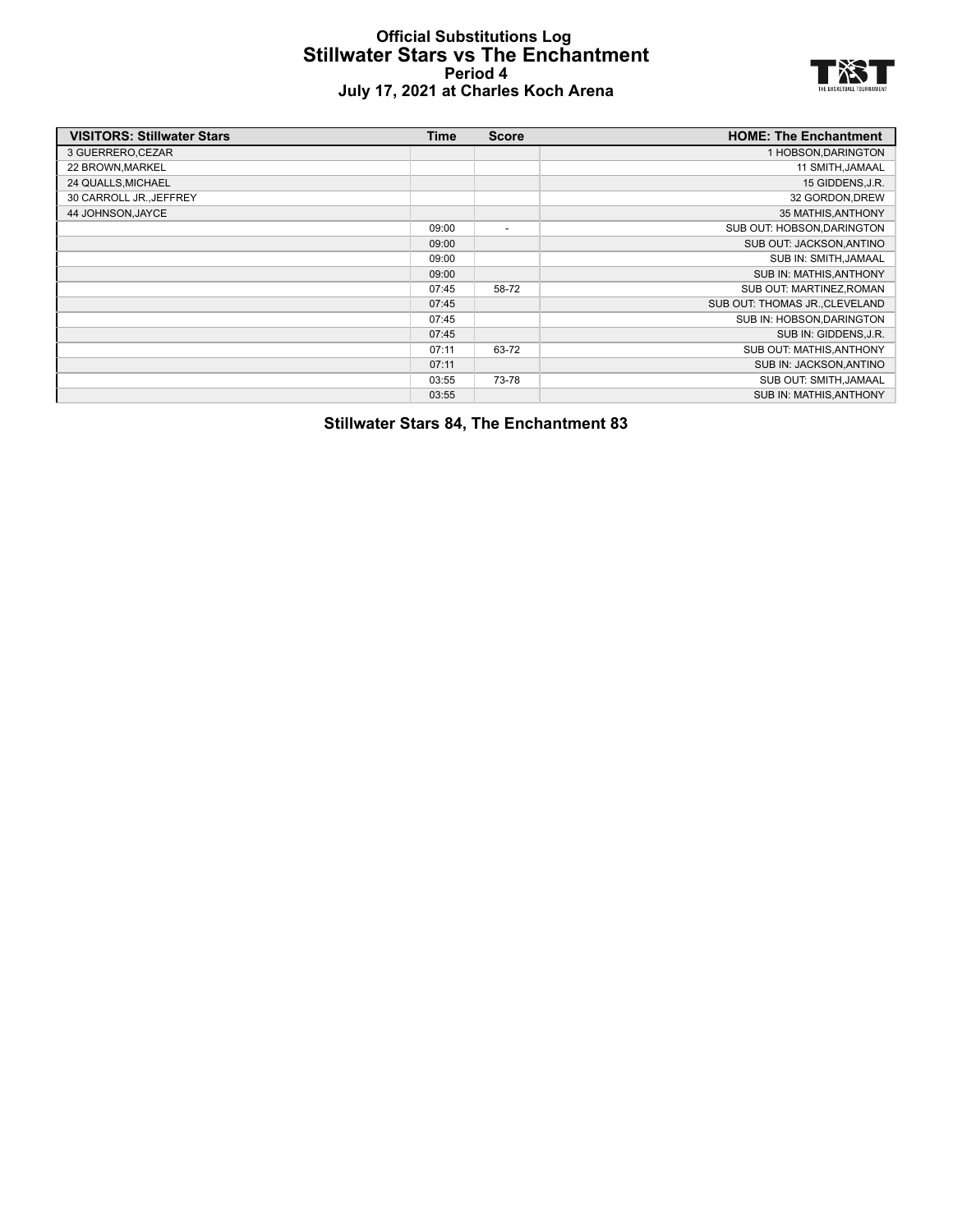#### **Official Shot Chart Stillwater Stars vs The Enchantment PERIOD 1 Shots July 17, 2021 at Charles Koch Arena**



| <b>ECT: Period 1</b>     | Made | Att | Pct   |
|--------------------------|------|-----|-------|
| Layups                   | 5    |     | 83.3  |
| Dunks                    |      |     | 100.0 |
| 2PT Field Goals          |      | 11  | 63.6  |
| 3PT Field Goals          |      |     | 50.0  |
| <b>Total Field Goals</b> | 9    | 15  | 60.0  |

| <b>SST: Period 1</b>     | Made | Att | Pct   |
|--------------------------|------|-----|-------|
| Layups                   | 2    |     | 66.7  |
| Dunks                    |      |     | 100.0 |
| 2PT Field Goals          |      | 9   | 44.4  |
| <b>3PT Field Goals</b>   | 2    | 10  | 20.0  |
| <b>Total Field Goals</b> | 6    | 19  | 31.6  |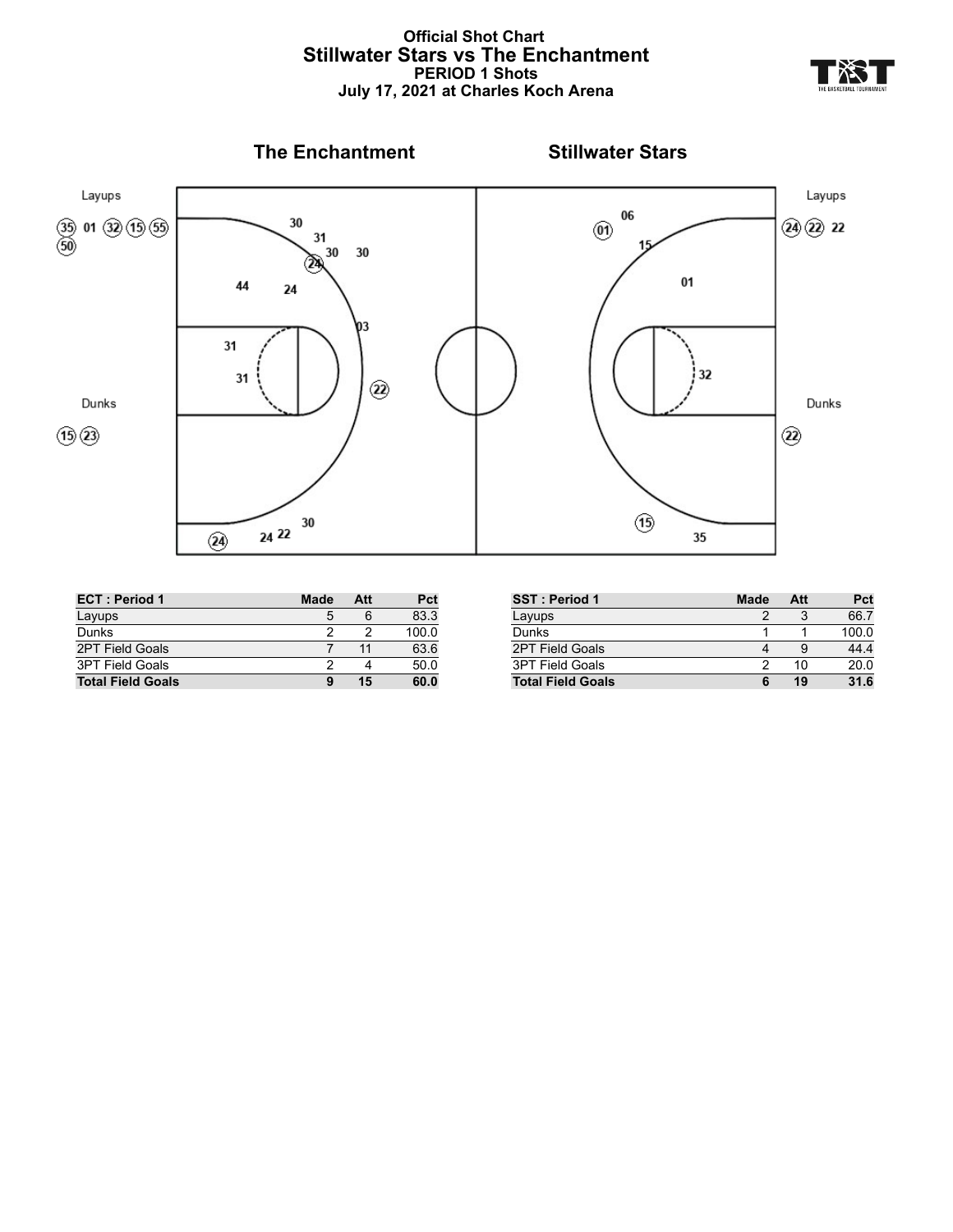

| <b>ECT: Period 2</b>     | <b>Made</b> | Att | Pct   |
|--------------------------|-------------|-----|-------|
| Layups                   |             |     | 100.0 |
| Dunks                    |             |     |       |
| <b>2PT Field Goals</b>   |             |     | 87.5  |
| 3PT Field Goals          |             | 10  | 40.0  |
| <b>Total Field Goals</b> | 11          | 18  | 61.1  |

| SST: Period 2            | <b>Made</b> | Att | Pct   |
|--------------------------|-------------|-----|-------|
| Layups                   |             |     | 100.0 |
| Dunks                    |             |     |       |
| <b>2PT Field Goals</b>   |             |     | 66.7  |
| <b>3PT Field Goals</b>   |             |     | 33.3  |
| <b>Total Field Goals</b> |             | 15  | 53.3  |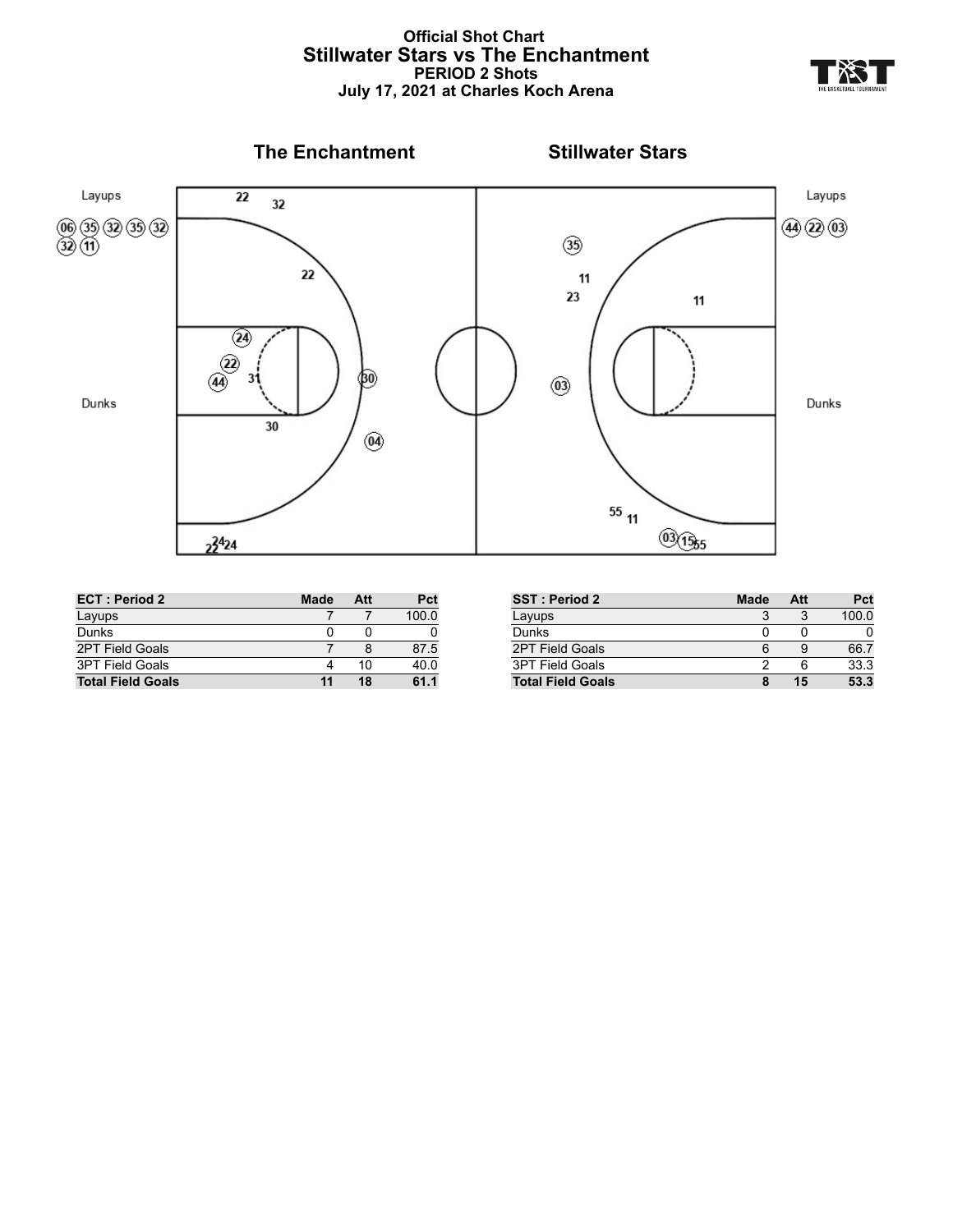#### **Official Shot Chart Stillwater Stars vs The Enchantment PERIOD 3 Shots July 17, 2021 at Charles Koch Arena**



| <b>ECT: Period 3</b>     | Made | Att | Pct  |
|--------------------------|------|-----|------|
| Layups                   |      |     | 85.7 |
| Dunks                    |      |     |      |
| <b>2PT Field Goals</b>   |      | 12  | 58.3 |
| <b>3PT Field Goals</b>   |      | 5   | 20.0 |
| <b>Total Field Goals</b> | 8    | 17  | 47.1 |

| <b>SST: Period 3</b>     | <b>Made</b> | Att | Pct   |
|--------------------------|-------------|-----|-------|
| Layups                   |             | 6   | 33.3  |
| Dunks                    |             |     | 100.0 |
| 2PT Field Goals          |             | 11  | 36.4  |
| <b>3PT Field Goals</b>   |             |     | 25.0  |
| <b>Total Field Goals</b> |             | 15  | 33.3  |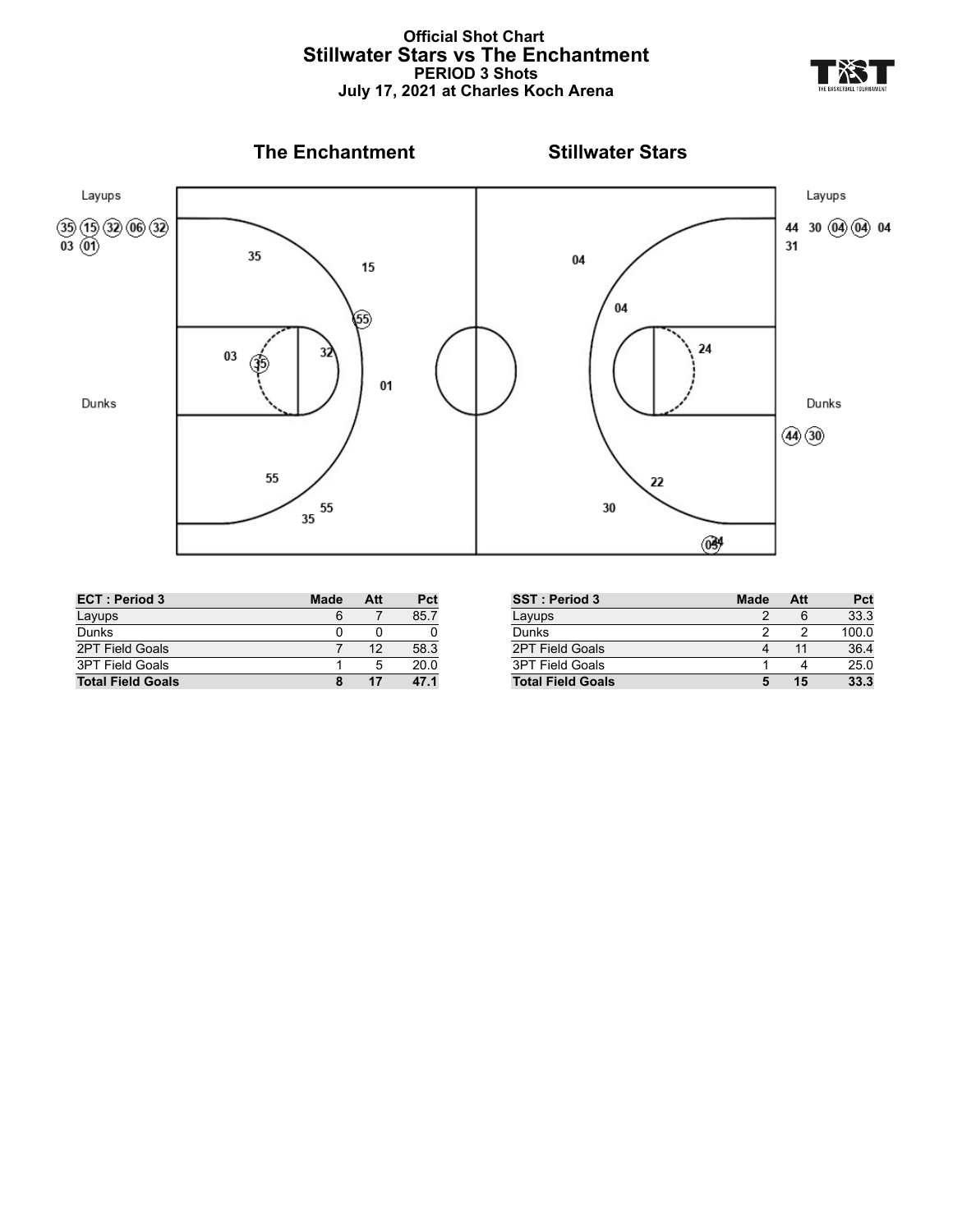#### **Official Shot Chart Stillwater Stars vs The Enchantment PERIOD 4 Shots July 17, 2021 at Charles Koch Arena**



| <b>ECT: Period 4</b>     | Made | Att | Pct   |
|--------------------------|------|-----|-------|
| Layups                   |      |     | 100.0 |
| Dunks                    | n    |     | 00.0  |
| 2PT Field Goals          |      | 10  | 30.0  |
| <b>3PT Field Goals</b>   |      | 6   | 16.7  |
| <b>Total Field Goals</b> |      | 16  | 25.0  |

| <b>SST: Period 4</b>     | Made | Att | Pct   |
|--------------------------|------|-----|-------|
| Layups                   | 6    | 9   | 66.7  |
| Dunks                    | 3    | 3   | 100.0 |
| 2PT Field Goals          | 11   | 14  | 78.6  |
| <b>3PT Field Goals</b>   | 3    |     | 42.9  |
| <b>Total Field Goals</b> | 14   | 21  | 66.7  |

- YZ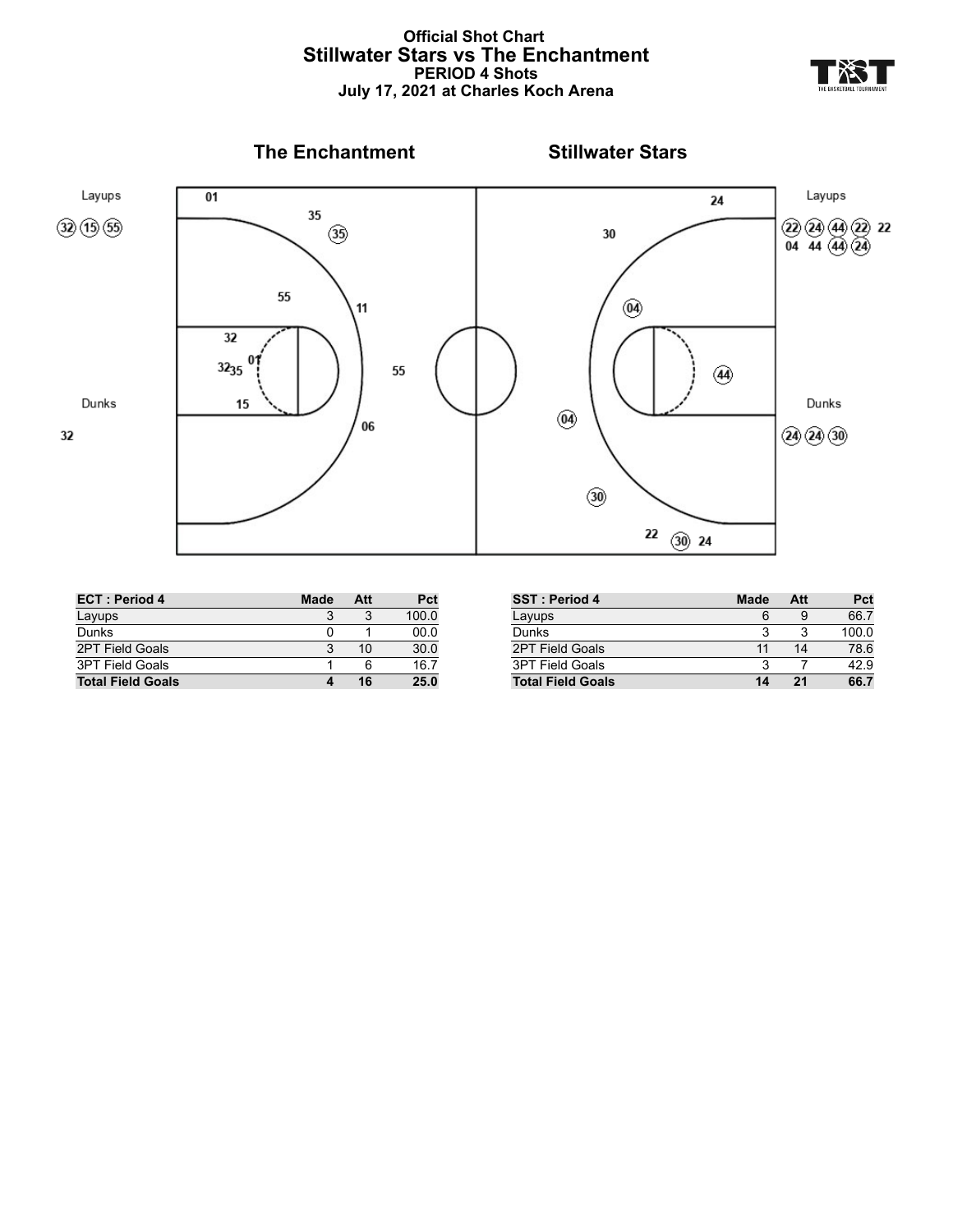#### **Official Shot Chart Stillwater Stars vs The Enchantment Stillwater Stars Team Shots July 17, 2021 at Charles Koch Arena**



| <b>SST: Period 1</b>     | <b>Made</b> | Att | Pct   |
|--------------------------|-------------|-----|-------|
| Layups                   | 2           | 3   | 66.7  |
| Dunks                    | 1           | 1   | 100.0 |
| <b>2PT Field Goals</b>   | 4           | 9   | 44.4  |
| <b>3PT Field Goals</b>   | 2           | 10  | 20.0  |
| <b>Total Field Goals</b> | 6           | 19  | 31.6  |
|                          |             |     |       |
|                          |             |     |       |
| SST: Period 3            | <b>Made</b> | Att | Pct   |
| Layups                   | 2           | 6   | 33.3  |
| Dunks                    | 2           | 2   | 100.0 |
| <b>2PT Field Goals</b>   | 4           | 11  | 36.4  |
| <b>3PT Field Goals</b>   | 1           | 4   | 25.0  |

| <b>SST: Period 2</b>     | <b>Made</b> | Att | Pct   |
|--------------------------|-------------|-----|-------|
| Layups                   | 3           | 3   | 100.0 |
| Dunks                    | 0           | 0   | 0     |
| <b>2PT Field Goals</b>   | 6           | 9   | 66.7  |
| <b>3PT Field Goals</b>   | 2           | 6   | 33.3  |
| <b>Total Field Goals</b> | 8           | 15  | 53.3  |
|                          |             |     |       |
|                          |             |     |       |
| SST: Period 4            | <b>Made</b> | Att | Pct   |
| Layups                   | 6           | 9   | 66.7  |
| Dunks                    | 3           | 3   | 100.0 |
| <b>2PT Field Goals</b>   | 11          | 14  | 78.6  |
| <b>3PT Field Goals</b>   | 3           | 7   | 42.9  |